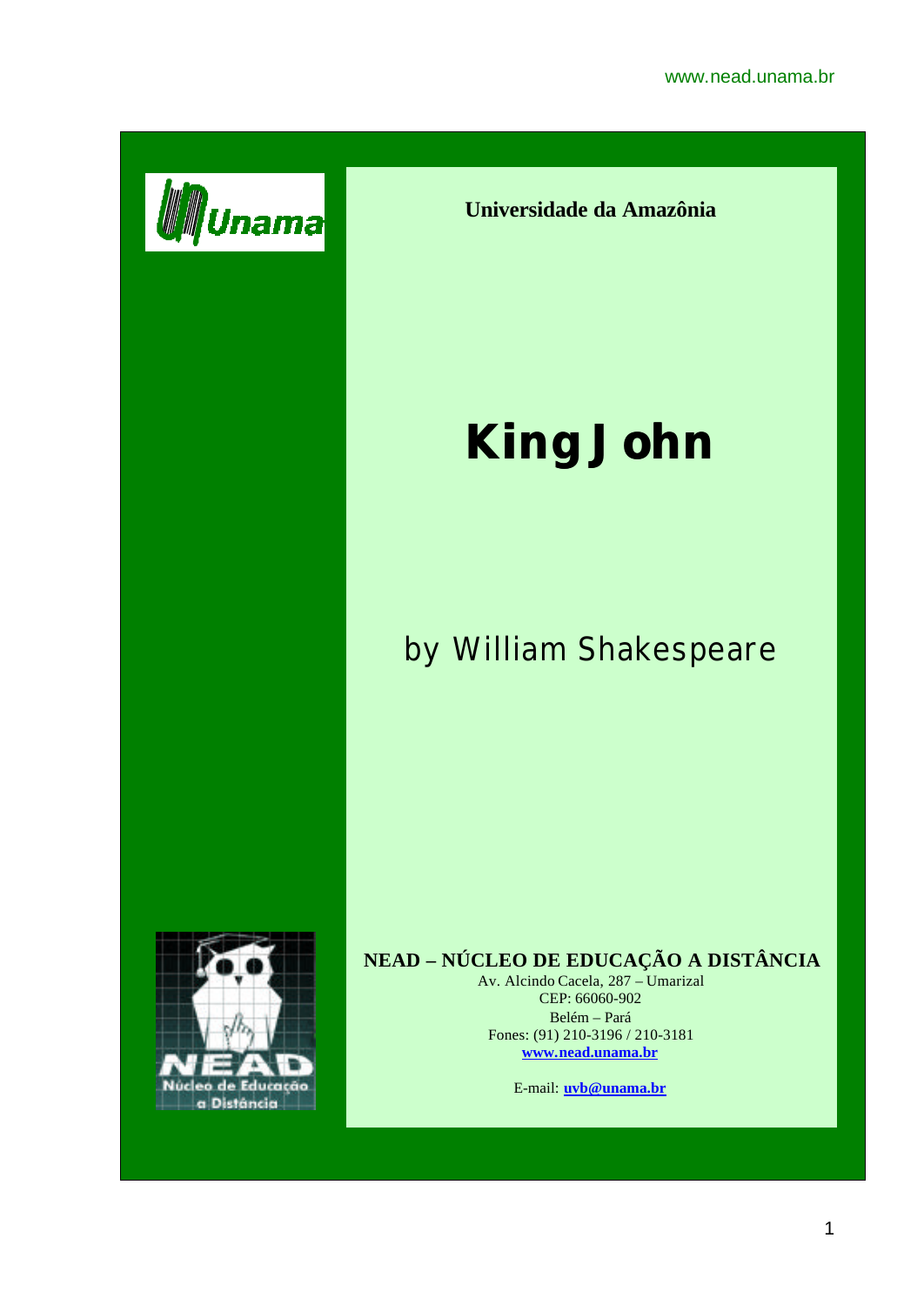**King John** by William Shakespeare

**1597**

Dramatis Personae

King John Prince Henry, his son Arthur, Duke of Britaine, son of Geffrey, late Duke of Britaine, the elder brother of King John Earl Of Pembroke Earl Of Essex Earl Of Salisbury Lord Bigot Hubert de Burgh Robert Faulconbridge, son to Sir Robert Faulconbridge Philip the Bastard, his half-brother James Gurney, servant to Lady Faulconbridge Peter of Pomfret, a prophet King Philip of France Lewis, the Dauphin Lymoges, Duke of Austria Cardinal Pandulph, the Pope's legate Mellun, a French lord Chatillon, ambassador from France to King John Queen Elinor, widow of King Henry II and mother to King John Constance, Mother to Arthur Blanch of Spain, daughter to the King of Castile and niece to King John Lady Faulconbridge, widow of Sir Robert Faulconbridge Lords, Citizens of Angiers, Sheriff, Heralds, Officers, Soldiers, Executioners, Messengers, Attendants

SCENE: England and France

ACT I. SCENE 1 King John's palace

(Enter King John, Queen Elinor, Pembroke, Essex, Salisbury, and others, with Chatillon)

**King John**. — Now, say, Chatillon, what would France with us? **Chatillon**. — Thus, after greeting, speaks the King of France in my behaviour to the majesty, the borrowed majesty, of England here. **Elinor**. — A strange beginning- 'borrowed majesty'! **King John**. — Silence, good mother; hear the embassy.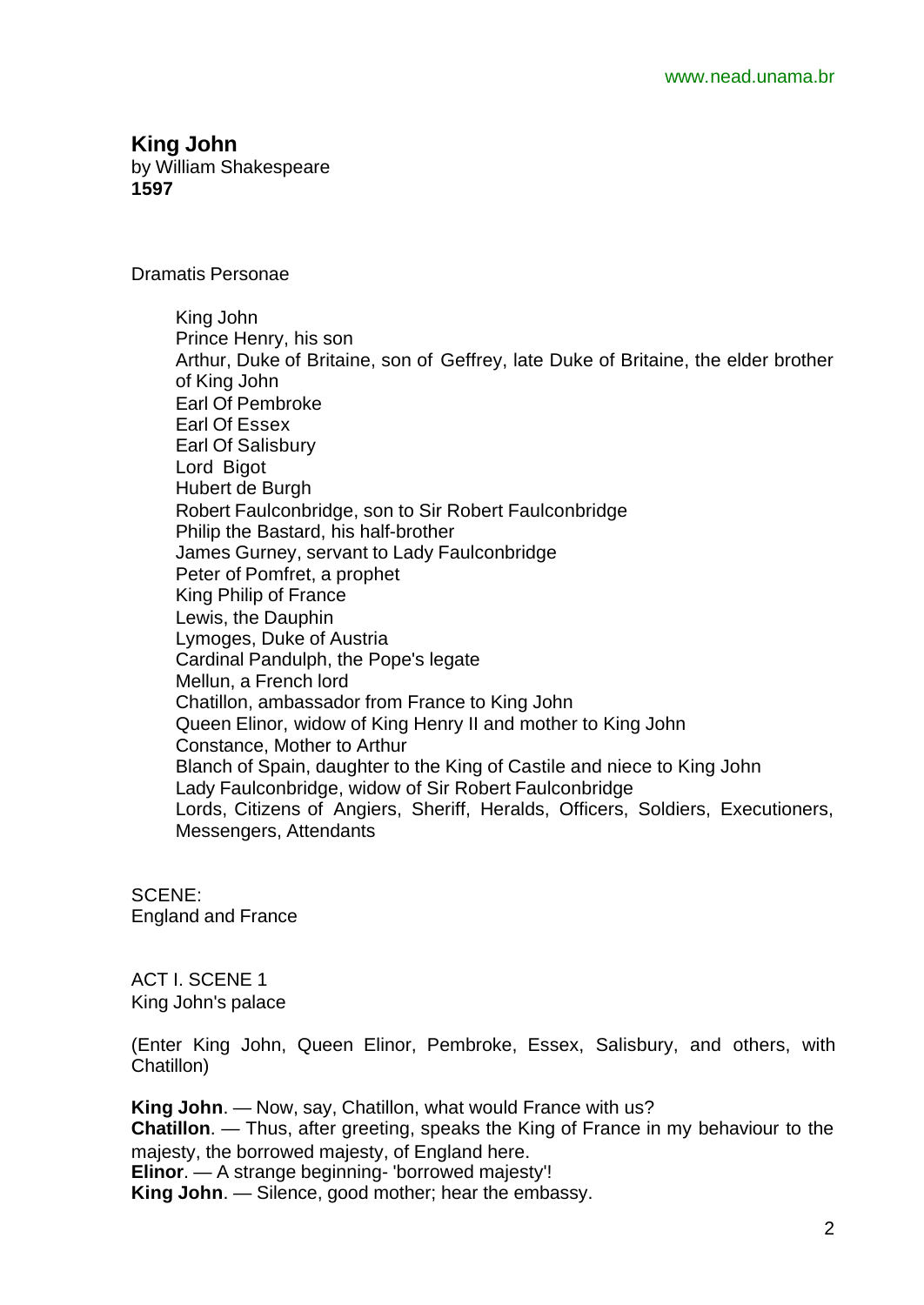**Chatillon**. — Philip of France, in right and true behalf of thy deceased brother Geffrey's son, Arthur Plantagenet, lays most lawful claim to this fair island and the territories, to Ireland, Poictiers, Anjou, Touraine, Maine, Desiring thee to lay aside the sword which sways usurpingly these several titles, and put the same into young Arthur's hand, thy nephew and right royal sovereign.

**King John**. — What follows if we disallow of this?

**Chatillon**. — The proud control of fierce and bloody war, to enforce these rights so forcibly withheld.

**King John**. — Here have we war for war, and blood for blood, Controlment for controlment- so answer France.

**Chatillon**. — Then take my king's defiance from my mouth-the farthest limit of my embassy.

**King John**. — Bear mine to him, and so depart in peace; be thou as lightning in the eyes of France; for ere thou canst report I will be there, the thunder of my cannon shall be heard. So hence! Be thou the trumpet of our wrath and sullen presage of your own decay. An honourable conduct let him have-Pembroke, look to 't. Farewell, Chatillon.

(Exeunt Chatillon and Pembroke)

**Elinor**. — What now, my son! Have I not ever said how that ambitious Constance would not cease till she had kindled France and all the world Upon the right and party of her son? This might have been prevented and made whole with very easy arguments of love, which now the manage of two kingdoms must with fearful bloody issue arbitrate.

**King John**. — Our strong possession and our right for us!

**Elinor**. — Your strong possession much more than your right, or else it must go wrong with you and me; so much my conscience whispers in your ear, which none but heaven and you and I shall hear.

(Enter a Sheriff)

**Essex**. — My liege, here is the strangest controversy come from the country to be judg'd by you that e'er I heard. Shall I produce the men? **King John**. — Let them approach.

(Exit Sheriff)

Our abbeys and our priories shall pay this expedition's charge.

(Enter Robert Faulconbridge and Philip, his bastard brother)

What men are you?

**Bastard**. — Your faithful subject I, a gentleman Born in Northamptonshire, and eldest son, as I suppose, to Robert Faulconbridge-A soldier by the honour-giving hand of Coeur-de-lion knighted in the field.

**King John**. — What art thou?

**Robert**. — The son and heir to that same Faulconbridge.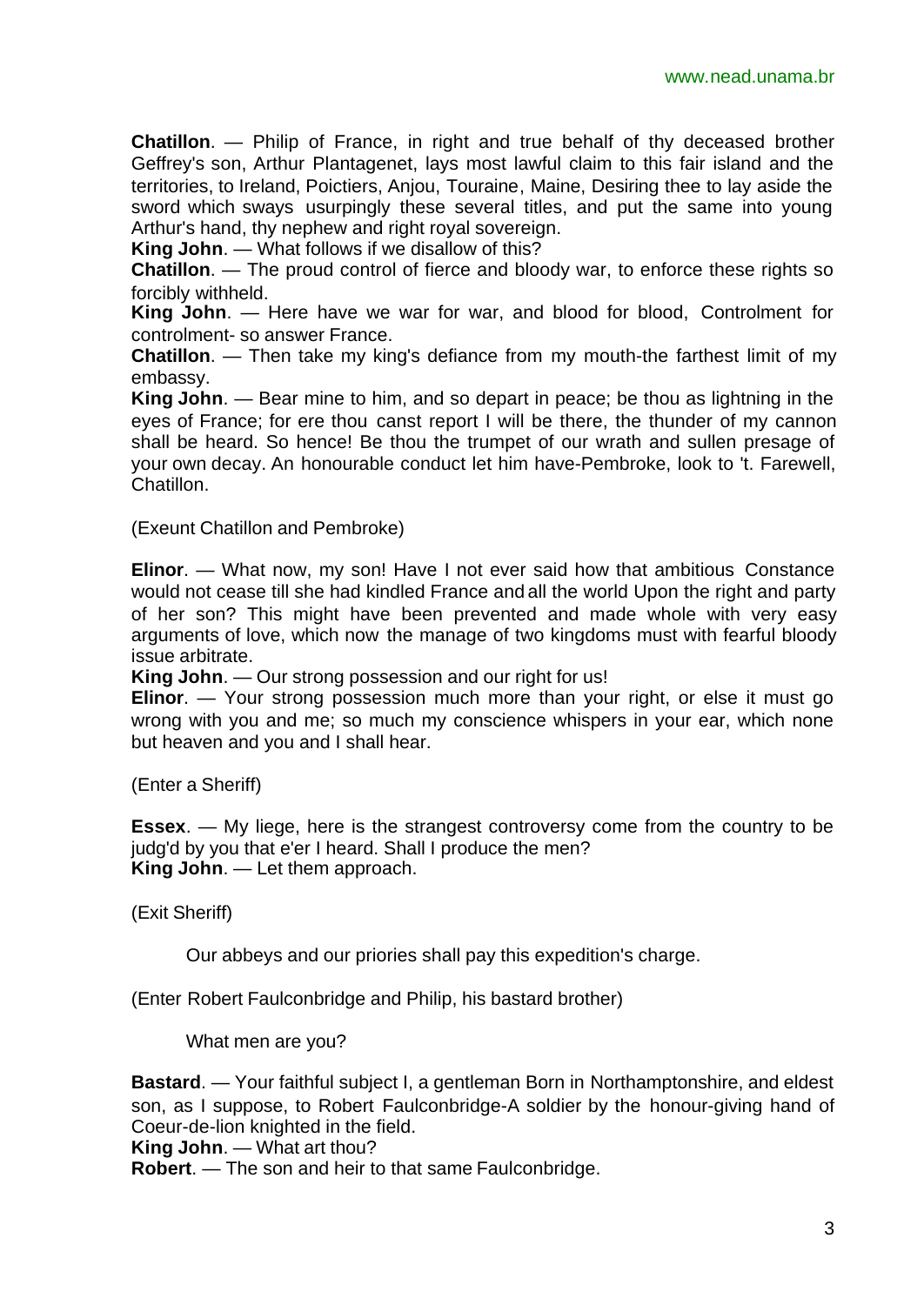**King John**. — Is that the elder, and art thou the heir? You came not of one mother then, it seems.

**Bastard.** — Most certain of one mother, mighty king-that is well known- and, as I think, one father; but for the certain knowledge of that truth I put you o'er to heaven and to my mother. Of that I doubt, as all men's children may.

**Elinor**. — Out on thee, rude man! Thou dost shame thy mother, and wound her honour with this diffidence.

**Bastard**. — I, madam? No, I have no reason for it-that is my brother's plea, and none of mine; the which if he can prove, 'a pops me out at least from fair five hundred pound a year. Heaven guard my mother's honour and my land!

**King John**. — A good blunt fellow. Why, being younger born, doth he lay claim to thine inheritance?

**Bastard**. — I know not why, except to get the land. But once he slander'd me with bastardy; but whe'er I be as true begot or no, that still I lay upon my mother's head; but that I am as well begot, my liege-Fair fall the bones that took the pains for me!- Compare our faces and be judge yourself. If old Sir Robert did beget us both and were our father, and this son like him-O old Sir Robert, father, on my knee I give heaven thanks I was not like to thee!

**King John**. — Why, what a madcap hath heaven lent us here!

**Elinor**. — He hath a trick of Coeur-de-lion's face; the accent of his tongue affecteth him. Do you not read some tokens of my son in the large composition of this man?

**King John**. — Mine eye hath well examined his parts and finds them perfect Richard. Sirrah, speak, what doth move you to claim your brother's land?

**Bastard**. — Because he hath a half-face, like my father. With half that face would he have all my land: A half-fac'd groat five hundred pound a year!

**Robert**. — My gracious liege, when that my father liv'd, your brother did employ my father much-

**Bastard.** — Well, sir, by this you cannot get my land: Your tale must be how he employ'd my mother.

**Robert**. — And once dispatch'd him in an embassy to Germany, there with the Emperor to treat of high affairs touching that time. Th' advantage of his absence took the King, and in the meantime sojourn'd at my father's; where how he did prevail I shame to speak-but truth is truth: large lengths of seas and shores between my father and my mother lay, as I have heard my father speak himself, when this same lusty gentleman was got. Upon his death-bed he by will bequeath'd his lands to me, and took it on his death that this my mother's son was none of his; and if he were, he came into the world full fourteen weeks before the course of time. Then, good my liege, let me have what is mine, my father's land, as was my father's will.

**King John**. — Sirrah, your brother is legitimate: Your father's wife did after wedlock bear him, and if she did play false, the fault was hers; which fault lies on the hazards of all husbands that marry wives. Tell me, how if my brother, who, as you say, took pains to get this son, had of your father claim'd this son for his? In sooth, good friend, your father might have kept this calf, bred from his cow, from all the world; in sooth, he might; then, if he were my brother's, my brother might not claim him; nor your father, being none of his, refuse him. This concludes: My mother's son did get your father's heir; your father's heir must have your father's land.

**Robert**. — Shall then my father's will be of no force to dispossess that child which is not his?

**Bastard**. — Of no more force to dispossess me, sir, than was his will to get me, as I think.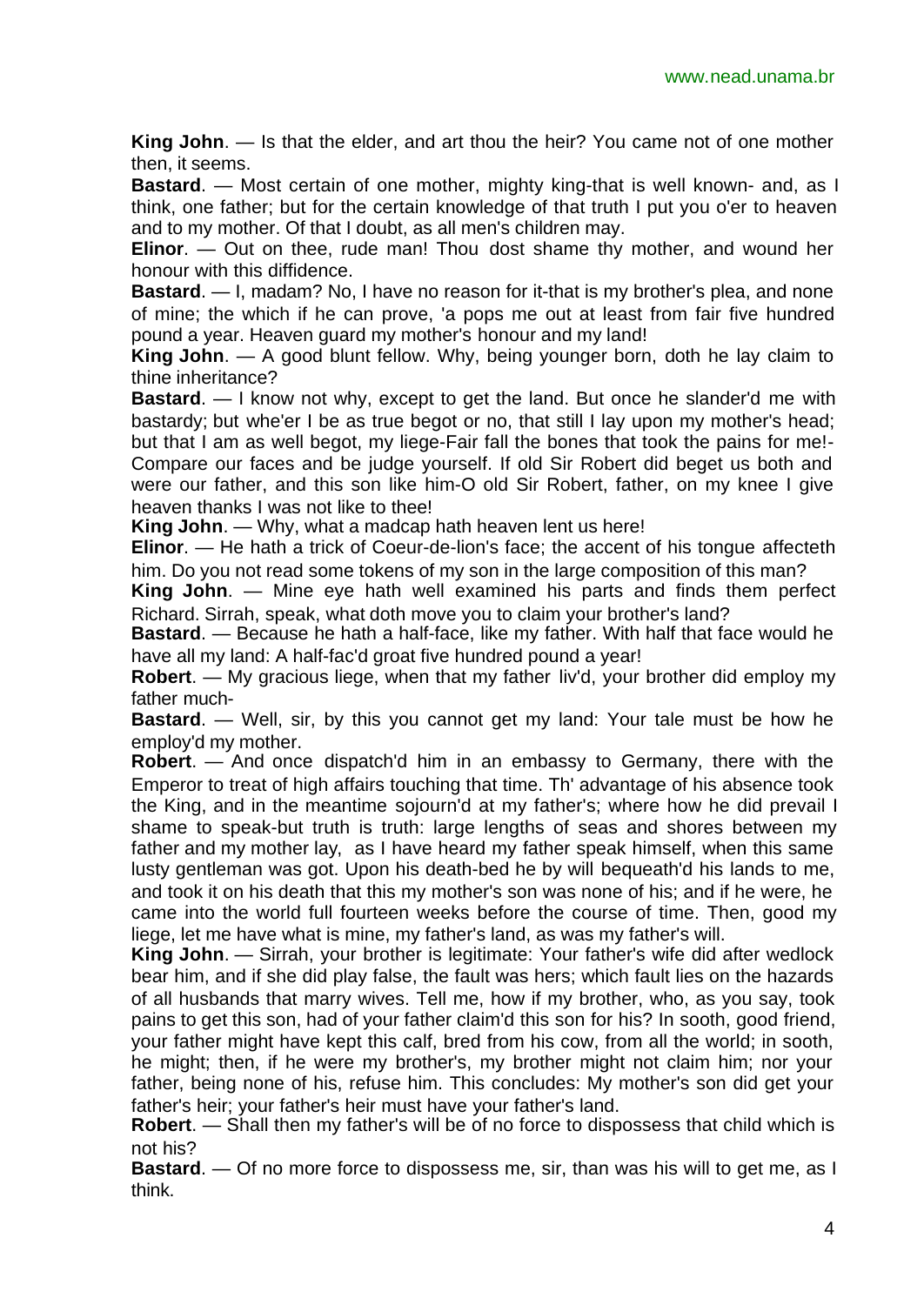**Elinor**. — Whether hadst thou rather be a Faulconbridge, and like thy brother, to enjoy thy land, or the reputed son of Coeur-de-lion, Lord of thy presence and no land beside?

**Bastard**. — Madam, an if my brother had my shape and I had his, Sir Robert's his, like him; and if my legs were two such riding-rods, my arms such eel-skins stuff'd, my face so thin that in mine ear I durst not stick a rose lest men should say 'Look where three-farthings goes!' And, to his shape, were heir to all this land-Would I might never stir from off this place, I would give it every foot to have this face! I would not be Sir Nob in any case.

**Elinor**. — I like thee well. Wilt thou forsake thy fortune, bequeath thy land to him and follow me? I am a soldier and now bound to France.

**Bastard**. — Brother, take you my land, I'll take my chance. Your face hath got five hundred pound a year, yet sell your face for fivepence and 'tis dear. Madam, I'll follow you unto the death.

**Elinor**. — Nay, I would have you go before me thither.

**Bastard**. — Our country manners give our betters way.

**King John**. — What is thy name?

**Bastard**. — Philip, my liege, so is my name begun: Philip, good old Sir Robert's wife's eldest son.

**King John**. — From henceforth bear his name whose form thou bearest: Kneel thou down Philip, but rise more great-Arise Sir Richard and Plantagenet.

**Bastard**. — Brother by th' mother's side, give me your hand; my father gave me honour, yours gave land. Now blessed be the hour, by night or day, when I was got, Sir Robert was away!

**Elinor**. — The very spirit of Plantagenet! I am thy grandam, Richard: call me so.

**Bastard**. — Madam, by chance, but not by truth; what though? Something about, a little from the right, in at the window, or else o'er the hatch; who dares not stir by day must walk by night; and have is have, however men do catch. Near or far off, well won is still well shot; and I am I, howe'er I was begot.

**King John**. — Go, Faulconbridge; now hast thou thy desire: a landless knight makes thee a landed squire. Come, madam, and come, Richard, we must speed for France, for France, for it is more than need.

**Bastard**. — Brother, adieu. Good fortune come to thee! For thou wast got i' th' way of honesty.

(Exeunt all but the Bastard)

A foot of honour better than I was; but many a many foot of land the worse. Well, now can I make any Joan a lady. 'Good den, Sir Richard!'-'God-a-mercy, fellow!' And if his name be George, I'll call him Peter; for new-made honour doth forget men's names: 'Tis too respective and too sociable for your conversion. Now your traveller, he and his toothpick at my worship's mess-and when my knightly stomach is suffic'd, why then I suck my teeth and catechize my picked man of countries: 'My dear sir,' Thus leaning on mine elbow I begin 'I shall beseech you'-That is question now; and then comes answer like an Absey book: 'O sir,' says answer 'at your best command, at your employment, at your service, sir!' 'No, sir,' says question 'I, sweet sir, at yours.' And so, ere answer knows what question would, saving in dialogue of compliment, and talking of the Alps and Apennines, the Pyrenean and the river Po-It draws toward supper in conclusion so. But this is worshipful society, and fits the mounting spirit like myself; for he is but a bastard to the time that doth not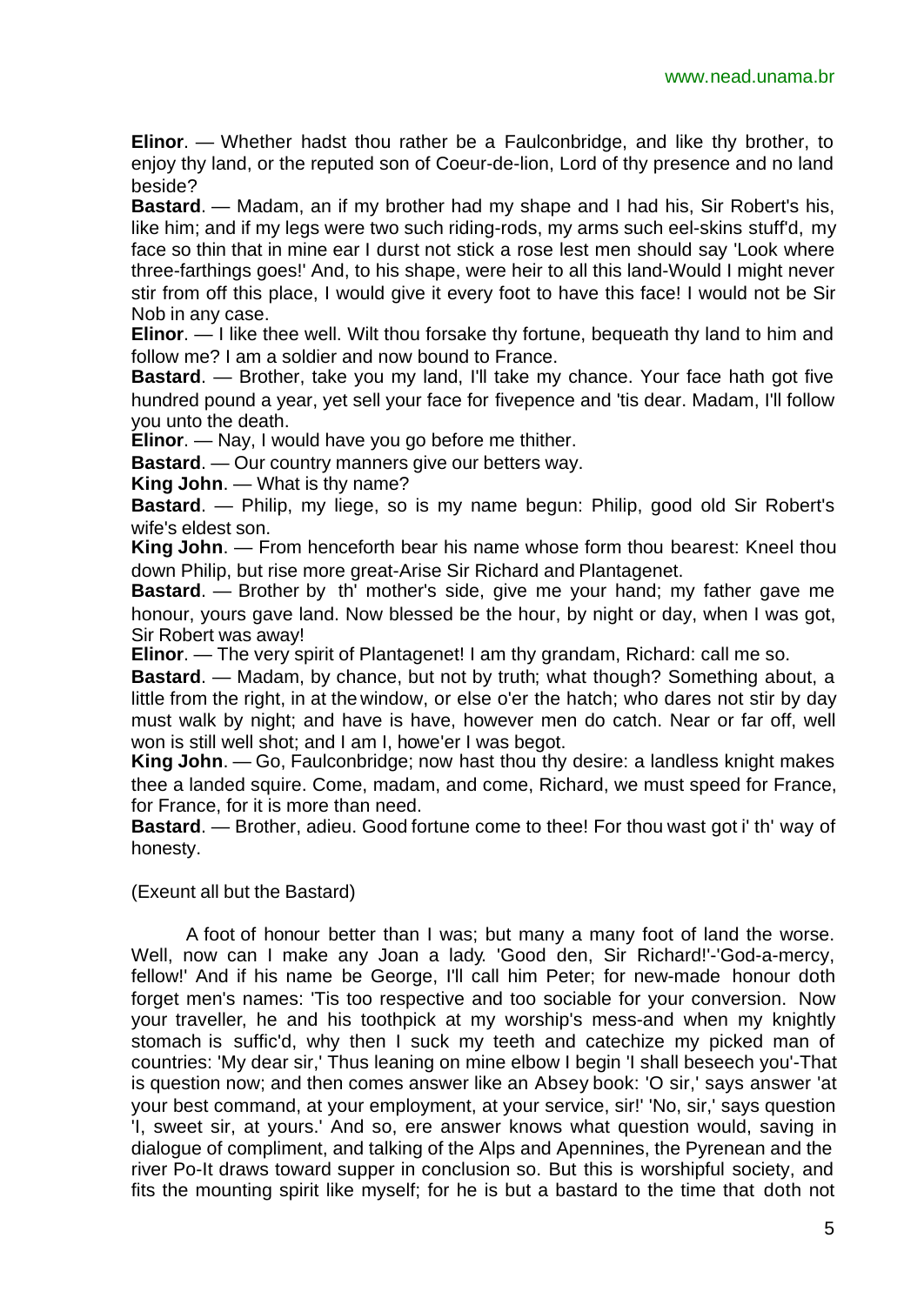smack of observation-And so am I, whether I smack or no; and not alone in habit and device, Exterior form, outward accoutrement, but from the inward motion to deliver sweet, sweet, sweet poison for the age's tooth; which, though I will not practise to deceive, yet, to avoid deceit, I mean to learn; for it shall strew the footsteps of my rising. But who comes in such haste in riding-robes? What woman-post is this? Hath she no husband that will take pains to blow a horn before her?

(Enter Lady Faulconbridge, and James Gurney)

O me, 'tis my mother! How now, good lady! What brings you here to court so hastily?

**Lady Faulconbridge**. — Where is that slave, thy brother? Where is he that holds in chase mine honour up and down?

**Bastard**. — My brother Robert, old Sir Robert's son? Colbrand the giant, that same mighty man? Is it Sir Robert's son that you seek so?

**Lady Faulconbridge**. — Sir Robert's son! Ay, thou unreverend boy, sir Robert's son! Why scorn'st thou at Sir Robert? He is Sir Robert's son, and so art thou.

**Bastard**. — James Gurney, wilt thou give us leave awhile?

**Gurney**. — Good leave, good Philip.

**Bastard**. — Philip-Sparrow! James, there's toys abroad-anon I'll tell thee more.

(Exit Gurney)

Madam, I was not old Sir Robert's son; Sir Robert might have eat his part in me Upon Good Friday, and ne'er broke his fast. Sir Robert could do: well-marry, to confess-Could he get me? Sir Robert could not do it: We know his handiwork. Therefore, good mother, to whom am I beholding for these limbs? Sir Robert never holp to make this leg.

**Lady Faulconbridge**. — Hast thou conspired with thy brother too, that for thine own gain shouldst defend mine honour? What means this scorn, thou most untoward knave?

**Bastard**. — Knight, knight, good mother, Basilisco-like. What! I am dubb'd; I have it on my shoulder. But, mother, I am not Sir Robert's son: I have disclaim'd Sir Robert and my land; Legitimation, name, and all is gone. Then, good my mother, let me know my father-Some proper man, I hope. Who was it, mother?

**Lady Faulconbridge**. — Hast thou denied thyself a Faulconbridge?

**Bastard**. — As faithfully as I deny the devil.

**Lady Faulconbridge**. — King Richard Coeur-de-lion was thy father. By long and vehement suit I was seduc'd to make room for him in my husband's bed. Heaven lay not my transgression to my charge! Thou art the issue of my dear offence, which was so strongly urg'd past my defence.

**Bastard**. — Now, by this light, were I to get again, madam, I would not wish a better father. Some sins do bear their privilege on earth, and so doth yours: your fault was not your folly; needs must you lay your heart at his dispose, Subjected tribute to commanding love, against whose fury and unmatched force the aweless lion could not wage the fight nor keep his princely heart from Richard's hand. He that perforce robs lions of their hearts may easily win a woman's. Ay, my mother, with all my heart I thank thee for my father! Who lives and dares but say thou didst not well when I was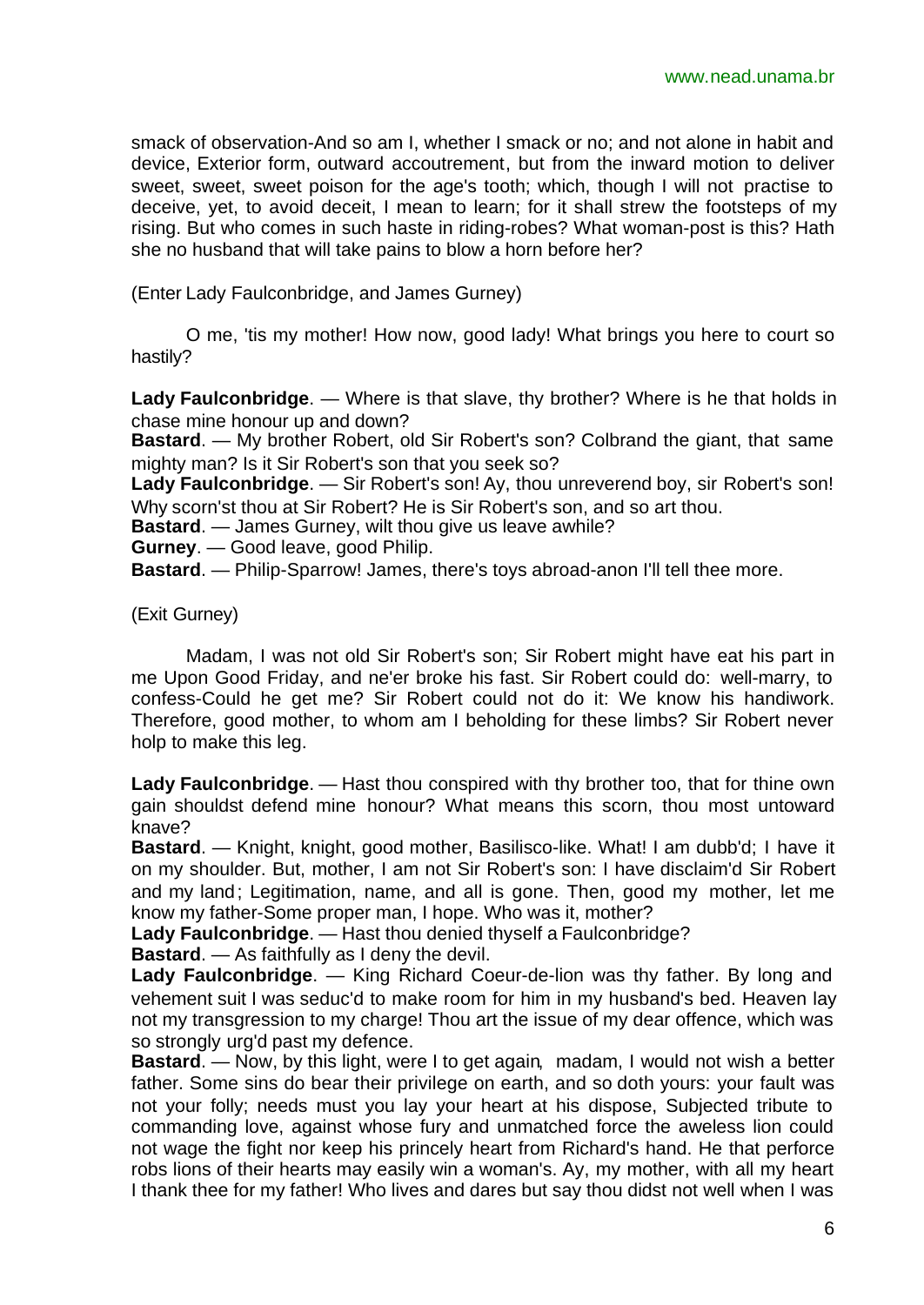got, I'll send his soul to hell. Come, lady, I will show thee to my kin; and they shall say when Richard me begot, if thou hadst said him nay, it had been sin. Who says it was, he lies; I say 'twas not.

(Exeunt)

ACT II. SCENE 1 France. Before Angiers

(Enter, on one side, Austria and forces; on the other, King Philip of France, Lewis the Dauphin, Constance, Arthur, and forces)

**King Philip**. — Before Angiers well met, brave Austria. Arthur, that great forerunner of thy blood, Richard, that robb'd the lion of his heart and fought the holy wars in Palestine, by this brave duke came early to his grave; and for amends to his posterity, at our importance hither is he come to spread his colours, boy, in thy behalf; and to rebuke the usurpation of thy unnatural uncle, English John. Embrace him, love him, give him welcome hither.

**Arthur**. — God shall forgive you Coeur-de-lion's death the rather that you give his offspring life, shadowing their right under your wings of war. I give you welcome with a powerless hand, but with a heart full of unstained love; welcome before the gates of Angiers, Duke.

**King Philip**. — A noble boy! Who would not do thee right?

**Austria**. — Upon thy cheek lay I this zealous kiss as seal to this indenture of my love: That to my home I will no more return till Angiers and the right thou hast in France, together with that pale, that white-fac'd shore, whose foot spurns back the ocean's roaring tides and coops from other lands her islanders-Even till that England, hedg'd in with the main, that water-walled bulwark, still secure and confident from foreign purposes-Even till that utmost corner of the west salute thee for her king. Till then, fair boy, will I not think of home, but follow arms.

**Constance**. — O, take his mother's thanks, a widow's thanks, till your strong hand shall help to give him strength to make a more requital to your love!

**Austria**. — The peace of heaven is theirs that lift their swords in such a just and charitable war.

**King Philip**. — Well then, to work! Our cannon shall be bent against the brows of this resisting town; call for our chiefest men of discipline, to cull the plots of best advantages. We'll lay before this town our royal bones, wade to the market-place in Frenchmen's blood, but we will make it subject to this boy.

**Constance**. — Stay for an answer to your embassy, lest unadvis'd you stain your swords with blood; my Lord Chatillon may from England bring that right in peace which here we urge in war, and then we shall repent each drop of blood that hot rash haste so indirectly shed.

(Enter Chatillon)

**King Philip**. — A wonder, lady! Lo, upon thy wish, our messenger Chatillon is arriv'd. What England says, say briefly, gentle lord; we coldly pause for thee. Chatillon, speak.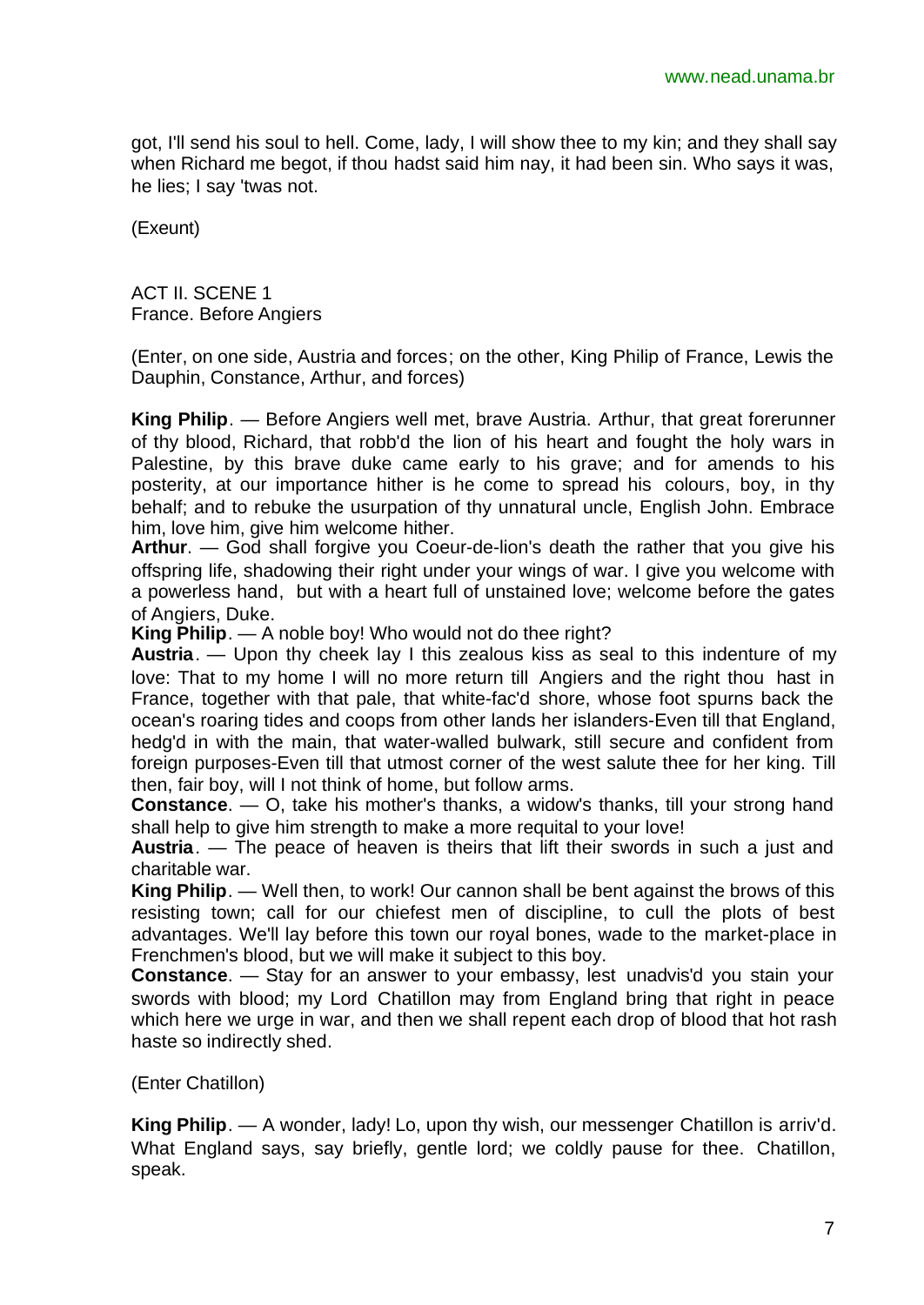**Chatillon**. — Then turn your forces from this paltry siege and stir them up against a mightier task. England, impatient of your just demands, hath put himself in arms. The adverse winds, whose leisure I have stay'd, have given him time to land his legions all as soon as I; his marches are expedient to this town, his forces strong, his soldiers confident. With him along is come the mother-queen, an Ate, stirring him to blood and strife; with her the Lady Blanch of Spain; with them a bastard of the king's deceas'd; and all th' unsettled humours of the land-Rash, inconsiderate, fiery voluntaries, with ladies' faces and fierce dragons' spleens-Have sold their fortunes at their native homes, bearing their birthrights proudly on their backs, to make a hazard of new fortunes here. In brief, a braver choice of dauntless spirits than now the English bottoms have waft o'er did never float upon the swelling tide to do offence and scathe in Christendom. [Drum beats] The interruption of their churlish drums cuts off more circumstance: they are at hand; to parley or to fight, therefore prepare.

**King Philip**. — How much unlook'd for is this expedition!

**Austria**. — By how much unexpected, by so much we must awake endeavour for defence, for courage mounteth with occasion. Let them be welcome then; we are prepar'd.

(Enter King John, Elinor, Blanch, the Bastard, Pembroke, and others)

**King John**. — Peace be to France, if France in peace permit our just and lineal entrance to our own! If not, bleed France, and peace ascend to heaven, whiles we, God's wrathful agent, do correct their proud contempt that beats His peace to heaven!

**King Philip**. — Peace be to England, if that war return from France to England, there to live in peace! England we love, and for that England's sake with burden of our armour here we sweat. This toil of ours should be a work of thine; but thou from loving England art so far that thou hast under-wrought his lawful king, cut off the sequence of posterity, outfaced infant state, and done a rape upon the maiden virtue of the crown. Look here upon thy brother Geffrey's face: these eyes, these brows, were moulded out of his; this little abstract doth contain that large which died in Geffrey, and the hand of time shall draw this brief into as huge a volume. That Geffrey was thy elder brother born, and this his son; England was Geffrey's right, and this is Geffrey's. In the name of God, how comes it then that thou art call'd a king, when living blood doth in these temples beat which owe the crown that thou o'ermasterest?

**King John**. — From whom hast thou this great commission, France, to draw my answer from thy articles?

**King Philip**. — From that supernal judge that stirs good thoughts in any breast of strong authority to look into the blots and stains of right. That judge hath made me guardian to this boy, under whose warrant I impeach thy wrong, and by whose help I mean to chastise it.

**King John**. — Alack, thou dost usurp authority.

**King Philip**. — Excuse it is to beat usurping down.

**Elinor**. — Who is it thou dost call usurper, France?

**Constance**. — Let me make answer: thy usurping son.

**Elinor.** — Out, insolent! Thy bastard shall be king, that thou mayst be a queen and check the world!

**Constance**. — My bed was ever to thy son as true as thine was to thy husband; and this boy liker in feature to his father Geffrey Than thou and John in manners-being as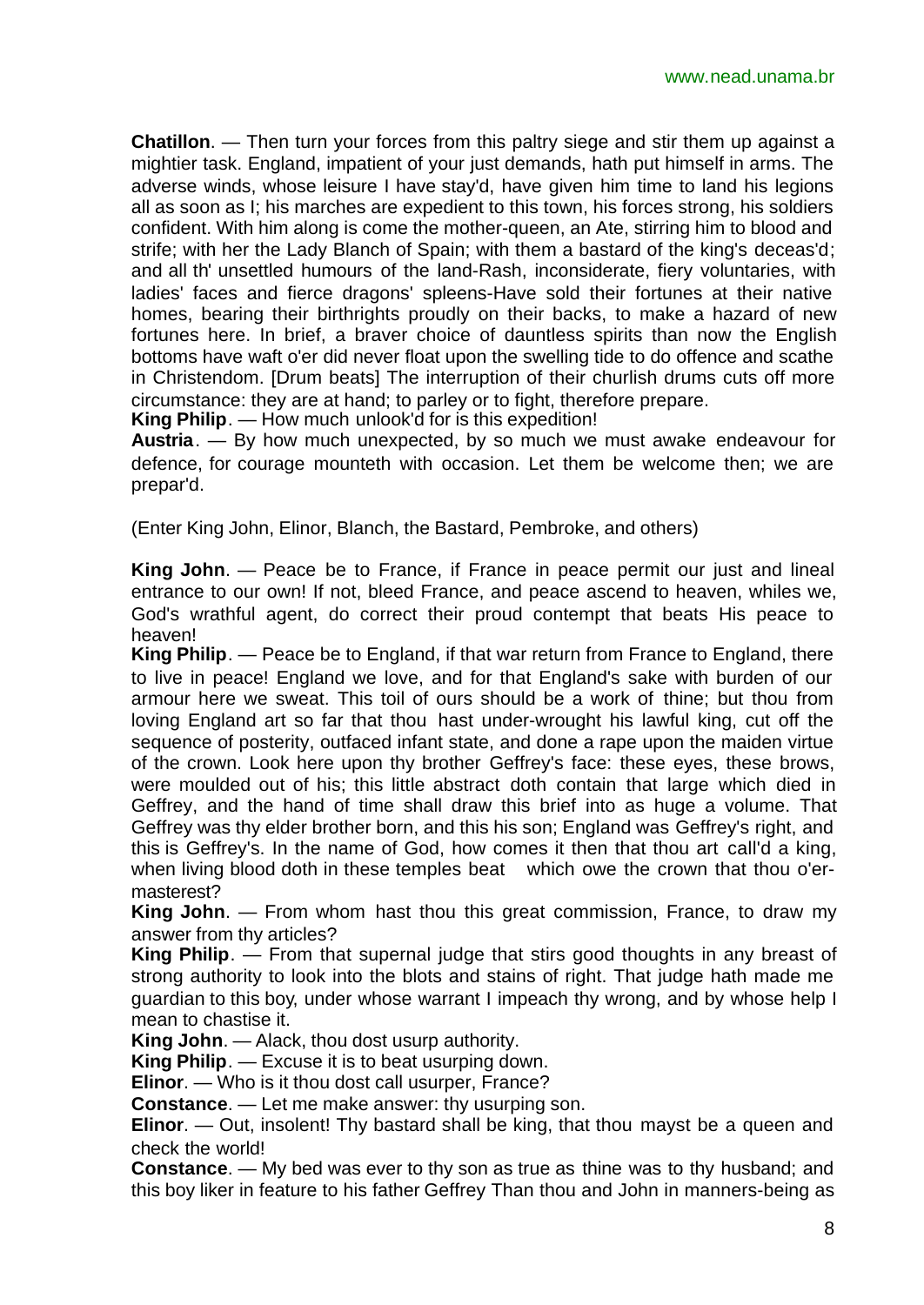Eke as rain to water, or devil to his dam. My boy a bastard! By my soul, I think his father never was so true begot; it cannot be, an if thou wert his mother.

**Elinor**. — There's a good mother, boy, that blots thy father.

**Constance**. — There's a good grandam, boy, that would blot thee.

**Austria**. — Peace!

**Bastard.** — Hear the crier.

**Austria**. — What the devil art thou?

**Bastard**. — One that will play the devil, sir, with you, an 'a may catch your hide and you alone. You are the hare of whom the proverb goes, whose valour plucks dead lions by the beard; I'll smoke your skin-coat an I catch you right; Sirrah, look to 't; i' faith I will, i' faith.

**Blanch**. — O, well did he become that lion's robe that did disrobe the lion of that robe!

**Bastard.** — It lies as sightly on the back of him as great Alcides' shows upon an ass; but, ass, I'll take that burden from your back, or lay on that shall make your shoulders crack.

**Austria**. — What cracker is this same that deafs our ears with this abundance of superfluous breath? King Philip, determine what we shall do straight.

**King Philip**. — Women and fools, break off your conference. King John, this is the very sum of all: England and Ireland, Anjou, Touraine, Maine, in right of Arthur, do I claim of thee; wilt thou resign them and lay down thy arms?

**King John**. — My life as soon. I do defy thee, France. Arthur of Britaine, yield thee to my hand, and out of my dear love I'll give thee more than e'er the coward hand of France can win. Submit thee, boy.

**Elinor**. — Come to thy grandam, child.

**Constance**. — Do, child, go to it grandam, child; give grandam kingdom, and it grandam will give it a plum, a cherry, and a fig. There's a good grandam!

**Arthur**. — Good my mother, peace! I would that I were low laid in my grave: I am not worth this coil that's made for me.

**Elinor**. — His mother shames him so, poor boy, he weeps.

**Constance**. — Now shame upon you, whe'er she does or no! His grandam's wrongs, and not his mother's shames, draws those heaven-moving pearls from his poor eyes, which heaven shall take in nature of a fee; ay, with these crystal beads heaven shall be brib'd to do him justice and revenge on you.

**Elinor**. — Thou monstrous slanderer of heaven and earth!

**Constance**. — Thou monstrous injurer of heaven and earth, Call not me slanderer! Thou and thine usurp the dominations, royalties, and rights, of this oppressed boy; this is thy eldest son's son, infortunate in nothing but in thee. Thy sins are visited in this poor child; the canon of the law is laid on him, being but the second generation removed from thy sin-conceiving womb.

**King John**. — Bedlam, have done.

**Constance**. — I have but this to say-That he is not only plagued for her sin, but God hath made her sin and her the plague on this removed issue, plagued for her and with her plague; her sin his injury, her injury the beadle to her sin; all punish'd in the person of this child, and all for her-a plague upon her!

**Elinor**. — Thou unadvised scold, I can produce a will that bars the title of thy son.

**Constance**. — Ay, who doubts that? A will, a wicked will; a woman's will; a cank'red grandam's will!

**King Philip**. — Peace, lady! pause, or be more temperate. It ill beseems this presence to cry aim to these ill-tuned repetitions. Some trumpet summon hither to the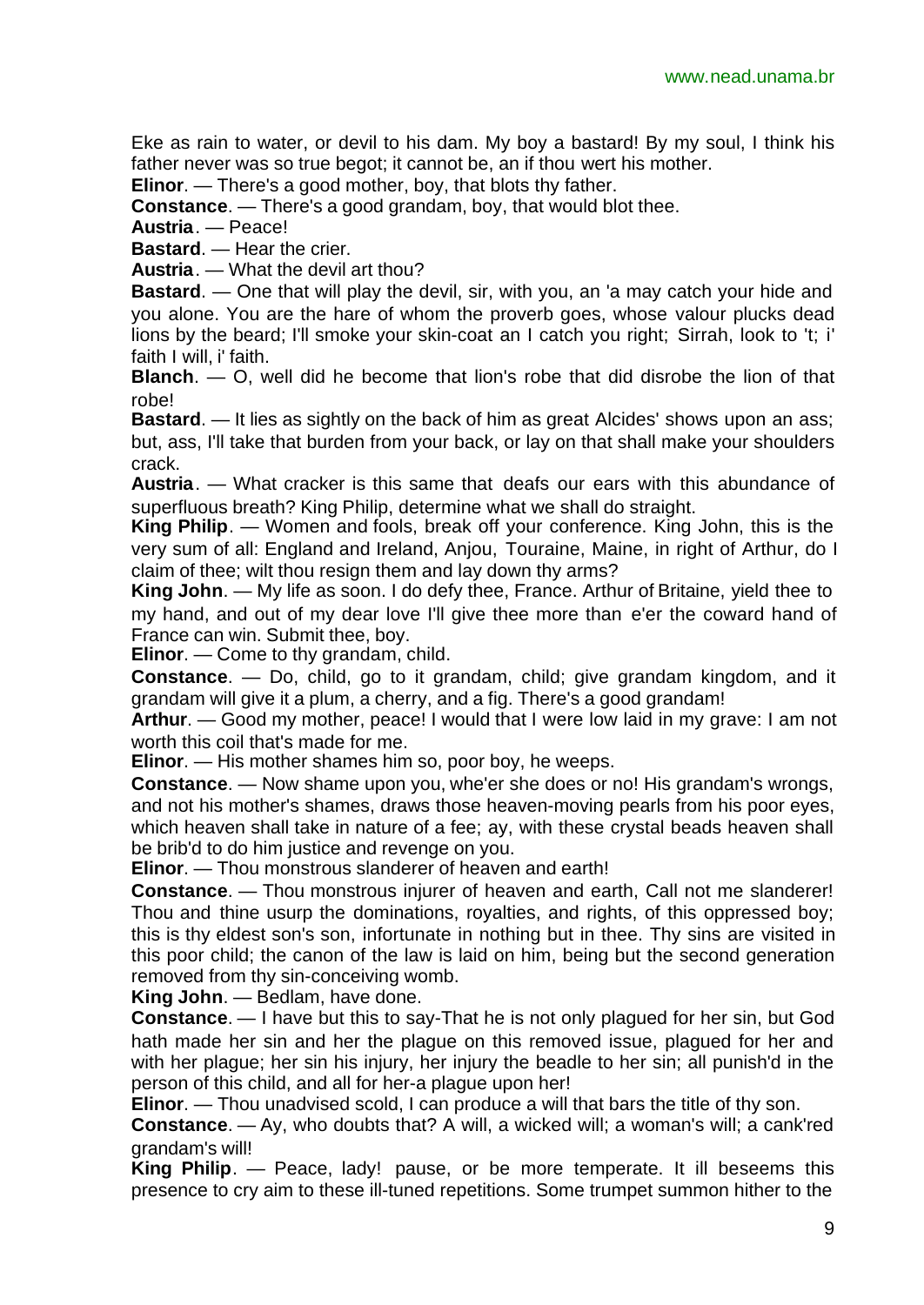walls these men of Angiers; let us hear them speak whose title they admit, Arthur's or John's.

(Trumpet sounds. Enter citizens upon the walls)

**Citizen**. — Who is it that hath warn'd us to the walls?

**King Philip**. — 'Tis France, for England.

**King John**. — England for itself. You men of Angiers, and my loving subjects-

**King Philip**. — You loving men of Angiers, Arthur's subjects, our trumpet call'd you to this gentle parle-

**King John**. — For our advantage; therefore hear us first. These flags of France, that are advanced here before the eye and prospect of your town, have hither march'd to your endamagement; the cannons have their bowels full of wrath, and ready mounted are they to spit forth their iron indignation 'gainst your walls; all preparation for a bloody siege and merciless proceeding by these French confront your city's eyes, your winking gates; and but for our approach those sleeping stones that as a waist doth girdle you about by the compulsion of their ordinance by this time from their fixed beds of lime had been dishabited, and wide havoc made for bloody power to rush upon your peace. But on the sight of us your lawful king, who painfully with much expedient march have brought a countercheck before your gates, to save unscratch'd your city's threat'ned cheeks-Behold, the French amaz'd vouchsafe a parle; and now, instead of bullets wrapp'd in fire, to make a shaking fever in your walls, they shoot but calm words folded up in smoke, to make a faithless error in your cars; which trust accordingly, kind citizens, and let us in-your King, whose labour'd spirits, forwearied in this action of swift speed, craves harbourage within your city walls.

**King Philip**. — When I have said, make answer to us both. Lo, in this right hand, whose protection is most divinely vow'd upon the right of him it holds, stands young Plantagenet, son to the elder brother of this man, and king o'er him and all that he enjoys; for this down-trodden equity we tread in warlike march these greens before your town, being no further enemy to you than the constraint of hospitable zeal in the relief of this oppressed child religiously provokes. Be pleased then to pay that duty which you truly owe to him that owes it, namely, this young prince; and then our arms, like to a muzzled bear, save in aspect, hath all offence seal'd up; our cannons' malice vainly shall be spent against th' invulnerable clouds of heaven; and with a blessed and unvex'd retire, with unhack'd swords and helmets all unbruis'd, we will bear home that lusty blood again which here we came to spout against your town, and leave your children, wives, and you, in peace. But if you fondly pass our proffer'd offer, 'Tis not the roundure of your old-fac'd walls can hide you from our messengers of war, though all these English and their discipline were harbour'd in their rude circumference. Then tell us, shall your city call us lord in that behalf which we have challeng'd it; or shall we give the signal to our rage, and stalk in blood to our possession?

**Citizen**. — In brief: we are the King of England's subjects; for him, and in his right, we hold this town.

**King John**. — Acknowledge then the King, and let me in.

**Citizen**. — That can we not; but he that proves the King, to him will we prove loyal. Till that time have we ramm'd up our gates against the world.

**King John**. — Doth not the crown of England prove the King? And if not that, I bring you witnesses: twice fifteen thousand hearts of England's breed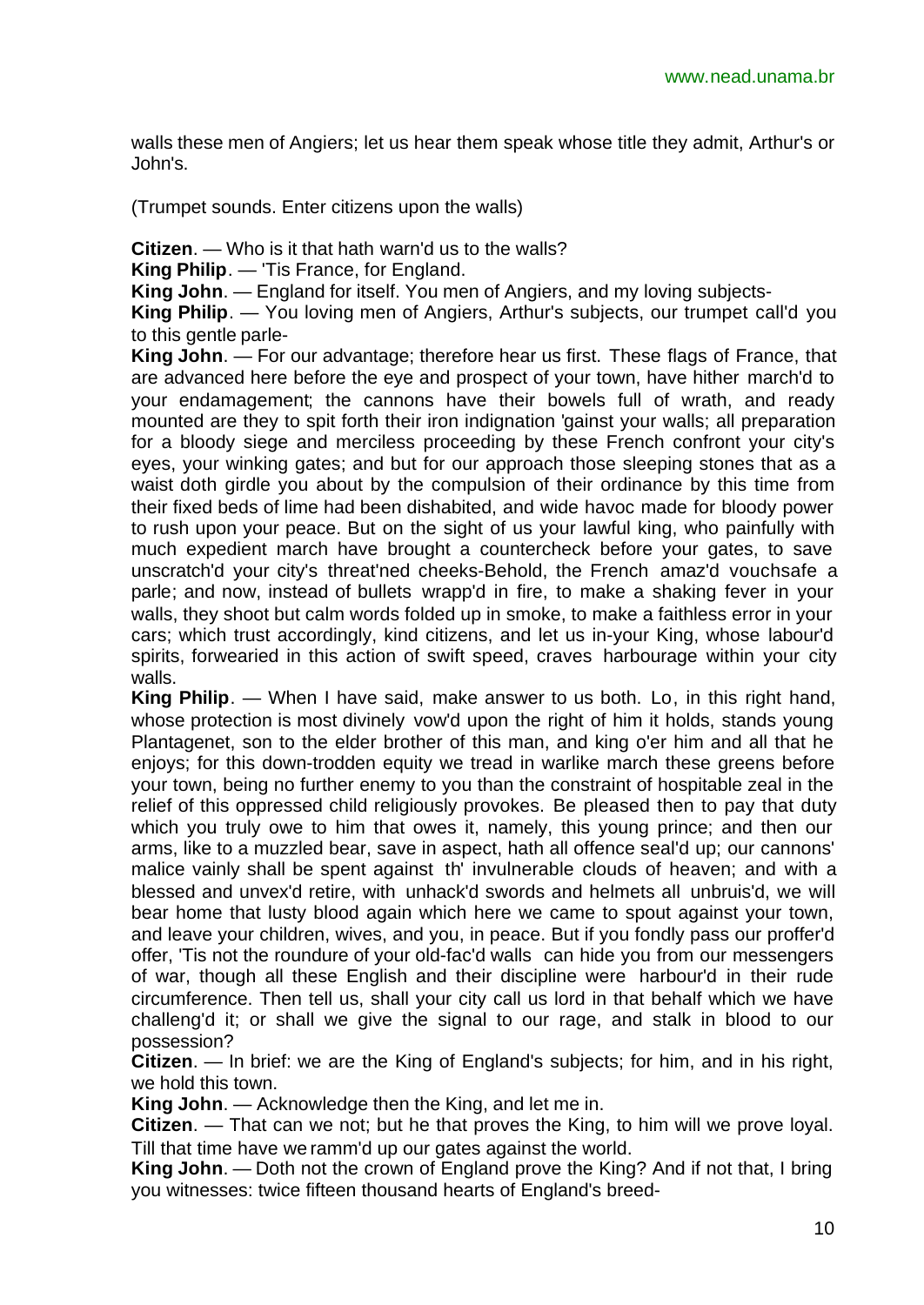**Bastard**. — Bastards and else.

**King John**. — To verify our title with their lives.

**King Philip**. — As many and as well-born bloods as those-

**Bastard**. — Some bastards too.

**King Philip**. — Stand in his face to contradict his claim.

**Citizen**. — Till you compound whose right is worthiest, we for the worthiest hold the right from both.

**King John**. — Then God forgive the sin of all those souls that to their everlasting residence, before the dew of evening fall shall fleet in dreadful trial of our kingdom's king!

**King Philip**. — Amen, Amen! Mount, chevaliers; to arms!

**Bastard**. — Saint George, that swing'd the dragon, and e'er since sits on's horse back at mine hostess' door, teach us some fence! [To Austria] Sirrah, were I at home, at your den, sirrah, with your lioness, I would set an ox-head to your lion's hide, and make a monster of you.

**Austria**. — Peace! no more.

**Bastard**. — O, tremble, for you hear the lion roar!

**King John**. — Up higher to the plain, where we'll set forth in best appointment all our regiments.

**Bastard**. — Speed then to take advantage of the field.

**King Philip**. — It shall be so; and at the other hill command the rest to stand. God and our right!

(Exeunt)

Here, after excursions, enter the Herald of France, with trumpets, to the gates

**French Herald.** — You men of Angiers, open wide your gates and let young Arthur, Duke of Britaine, in, who by the hand of France this day hath made much work for tears in many an English mother, whose sons lie scattered on the bleeding ground; many a widow's husband grovelling lies, coldly embracing the discoloured earth; and victory with little loss doth play upon the dancing banners of the French, who are at hand, triumphantly displayed, to enter conquerors, and to proclaim Arthur of Britaine England's King and yours.

(Enter English Herald, with trumpet)

**English Herald**. — Rejoice, you men of Angiers, ring your bells: King John, your king and England's, doth approach, commander of this hot malicious day. Their armours that march'd hence so silver-bright hither return all gilt with Frenchmen's blood. There stuck no plume in any English crest that is removed by a staff of France; our colours do return in those same hands that did display them when we first march'd forth; and like a jolly troop of huntsmen come our lusty English, all with purpled hands, dy'd in the dying slaughter of their foes. Open your gates and give the victors way.

**Citizen**. — Heralds, from off our tow'rs we might behold from first to last the onset and retire of both your armies, whose equality by our best eyes cannot be censured. Blood hath bought blood, and blows have answer'd blows; strength match'd with strength, and power confronted power; both are alike, and both alike we like. One must prove greatest. While they weigh so even, we hold our town for neither, yet for both.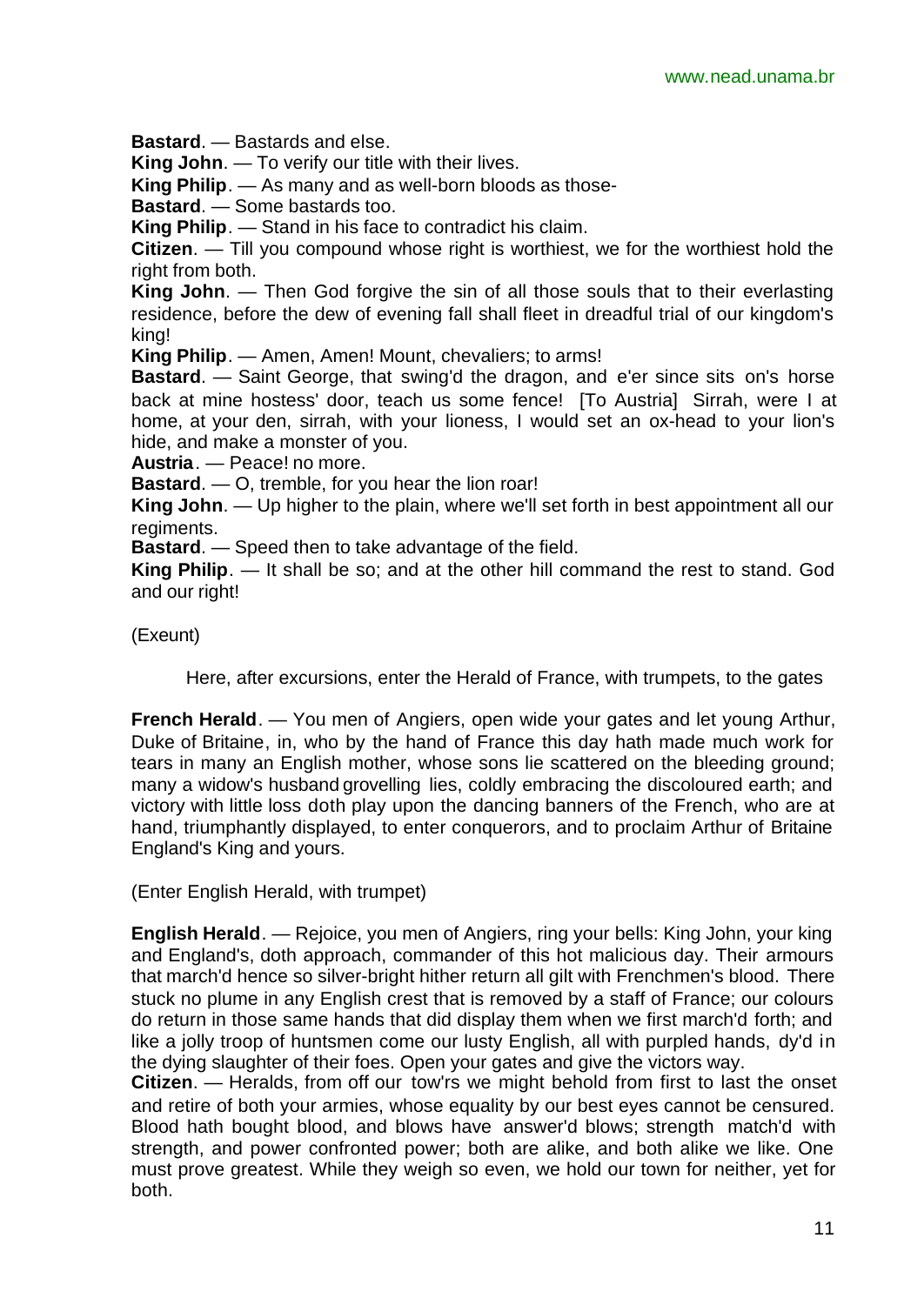(Enter the two Kings, with their powers, at several doors)

**King John**. — France, hast thou yet more blood to cast away? Say, shall the current of our right run on? Whose passage, vex'd with thy impediment, shall leave his native channel and o'erswell with course disturb'd even thy confining shores, unless thou let his silver water keep a peaceful progress to the ocean.

**King Philip**. — England, thou hast not sav'd one drop of blood in this hot trial more than we of France; Rather, lost more. And by this hand I swear, that sways the earth this climate overlooks, before we will lay down our just-borne arms, we'll put thee down, 'gainst whom these arms we bear, or add a royal number to the dead, Gracing the scroll that tells of this war's loss with slaughter coupled to the name of kings.

**Bastard**. — Ha, majesty! how high thy glory tow'rs when the rich blood of kings is set on fire! O, now doth Death line his dead chaps with steel; the swords of soldiers are his teeth, his fangs; and now he feasts, mousing the flesh of men, in undetermin'd differences of kings. Why stand these royal fronts amazed thus? Cry 'havoc!' kings; back to the stained field, you equal potents, fiery kindled spirits! Then let confusion of one part confirm the other's peace. Till then, blows, blood, and death!

**King John**. — Whose party do the townsmen yet admit?

**King Philip**. — Speak, citizens, for England; who's your king?

**Citizen**. — The King of England, when we know the King.

**King Philip**. — Know him in us that here hold up his right.

**King John**. — In us that are our own great deputy and bear possession of our person here, lord of our presence, Angiers, and of you.

**Citizen**. — A greater pow'r than we denies all this; and till it be undoubted, we do lock our former scruple in our strong-barr'd gates; King'd of our fears, until our fears, resolv'd, be by some certain king purg'd and depos'd.

**Bastard**. — By heaven, these scroyles of Angiers flout you, kings, and stand securely on their battlements as in a theatre, whence they gape and point at your industrious scenes and acts of death. Your royal presences be rul'd by me: do like the mutines of Jerusalem, be friends awhile, and both conjointly bend your sharpest deeds of malice on this town. By east and west let France and England mount their battering cannon, charged to the mouths, till their soul-fearing clamours have brawl'd down the flinty ribs of this contemptuous city. I'd play incessantly upon these jades, even till unfenced desolation leave them as naked as the vulgar air. That done, dissever your united strengths and part your mingled colours once again, turn face to face and bloody point to point; then in a moment Fortune shall cull forth out of one side her happy minion, to whom in favour she shall give the day, and kiss him with a glorious victory. How like you this wild counsel, mighty states? Smacks it not something of the policy?

**King John**. — Now, by the sky that hangs above our heads, I like it well. France, shall we knit our pow'rs and lay this Angiers even with the ground; then after fight who shall be king of it?

**Bastard**. — An if thou hast the mettle of a king, being wrong'd as we are by this peevish town, turn thou the mouth of thy artillery, as we will ours, against these saucy walls; and when that we have dash'd them to the ground, why then defy each other, and pell-mell make work upon ourselves, for heaven or hell.

**King Philip**. — Let it be so. Say, where will you assault?

**King John**. — We from the west will send destruction into this city's bosom.

**Austria**. — I from the north.

**King Philip**. — Our thunder from the south shall rain their drift of bullets on this town.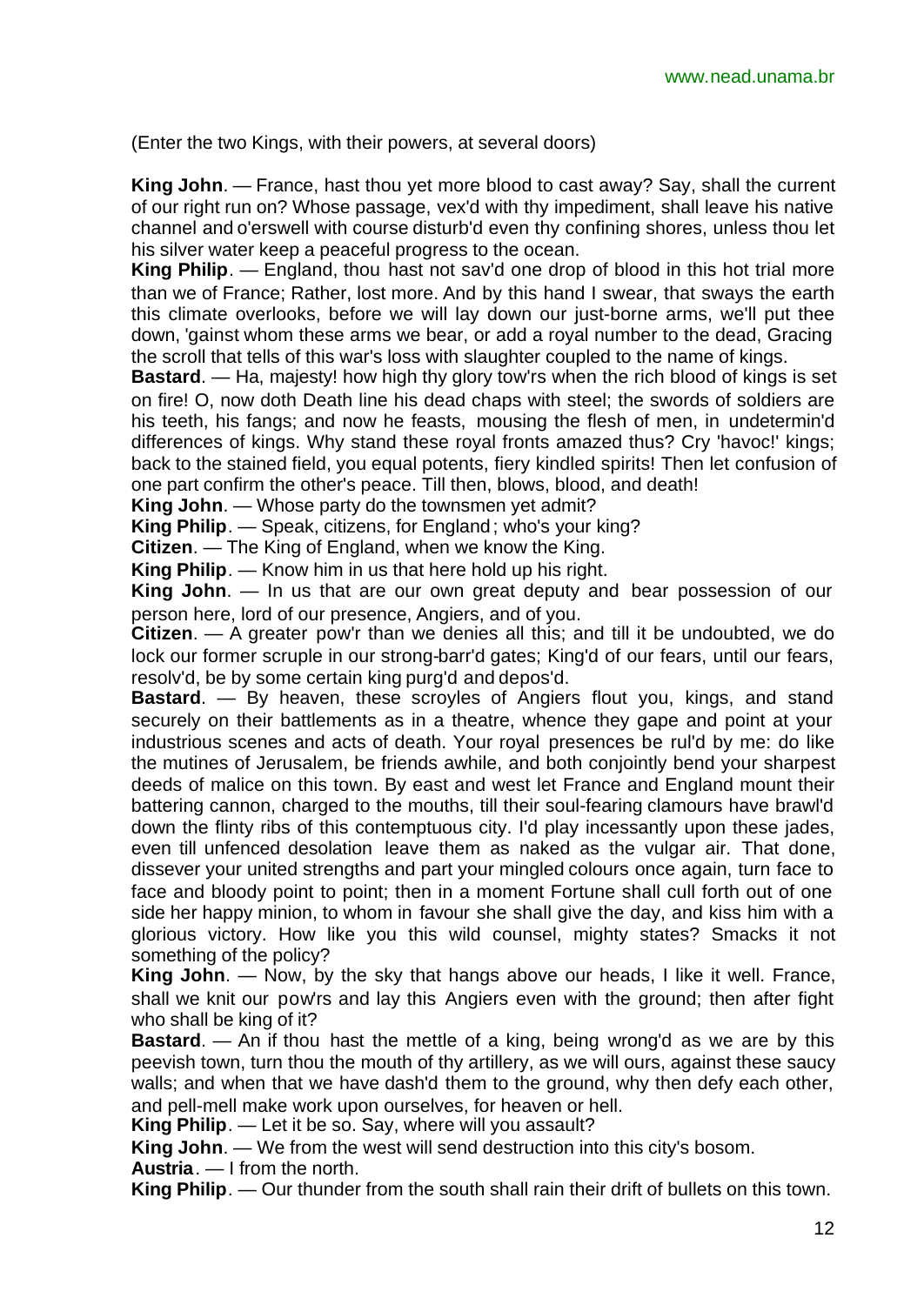**Bastard**. [Aside] — O prudent discipline! From north to south, Austria and France shoot in each other's mouth. I'll stir them to it.-Come, away, away!

**Citizen**. — Hear us, great kings: vouchsafe awhile to stay, and I shall show you peace and fair-fac'd league; win you this city without stroke or wound; rescue those breathing lives to die in beds that here come sacrifices for the field. Persever not, but hear me, mighty kings.

**King John**. — Speak on with favour; we are bent to hear.

**Citizen**. — That daughter there of Spain, the Lady Blanch, is niece to England; look upon the years of Lewis the Dauphin and that lovely maid. If lusty love should go in quest of beauty, where should he find it fairer than in Blanch? If zealous love should go in search of virtue, where should he find it purer than in Blanch? If love ambitious sought a match of birth, whose veins bound richer blood than Lady Blanch? Such as she is, in beauty, virtue, birth, is the young Dauphin every way complete-If not complete of, say he is not she; and she again wants nothing, to name want, if want it be not that she is not he. He is the half part of a blessed man, left to be finished by such as she; and she a fair divided excellence, whose fulness of perfection lies in him. O, two such silver currents, when they join, do glorify the banks that bound them in; and two such shores to two such streams made one, two such controlling bounds, shall you be, Kings, to these two princes, if you marry them. This union shall do more than battery can to our fast-closed gates; for at this match with swifter spleen than powder can enforce, the mouth of passage shall we fling wide open and give you entrance; but without this match, the sea enraged is not half so deaf, lions more confident, mountains and rocks more free from motion-no, not Death himself in mortal fury half so peremptory as we to keep this city.

**Bastard**. — Here's a stay that shakes the rotten carcass of old Death out of his rags! Here's a large mouth, indeed, that spits forth death and mountains, rocks and seas; talks as familiarly of roaring lions as maids of thirteen do of puppy-dogs! What cannoneer begot this lusty blood? He speaks plain cannon-fire, and smoke and bounce; he gives the bastinado with his tongue; our ears are cudgell'd; not a word of his but buffets better than a fist of France. Zounds! I was never so bethump'd with words since I first call'd my brother's father dad.

**Elinor.** — Son, list to this conjunction, make this match; give with our niece a dowry large enough; for by this knot thou shalt so surely tie thy now unsur'd assurance to the crown that yon green boy shall have no sun to ripe the bloom that promiseth a mighty fruit. I see a yielding in the looks of France; Mark how they whisper. Urge them while their souls are capable of this ambition, lest zeal, now melted by the windy breath of soft petitions, pity, and remorse, cool and congeal again to what it was.

**Citizen**. — Why answer not the double majesties this friendly treaty of our threat'ned town?

**King Philip**. — Speak England first, that hath been forward first to speak unto this city: what say you?

**King John**. — If that the Dauphin there, thy princely son, can in this book of beauty read 'I love,' her dowry shall weigh equal with a queen; for Anjou, and fair Touraine, Maine, Poictiers, and all that we upon this side the sea-Except this city now by us besieg'd-Find liable to our crown and dignity, shall gild her bridal bed, and make her rich in titles, honours, and promotions, as she in beauty, education, blood, holds hand with any princess of the world.

**King Philip**. — What say'st thou, boy? Look in the lady's face.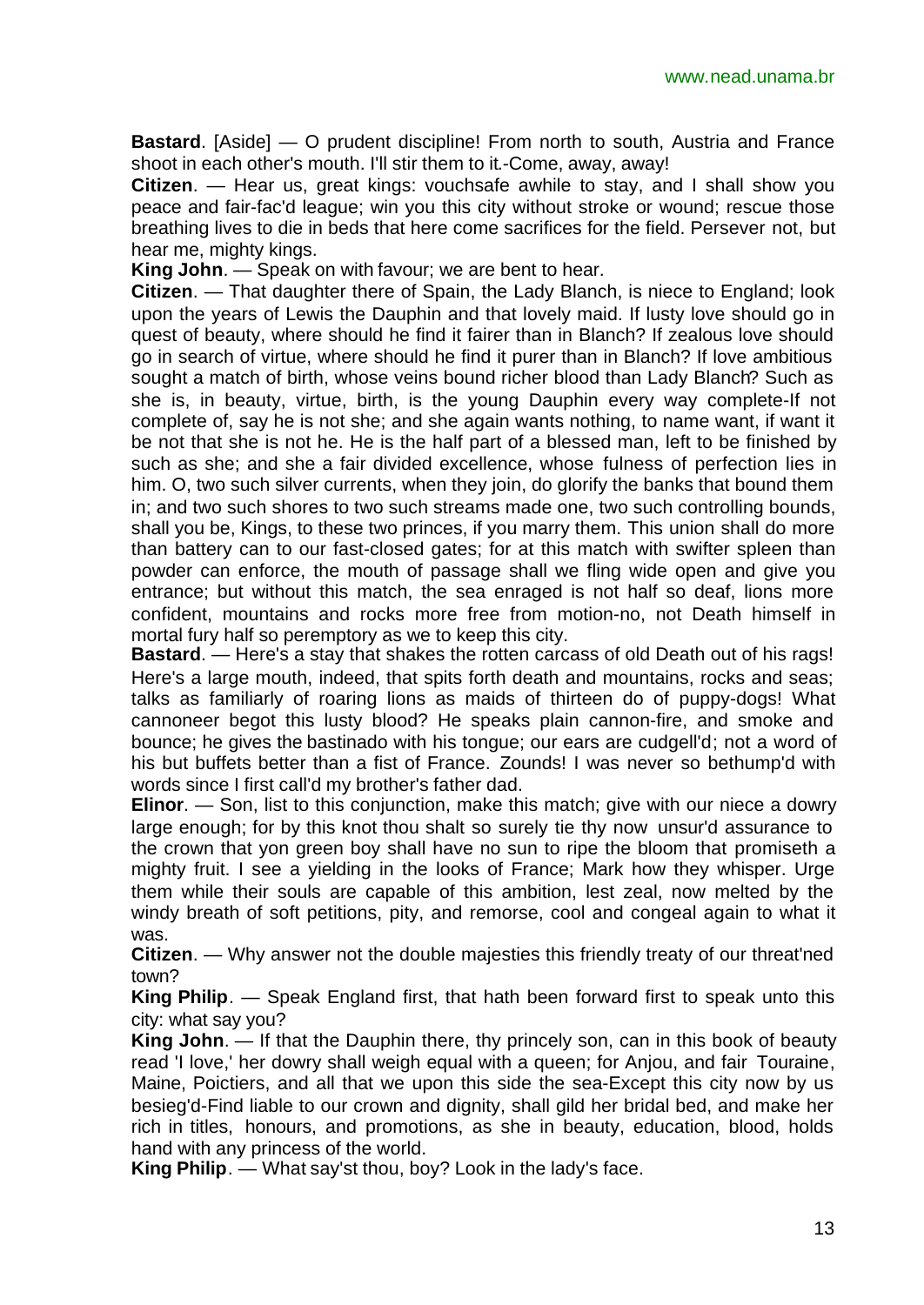**Lewis**. — I do, my lord, and in her eye I find a wonder, or a wondrous miracle, the shadow of myself form'd in her eye; which, being but the shadow of your son, becomes a sun, and makes your son a shadow. I do protest I never lov'd myself till now infixed I beheld myself drawn in the flattering table of her eye. [Whispers with Blanch]

**Bastard**.[Aside] — Drawn in the flattering table of her eye, Hang'd in the frowning wrinkle of her brow, and quarter'd in her heart-he doth espy himself love's traitor. This is pity now, that hang'd and drawn and quarter'd there should be in such a love so vile a lout as he.

**Blanch**. — My uncle's will in this respect is mine. If he see aught in you that makes him like, that anything he sees which moves his liking I can with ease translate it to my will; or if you will, to speak more properly, I will enforce it eas'ly to my love. Further I will not flatter you, my lord, that all I see in you is worthy love, than this: that nothing do I see in you-Though churlish thoughts themselves should be your judge-That I can find should merit any hate.

**King John**. — What say these young ones? What say you, my niece?

**Blanch**. — That she is bound in honour still to do what you in wisdom still vouchsafe to say.

**King John**. — Speak then, Prince Dauphin; can you love this lady?

**Lewis**. — Nay, ask me if I can refrain from love; for I do love her most unfeignedly.

**King John**. — Then do I give Volquessen, Touraine, Maine, Poictiers, and Anjou, these five provinces, with her to thee; and this addition more, full thirty thousand marks of English coin. Philip of France, if thou be pleas'd withal, command thy son and daughter to join hands.

**King Philip**. — It likes us well; young princes, close your hands.

**Austria**. — And your lips too; for I am well assur'd that I did so when I was first assur'd.

**King Philip**. — Now, citizens of Angiers, ope your gates, let in that amity which you have made; for at Saint Mary's chapel presently the rites of marriage shall be solemniz'd. Is not the Lady Constance in this troop? I know she is not; for this match made up her presence would have interrupted much. Where is she and her son? Tell me, who knows.

**Lewis**. — She is sad and passionate at your Highness' tent.

**King Philip**. — And, by my faith, this league that we have made will give her sadness very little cure. Brother of England, how may we content this widow lady? In her right we came; which we, God knows, have turn'd another way, to our own vantage.

**King John**. — We will heal up all, for we'll create young Arthur Duke of Britaine, and Earl of Richmond; and this rich fair town we make him lord of. Call the Lady Constance; some speedy messenger bid her repair to our solemnity. I trust we shall, if not fill up the measure of her will, yet in some measure satisfy her so that we shall stop her exclamation. Go we as well as haste will suffer us to this unlook'd-for, unprepared pomp.

(Exeunt all but the Bastard)

**Bastard**. — Mad world! Mad kings! Mad composition! John, to stop Arthur's tide in the whole, hath willingly departed with a part; and France, whose armour conscience buckled on, whom zeal and charity brought to the field as God's own soldier, rounded in the ear with that same purpose-changer, that sly devil, that broker that still breaks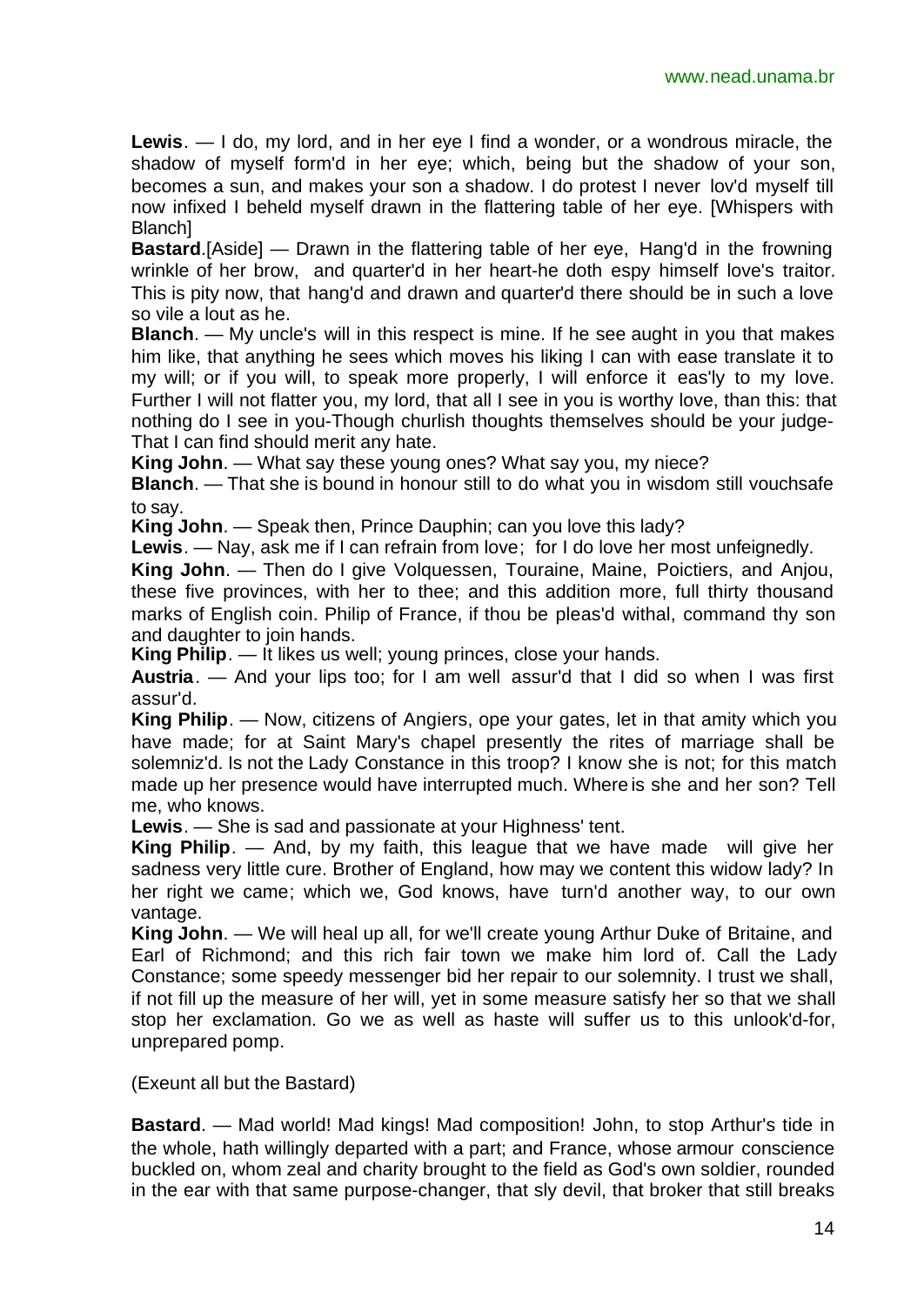the pate of faith, that daily break-vow, he that wins of all, of kings, of beggars, old men, young men, maids, who having no external thing to lose but the word 'maid,' cheats the poor maid of that; that smooth-fac'd gentleman, tickling commodity, commodity, the bias of the world-The world, who of itself is peised well, made to run even upon even ground, till this advantage, this vile-drawing bias, this sway of motion, this commodity, makes it take head from all indifferency, from all direction, purpose, course, intent-and this same bias, this commodity, this bawd, this broker, this all-changing word, Clapp'd on the outward eye of fickle France, hath drawn him from his own determin'd aid, from a resolv'd and honourable war, to a most base and vile-concluded peace. And why rail I on this commodity? But for because he hath not woo'd me yet; not that I have the power to clutch my hand when his fair angels would salute my palm, but for my hand, as unattempted yet, like a poor beggar raileth on the rich. Well, whiles I am a beggar, I will rail and say there is no sin but to be rich; and being rich, my virtue then shall be to say there is no vice but beggary. Since kings break faith upon commodity, Gain, be my lord, for I will worship thee.

(Exit)

ACT III. SCENE 1. France. The French King's camp

(Enter Constance, Arthur, and Salisbury)

**Constance**. — Gone to be married! Gone to swear a peace! False blood to false blood join'd! Gone to be friends! Shall Lewis have Blanch, and Blanch those provinces? It is not so; thou hast misspoke, misheard; be well advis'd, tell o'er thy tale again. It cannot be; thou dost but say 'tis so; I trust I may not trust thee, for thy word is but the vain breath of a common man: believe me I do not believe thee, man; I have a king's oath to the contrary. Thou shalt be punish'd for thus frighting me, for I am sick and capable of fears, oppress'd with wrongs, and therefore full of fears; a widow, husbandless, subject to fears; a woman, naturally born to fears; and though thou now confess thou didst but jest, with my vex'd spirits I cannot take a truce, but they will quake and tremble all this day. What dost thou mean by shaking of thy head? Why dost thou look so sadly on my son? What means that hand upon that breast of thine? Why holds thine eye that lamentable rheum, like a proud river peering o'er his bounds? Be these sad signs confirmers of thy words? Then speak again-not all thy former tale, but this one word, whether thy tale be true.

**Salisbury**. — As true as I believe you think them false that give you cause to prove my saying true.

**Constance**. — O, if thou teach me to believe this sorrow, teach thou this sorrow how to make me die; and let belief and life encounter so as doth the fury of two desperate men which in the very meeting fall and die! Lewis marry Blanch! O boy, then where art thou? France friend with England; what becomes of me? Fellow, be gone: I cannot brook thy sight; this news hath made thee a most ugly man.

**Salisbury**. — What other harm have I, good lady, done but spoke the harm that is by others done?

**Constance**. — Which harm within itself so heinous is as it makes harmful all that speak of it.

**Arthur**. — I do beseech you, madam, be content.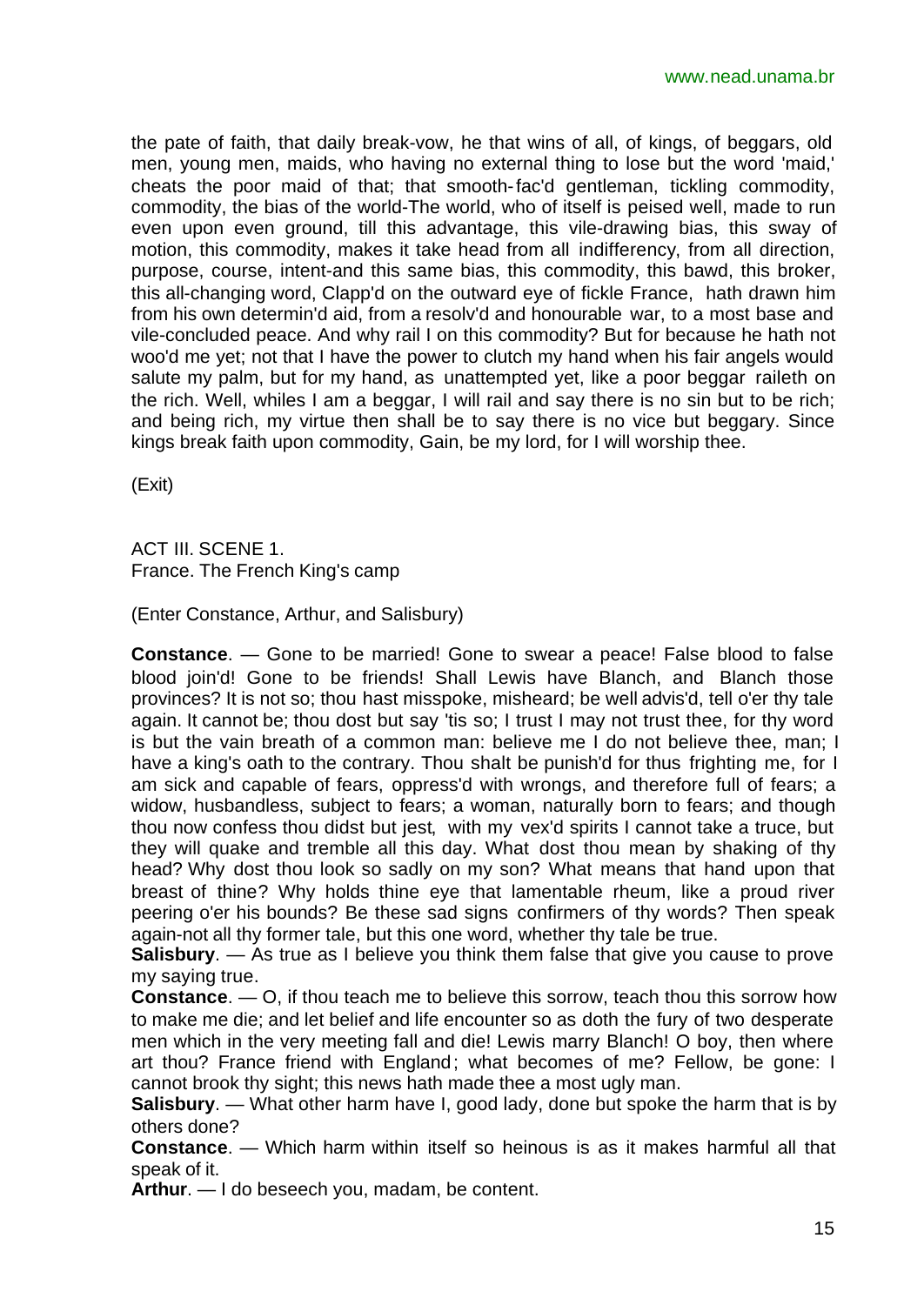**Constance**. — If thou that bid'st me be content wert grim, ugly, and sland'rous to thy mother's womb, full of unpleasing blots and sightless stains, lame, foolish, crooked, swart, prodigious, patch'd with foul moles and eye-offending marks, I would not care, I then would be content; for then I should not love thee; no, nor thou become thy great birth, nor deserve a crown. But thou art fair, and at thy birth, dear boy, nature and Fortune join'd to make thee great: of Nature's gifts thou mayst with lilies boast, and with the half-blown rose; but Fortune, O! She is corrupted, chang'd, and won from thee; Sh' adulterates hourly with thine uncle John, and with her golden hand hath pluck'd on France to tread down fair respect of sovereignty, and made his majesty the bawd to theirs. France is a bawd to Fortune and King John-That strumpet Fortune, that usurping John! Tell me, thou fellow, is not France forsworn? Envenom him with words, or get thee gone a and leave those woes alone which I alone am bound to under-bear.

**Salisbury**. — Pardon me, madam, I may not go without you to the kings.

**Constance**. — Thou mayst, thou shalt; I will not go with thee; I will instruct my sorrows to be proud, for grief is proud, and makes his owner stoop. To me, and to the state of my great grief, let kings assemble; for my grief's so great that no supporter but the huge firm earth can hold it up. [Seats herself on the ground] Here I and sorrows sit; here is my throne, bid kings come bow to it.

(Enter King John, King Philip, Lewis, Blanch, Elinor, the Bastard, Austria, and attendants)

**King Philip**. — 'Tis true, fair daughter, and this blessed day ever in France shall be kept festival. To solemnize this day the glorious sun stays in his course and plays the alchemist, turning with splendour of his precious eye the meagre cloddy earth to glittering gold. The yearly course that brings this day about shall never see it but a holiday.

**Constance**. [Rising] — A wicked day, and not a holy day! What hath this day deserv'd? what hath it done that it in golden letters should be set among the high tides in the calendar? Nay, rather turn this day out of the week, this day of shame, oppression, perjury; or, if it must stand still, let wives with child pray that their burdens may not fall this day, lest that their hopes prodigiously be cross'd; but on this day let seamen fear no wreck; no bargains break that are not this day made; this day, all things begun come to ill end, Yea, faith itself to hollow falsehood change!

**King Philip**. — By heaven, lady, you shall have no cause to curse the fair proceedings of this day. Have I not pawn'd to you my majesty?

**Constance**. — You have beguil'd me with a counterfeit resembling majesty, which, being touch'd and tried, proves valueless; you are forsworn, forsworn; you came in arms to spill mine enemies' blood, but now in arms you strengthen it with yours. The grappling vigour and rough frown of war is cold in amity and painted peace, and our oppression hath made up this league. Arm, arm, you heavens, against these perjur'd kings! A widow cries: Be husband to me, heavens! Let not the hours of this ungodly day wear out the day in peace; but, ere sunset, set armed discord 'twixt these perjur'd kings! Hear me, O, hear me!

**Austria**. — Lady Constance, peace!

**Constance**. — War! War! no peace! Peace is to me a war. O Lymoges! O Austria! thou dost shame that bloody spoil. Thou slave, thou wretch, thou coward! Thou little valiant, great in villainy! Thou ever strong upon the stronger side! Thou Fortune's champion that dost never fight but when her humorous ladyship is by to teach thee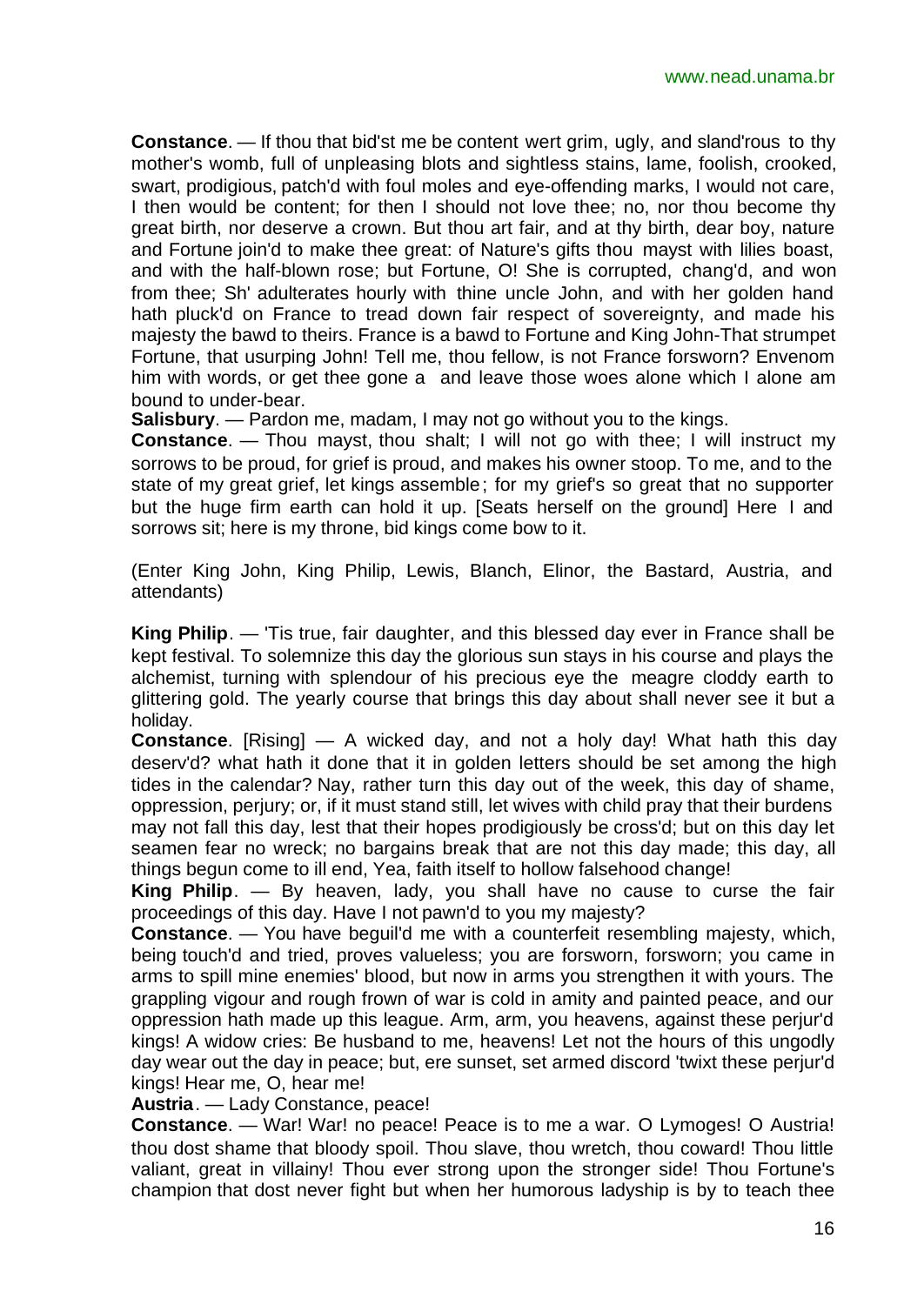safety! Thou art perjur'd too, and sooth'st up greatness. What a fool art thou, a ramping fool, to brag and stamp and swear Upon my party! Thou cold-blooded slave, hast thou not spoke like thunder on my side, been sworn my soldier, bidding me depend upon thy stars, thy fortune, and thy strength, and dost thou now fall over to my foes? Thou wear a lion's hide! Doff it for shame, and hang a calf's-skin on those recreant limbs.

**Austria**. — O that a man should speak those words to me!

**Bastard**. — And hang a calf's-skin on those recreant limbs.

**Austria**. — Thou dar'st not say so, villain, for thy life.

**Bastard**. — And hang a calf's-skin on those recreant limbs.

**King John**. — We like not this: thou dost forget thyself.

(Enter Pandulph)

**King Philip**. — Here comes the holy legate of the Pope.

**Panduph.** — Hail, you anointed deputies of heaven! To thee, King John, my holy errand is. I Pandulph, of fair Milan cardinal, and from Pope Innocent the legate here, do in his name religiously demand why thou against the Church, our holy mother, so wilfully dost spurn; and force perforce keep Stephen Langton, chosen Archbishop of Canterbury, from that holy see? This, in our foresaid holy father's name, pope Innocent, I do demand of thee.

**King John**. — What earthly name to interrogatories can task the free breath of a sacred king? Thou canst not, Cardinal, devise a name so slight, unworthy, and ridiculous, to charge me to an answer, as the Pope. Tell him this tale, and from the mouth of England add thus much more, that no Italian priest shall tithe or toll in our dominions; but as we under heaven are supreme head, so, under Him that great supremacy, where we do reign we will alone uphold, without th' assistance of a mortal hand. So tell the Pope, all reverence set apart to him and his usurp'd authority. **King Philip**. — Brother of England, you blaspheme in this.

**King John**. — Though you and all the kings of Christendom are led so grossly by this meddling priest, dreading the curse that money may buy out, and by the merit of vile gold, dross, dust, purchase corrupted pardon of a man, who in that sale sells pardon from himself-Though you and all the rest, so grossly led, this juggling witchcraft with revenue cherish; yet I alone, alone do me oppose against the Pope, and count his friends my foes.

**Panduph**. — Then by the lawful power that I have thou shalt stand curs'd and excommunicate; and blessed shall he be that doth revolt from his allegiance to an heretic; and meritorious shall that hand be call'd, canonized, and worshipp'd as a saint, that takes away by any secret course thy hateful life.

**Constance**. — O, lawful let it be that I have room with Rome to curse awhile! Good father Cardinal, cry thou 'amen' to my keen curses; for without my wrong there is no tongue hath power to curse him right.

**Panduph**. — There's law and warrant, lady, for my curse.

**Constance**. — And for mine too; when law can do no right, let it be lawful that law bar no wrong; law cannot give my child his kingdom here, for he that holds his kingdom holds the law; therefore, since law itself is perfect wrong, how can the law forbid my tongue to curse?

**Panduph**. — Philip of France, on peril of a curse, let go the hand of that arch-heretic, and raise the power of France upon his head, Unless he do submit himself to Rome. **Elinor**. — Look'st thou pale, France? Do not let go thy hand.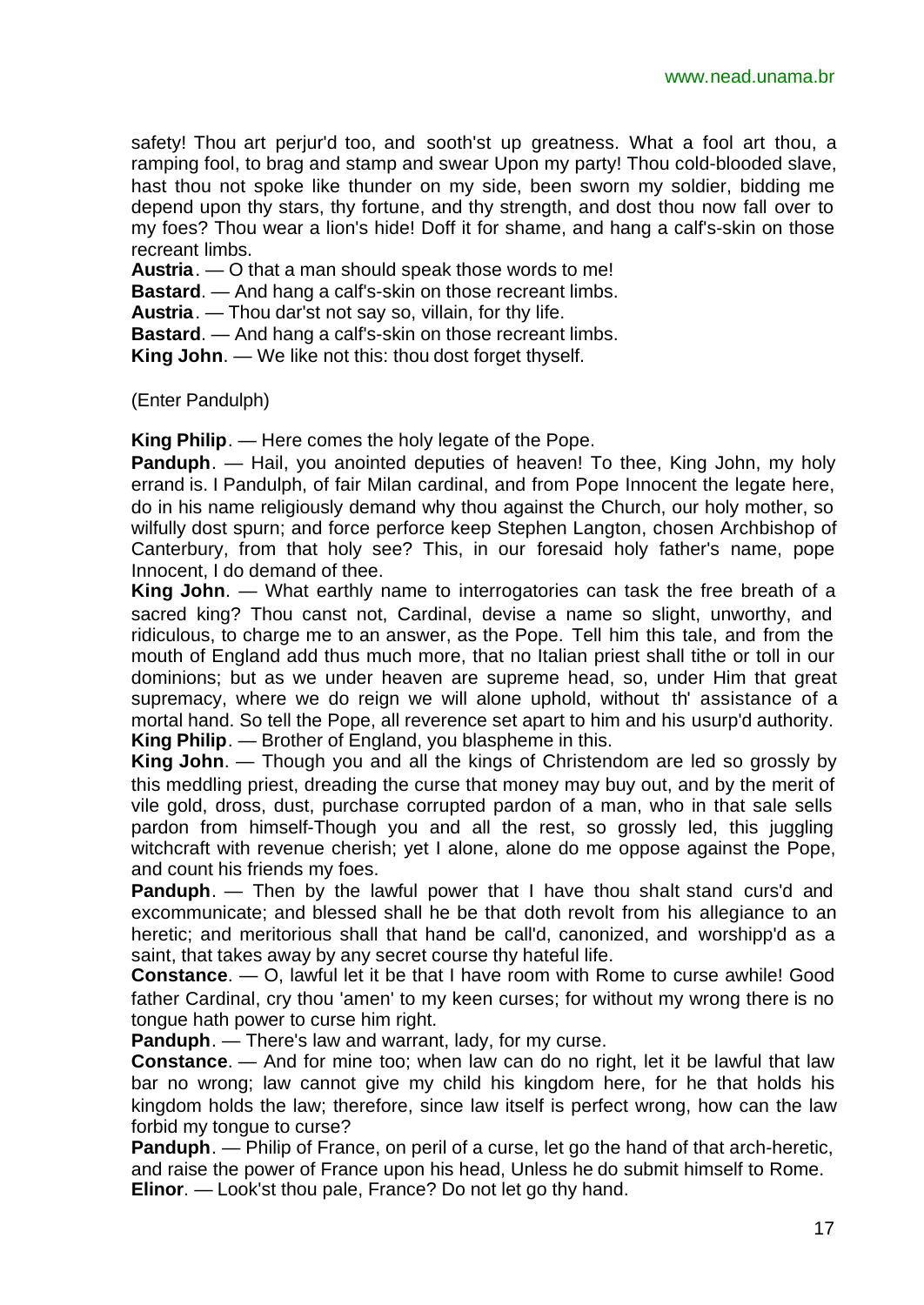**Constance**. — Look to that, devil, lest that France repent and by disjoining hands hell lose a soul.

**Austria**. — King Philip, listen to the Cardinal.

**Bastard**. — And hang a calf's-skin on his recreant limbs.

**Austria**. — Well, ruffian, I must pocket up these wrongs, Because-

**Bastard.** — Your breeches best may carry them.

**King John**. — Philip, what say'st thou to the Cardinal?

**Constance**. — What should he say, but as the Cardinal?

**Lewis**. — Bethink you, father; for the difference is purchase of a heavy curse from Rome or the light loss of England for a friend. Forgo the easier.

**Blanch**. — That's the curse of Rome.

**Constance**. — O Lewis, stand fast! The devil tempts thee here in likeness of a new untrimmed bride.

**Blanch**. — The Lady Constance speaks not from her faith, but from her need.

**Constance**. — O, if thou grant my need, which only lives but by the death of faith,

that need must needs infer this principle-That faith would live again by death of need. O then, tread down my need, and faith mounts up: Keep my need up, and faith is trodden down!

**King John**. — The King is mov'd, and answers not to this.

**Constance**. — O be remov'd from him, and answer well!

**Austria**. — Do so, King Philip; hang no more in doubt.

**Bastard**. — Hang nothing but a calf's-skin, most sweet lout.

**King Philip**. — I am perplex'd and know not what to say.

**Panduph**. — What canst thou say but will perplex thee more, if thou stand excommunicate and curs'd?

**King Philip**. — Good reverend father, make my person yours, and tell me how you would bestow yourself. This royal hand and mine are newly knit, and the conjunction of our inward souls married in league, coupled and link'd together with all religious strength of sacred vows; the latest breath that gave the sound of words was deepsworn faith, peace, amity, true love, between our kingdoms and our royal selves; and even before this truce, but new before, no longer than we well could wash our hands, to clap this royal bargain up of peace, heaven knows, they were besmear'd and overstain'd with slaughter's pencil, where revenge did paint the fearful difference of incensed kings. And shall these hands, so lately purg'd of blood, so newly join'd in love, so strong in both, unyoke this seizure and this kind regreet? Play fast and loose with faith? so jest with heaven, make such unconstant children of ourselves, as now again to snatch our palm from palm, Unswear faith sworn, and on the marriage-bed of smiling peace to march a bloody host, and make a riot on the gentle brow of true sincerity? O, holy sir, my reverend father, let it not be so! out of your grace, devise, ordain, impose, some gentle order; and then we shall be blest to do your pleasure, and continue friends.

**Panduph**. — All form is formless, order orderless, save what is opposite to England's love. Therefore, to arms! be champion of our church, or let the church, our mother, breathe her curse-A mother's curse-on her revolting son. France, thou mayst hold a serpent by the tongue, a chafed lion by the mortal paw, a fasting tiger safer by the tooth, than keep in peace that hand which thou dost hold.

**King Philip**. — I may disjoin my hand, but not my faith.

**Panduph**. — So mak'st thou faith an enemy to faith; and like. a civil war set'st oath to oath. Thy tongue against thy tongue. O, let thy vow first made to heaven, first be to heaven perform'd, that is, to be the champion of our Church. What since thou swor'st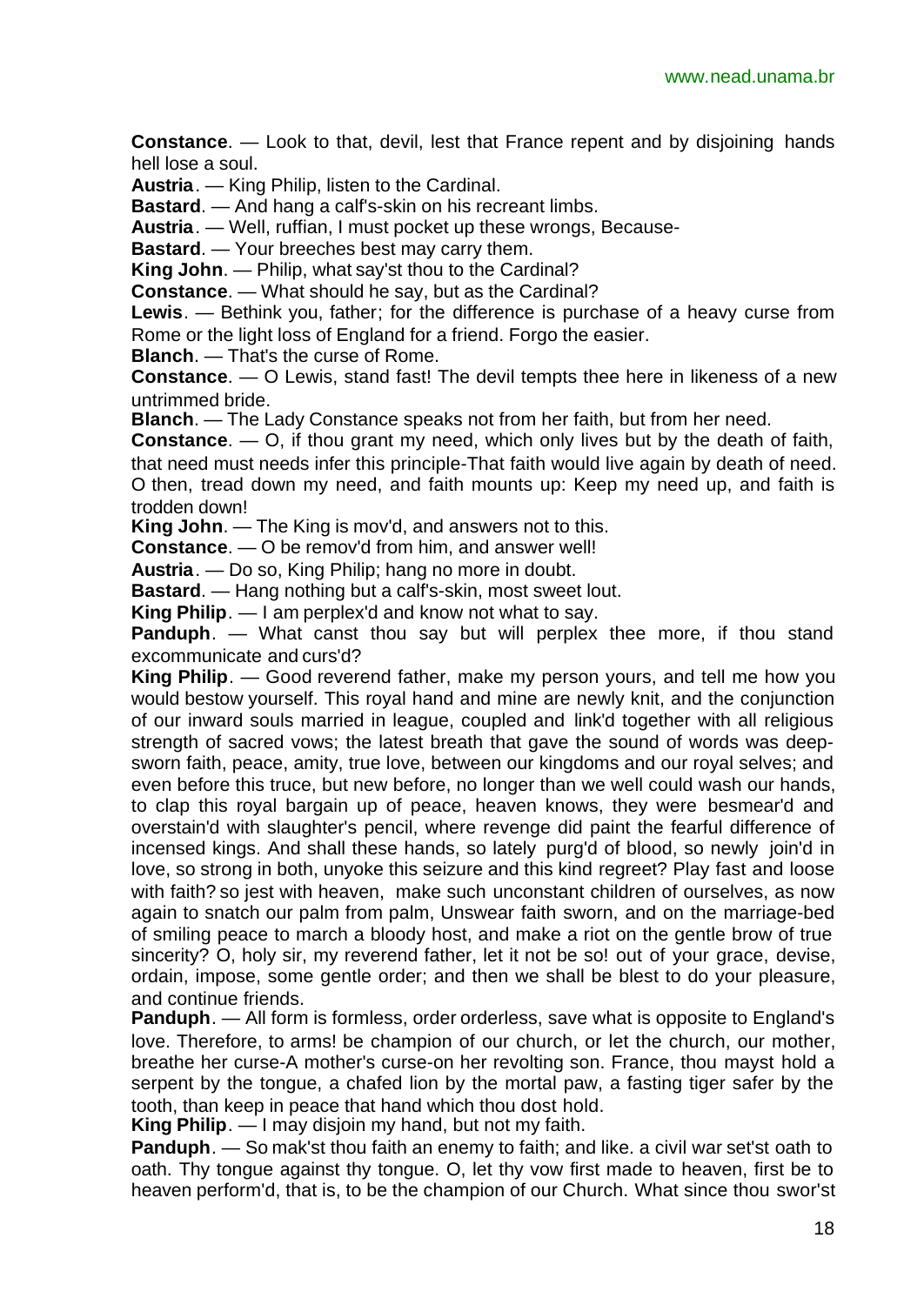is sworn against thyself and may not be performed by thyself, for that which thou hast sworn to do amiss is not amiss when it is truly done; and being not done, where doing tends to ill, the truth is then most done not doing it; the better act of purposes mistook is to mistake again; though indirect, yet indirection thereby grows direct, and falsehood cures, as fire cools fire within the scorched veins of one new-burn'd. It is religion that doth make vows kept; but thou hast sworn against religion by what thou swear'st against the thing thou swear'st, and mak'st an oath the surety for thy truth against an oath; the truth thou art unsure to swear swears only not to be forsworn; Else what a mockery should it be to swear! But thou dost swear only to be forsworn; and most forsworn to keep what thou dost swear. Therefore thy later vows against thy first is in thyself rebellion to thyself; and better conquest never canst thou make than arm thy constant and thy nobler parts against these giddy loose suggestions; Upon which better part our pray'rs come in, if thou vouchsafe them. But if not, then know the peril of our curses fight on thee so heavy as thou shalt not shake them off, but in despair die under the black weight.

**Austria**. — Rebellion, flat rebellion!

**Bastard**. — Will't not be? Will not a calf's-skin stop that mouth of thine?

**Lewis**. — Father, to arms!

**Blanch**. — Upon thy wedding-day? Against the blood that thou hast married? What, shall our feast be kept with slaughtered men? Shall braying trumpets and loud churlish drums, clamours of hell, be measures to our pomp? O husband, hear me! ay, alack, how new is 'husband' in my mouth! even for that name, which till this time my tongue did ne'er pronounce, Upon my knee I beg, go not to arms against mine uncle.

**Constance**. — O, upon my knee, made hard with kneeling, I do pray to thee, thou virtuous Dauphin, alter not the doom Forethought by heaven!

**Blanch**. — Now shall I see thy love. What motive may be stronger with thee than the name of wife?

**Constance**. — That which upholdeth him that thee upholds, his honour. O, thine honour, Lewis, thine honour!

**Lewis**. — I muse your Majesty doth seem so cold, when such profound respects do pull you on.

**Panduph**. — I will denounce a curse upon his head.

**King Philip**. — Thou shalt not need. England, I will fall from thee.

**Constance**. — O fair return of banish'd majesty!

**Elinor**. — O foul revolt of French inconstancy!

**King John**. — France, thou shalt rue this hour within this hour.

**Bastard**. — Old Time the clock-setter, that bald sexton Time, is it as he will? Well then, France shall rue.

**Blanch**. — The sun's o'ercast with blood. Fair day, adieu! Which is the side that I must go withal? I am with both: each army hath a hand; and in their rage, I having hold of both, they whirl asunder and dismember me. Husband, I cannot pray that thou mayst win; uncle, I needs must pray that thou mayst lose; father, I may not wish the fortune thine; grandam, I will not wish thy wishes thrive. Whoever wins, on that side shall I lose: assured loss before the match be play'd.

**Lewis**. — Lady, with me, with me thy fortune lies.

**Blanch**. — There where my fortune lives, there my life dies.

**King John**. — Cousin, go draw our puissance together.

(Exit Bastard)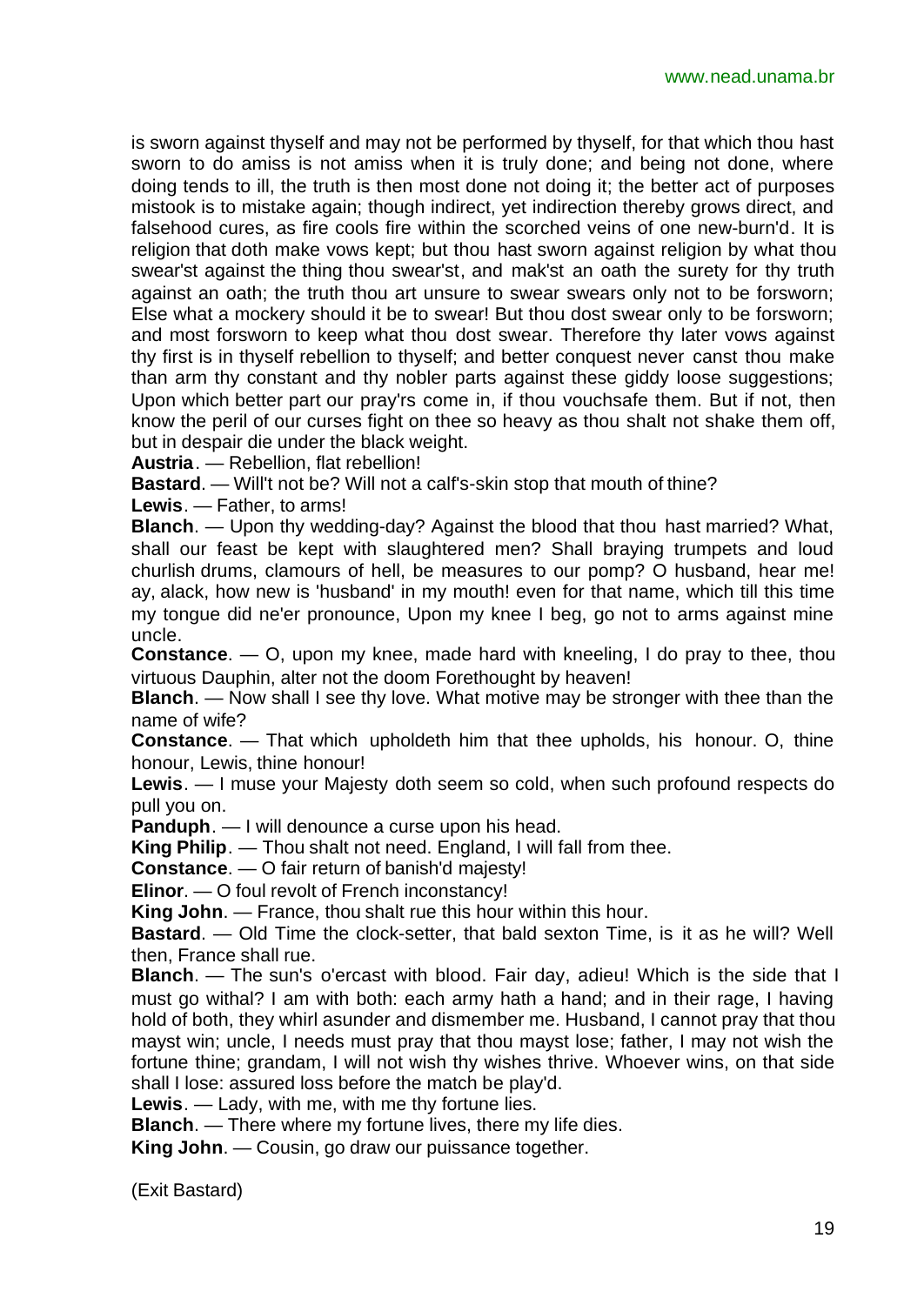France, I am burn'd up with inflaming wrath, a rage whose heat hath this condition that nothing can allay, nothing but blood, the blood, and dearest-valu'd blood, of France.

**King Philip**. — Thy rage shall burn thee up, and thou shalt turn to ashes, ere our blood shall quench that fire. Look to thyself, thou art in jeopardy. **King John**. — No more than he that threats. To arms let's hie!

(Exeunt severally)

SCENE 2.

France. Plains near Angiers Alarums, excursions.

(Enter the Bastard with Austria'S head)

**Bastard**. — Now, by my life, this day grows wondrous hot; some airy devil hovers in the sky and pours down mischief. Austria's head lie there, While Philip breathes.

(Enter King John, Arthur, and Hubert)

**King John**. — Hubert, keep this boy. Philip, make up: my mother is assailed in our tent, and ta'en, I fear.

**Bastard**. — My lord, I rescued her; her Highness is in safety, fear you not; but on, my liege, for very little pains will bring this labour to an happy end.

(Exeunt)

SCENE 3.

France. Plains near Angiers Alarums, excursions, retreat.

(Enter King John, Elinor, Arthur, the Bastard, Hubert, and Lords

**King John**.[To Elinor] — So shall it be; your Grace shall stay behind, so strongly guarded. [To Arthur] Cousin, look not sad; thy grandam loves thee, and thy uncle will as dear be to thee as thy father was.

**Arthur**. — O, this will make my mother die with grief!

**King John**.[To the Bastard] — Cousin, away for England! Haste before, and, ere our coming, see thou shake the bags of hoarding abbots; imprisoned angels set at liberty; the fat ribs of peace must by the hungry now be fed upon. Use our commission in his utmost force.

**Bastard**. — Bell, book, and candle, shall not drive me back, when gold and silver becks me to come on. I leave your Highness. Grandam, I will pray, if ever I remember to be holy, for your fair safety. So, I kiss your hand.

**Elinor**. — Farewell, gentle cousin.

**King John**. — Coz, farewell.

(Exit Bastard)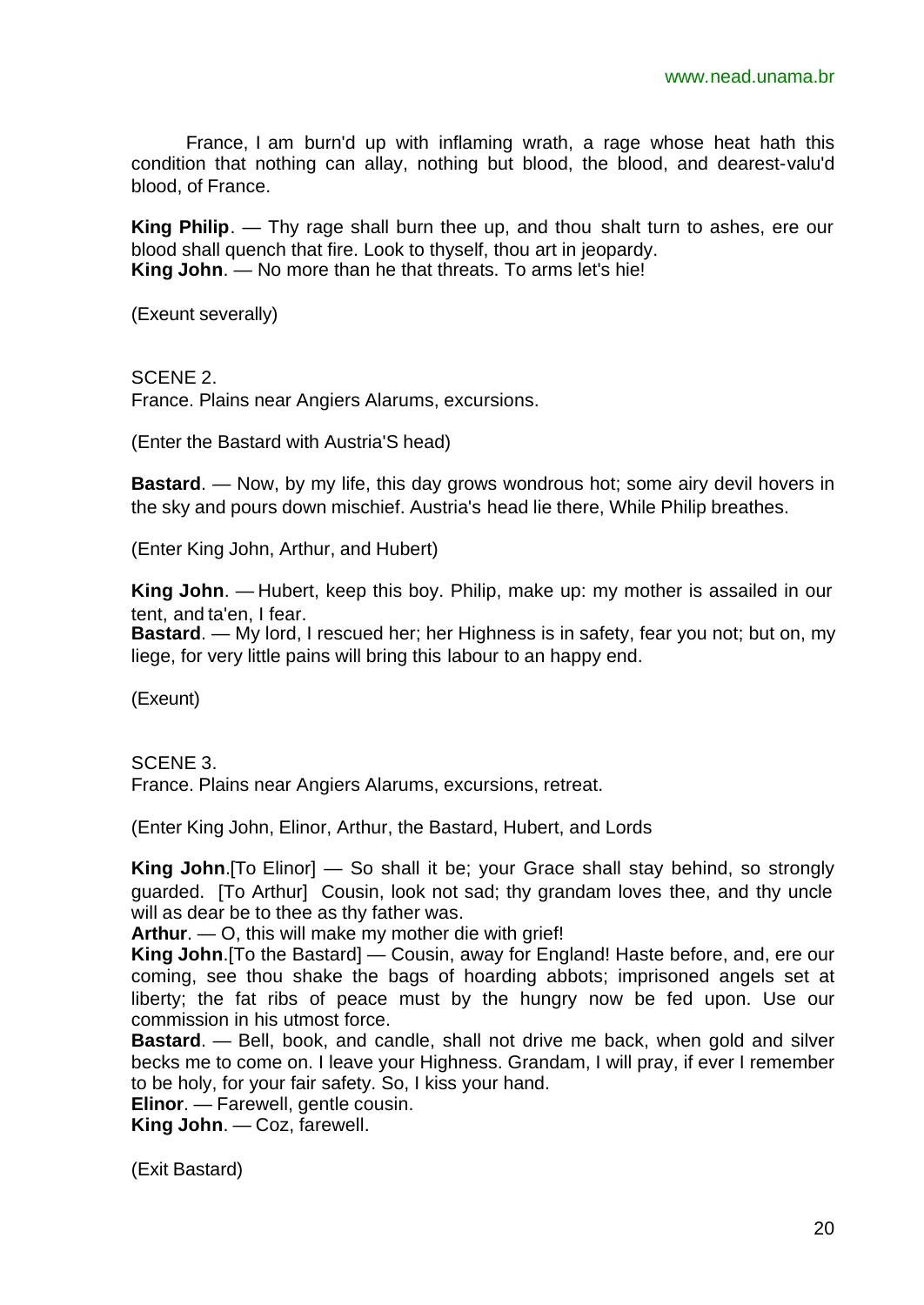**Elinor**. — Come hither, little kinsman; hark, a word.

**King John**. — Come hither, Hubert. O my gentle Hubert, we owe thee much! Within this wall of flesh there is a soul counts thee her creditor, and with advantage means to pay thy love; and, my good friend, thy voluntary oath lives in this bosom, dearly cherished. Give me thy hand. I had a thing to say- But I will fit it with some better time. By heaven, Hubert, I am almost asham'd to say what good respect I have of thee.

**Hubert**. — I am much bounden to your Majesty.

**King John**. — Good friend, thou hast no cause to say so yet, but thou shalt have; and creep time ne'er so slow, yet it shall come for me to do thee good. I had a thing to say-but let it go: the sun is in the heaven, and the proud day, attended with the pleasures of the world, is all too wanton and too full of gawds to give me audience. If the midnight bell did with his iron tongue and brazen mouth sound on into the drowsy race of night; if this same were a churchyard where we stand, and thou possessed with a thousand wrongs; or if that surly spirit, melancholy, had bak'd thy blood and made it heavy-thick, which else runs tickling up and down the veins, making that idiot, laughter, keep men's eyes and strain their cheeks to idle merriment, a passion hateful to my purposes; or if that thou couldst see me without eyes, hear me without thine cars, and make reply without a tongue, using conceit alone, without eyes, ears, and harmful sound of words-Then, in despite of brooded watchful day, I would into thy bosom pour my thoughts. But, ah, I will not! Yet I love thee well; and, by my troth, I think thou lov'st me well.

**Hubert**. — So well that what you bid me undertake, though that my death were adjunct to my act, by heaven, I would do it.

**King John**. — Do not I know thou wouldst? Good Hubert, Hubert, Hubert, throw thine eye on yon young boy. I'll tell thee what, my friend, he is a very serpent in my way; and wheresoe'er this foot of mine doth tread, he lies before me. Dost thou understand me? Thou art his keeper.

**Hubert**. — And I'll keep him so that he shall not offend your Majesty.

**King John**. — Death.

**Hubert**. — My lord?

**King John**.— A grave.

**Hubert**. — He shall not live.

**King John**. — Enough! I could be merry now. Hubert, I love thee. Well, I'll not say what I intend for thee. Remember. Madam, fare you well; I'll send those powers o'er to your Majesty.

**Elinor**. — My blessing go with thee!

**King John**.[To Arthur] — For England, cousin, go; Hubert shall be your man, attend on you with all true duty. On toward Calais, ho!

(Exeunt)

SCENE 4.

France. The FRENCH KING's camp

(Enter King Philip, Lewis, Panduph, and attendants)

**King Philip**. — So by a roaring tempest on the flood a whole armado of convicted sail is scattered and disjoin'd from fellowship.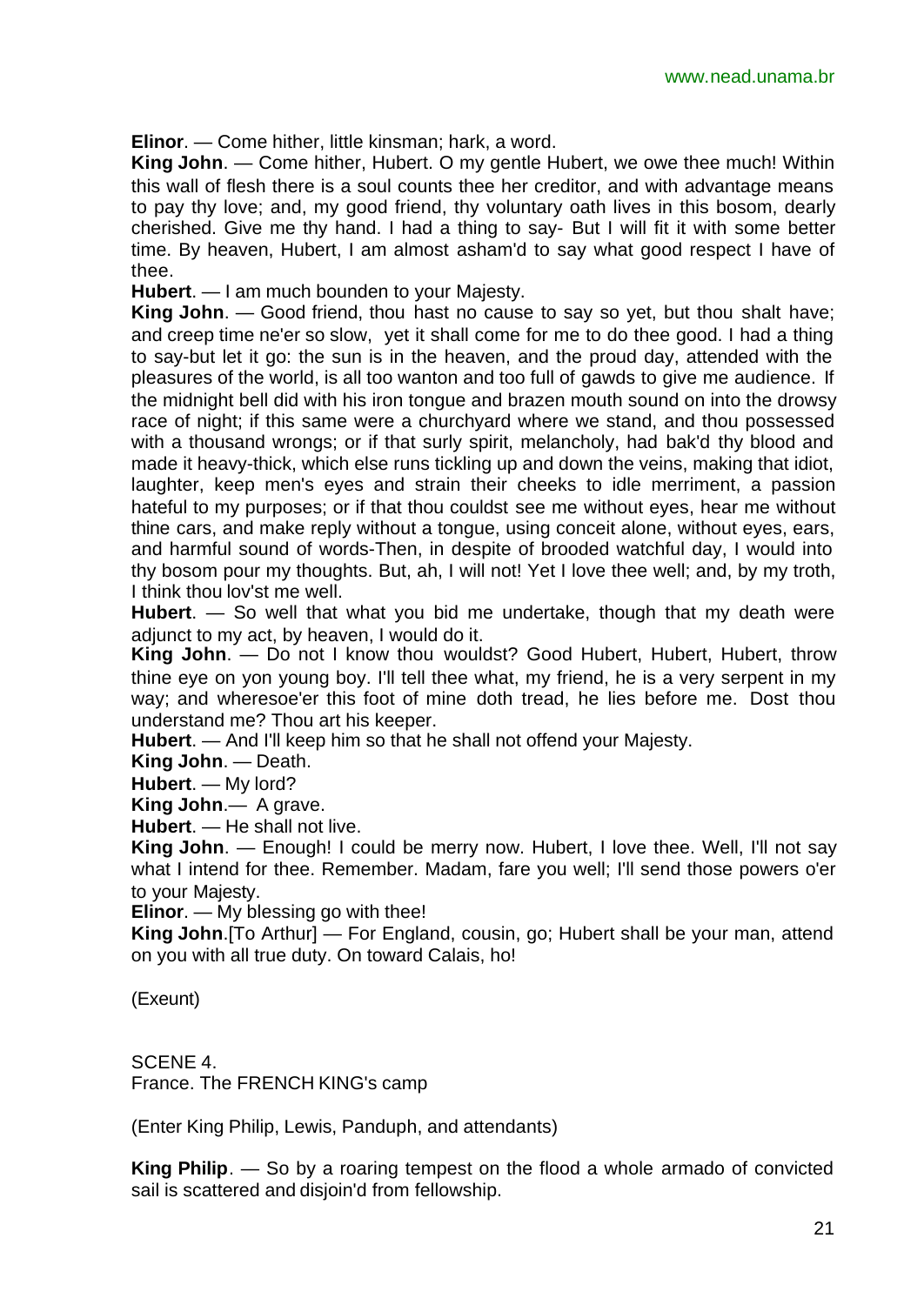**Panduph**. — Courage and comfort! All shall yet go well.

**King Philip**. — What can go well, when we have run so ill. Are we not beaten? Is not Angiers lost? Arthur ta'en prisoner? Divers dear friends slain? And bloody England into England gone, O'erbearing interruption, spite of France?

**Lewis**. — he hath won, that hath he fortified; so hot a speed with such advice dispos'd, such temperate order in so fierce a cause, doth want example; who hath read or heard of any kindred action like to this?

**King Philip**. — Well could I bear that England had this praise, so we could find some pattern of our shame.

(Enter Constance)

Look who comes here! a grave unto a soul; holding th' eternal spirit, against her will, in the vile prison of afflicted breath. I prithee, lady, go away with me.

**Constance**. — Lo now! now see the issue of your peace!

**King Philip**. — Patience, good lady! Comfort, gentle Constance!

**Constance**. — No, I defy all counsel, all redress, but that which ends all counsel, true redress-Death, death; O amiable lovely death! Thou odoriferous stench! sound rottenness! Arise forth from the couch of lasting night, thou hate and terror to prosperity, and I will kiss thy detestable bones, and put my eyeballs in thy vaulty brows, and ring these fingers with thy household worms, and stop this gap of breath with fulsome dust, and be a carrion monster like thyself. Come, grin on me, and I will think thou smil'st, and buss thee as thy wife. Misery's love, o, come to me!

**King Philip**. — O fair affliction, peace!

**Constance**. — No, no, I will not, having breath to cry. O that my tongue were in the thunder's mouth! Then with a passion would I shake the world, and rouse from sleep that fell anatomy which cannot hear a lady's feeble voice, which scorns a modern invocation.

**Panduph**. — Lady, you utter madness and not sorrow.

**Constance**. — Thou art not holy to belie me so. I am not mad: this hair I tear is mine; my name is Constance; I was Geffrey's wife; young Arthur is my son, and he is lost. I am not mad-I would to heaven I were! For then 'tis like I should forget myself. O, if I could, what grief should I forget! Preach some philosophy to make me mad, and thou shalt be canoniz'd, Cardinal; for, being not mad, but sensible of grief, my reasonable part produces reason how I may be deliver'd of these woes, and teaches me to kill or hang myself. If I were mad I should forget my son, or madly think a babe of clouts were he. I am not mad; too well, too well I feel the different plague of each calamity.

**King Philip**. — Bind up those tresses. O, what love I note in the fair multitude of those her hairs! Where but by a chance a silver drop hath fall'n, even to that drop ten thousand wiry friends do glue themselves in sociable grief, like true, inseparable, faithful loves, sticking together in calamity.

**Constance**. — To England, if you will.

**King Philip**. — Bind up your hairs.

**Constance**. — Yes, that I will; and wherefore will I do it? I tore them from their bonds, and cried aloud 'O that these hands could so redeem my son, as they have given these hairs their liberty!' But now I envy at their liberty, and will again commit them to their bonds, because my poor child is a prisoner. And, father Cardinal, I have heard you say that we shall see and know our friends in heaven; if that be true, I shall see my boy again; for since the birth of Cain, the first male child, to him that did but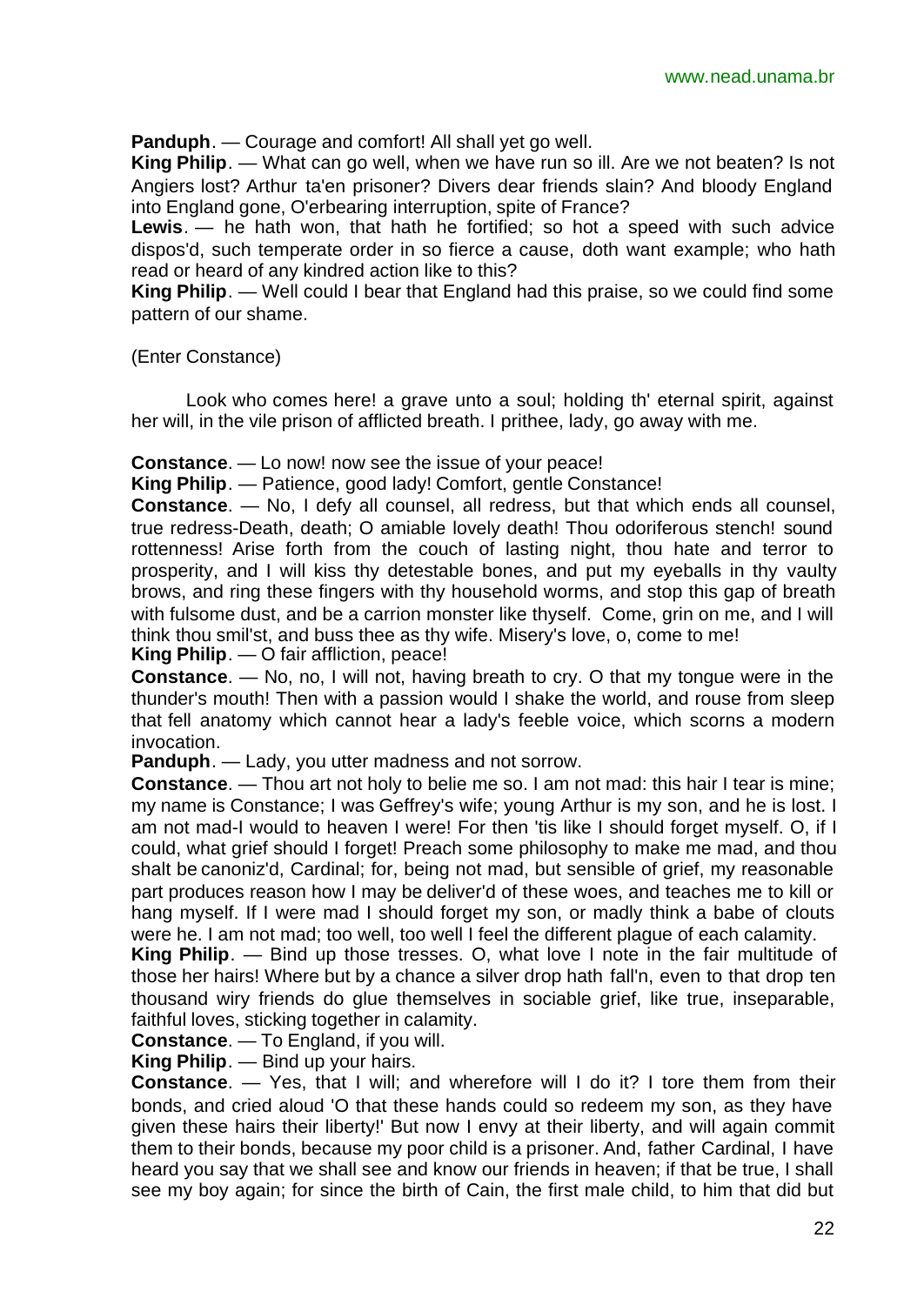yesterday suspire, there was not such a gracious creature born. But now will canker sorrow eat my bud and chase the native beauty from his cheek, and he will look as hollow as a ghost, as dim and meagre as an ague's fit; and so he'll die; and, rising so again, when I shall meet him in the court of heaven I shall not know him. Therefore never, never must I behold my pretty Arthur more.

**Panduph**. — You hold too heinous a respect of grief.

**Constance**. — He talks to me that never had a son.

**King Philip**. — You are as fond of grief as of your child.

**Constance**. — Grief fills the room up of my absent child, lies in his bed, walks up and down with me, puts on his pretty looks, repeats his words, remembers me of all his gracious parts, stuffs out his vacant garments with his form; then have I reason to be fond of grief. Fare you well; had you such a loss as I, I could give better comfort than you do. I will not keep this form upon my head, [Tearing her hair] When there is such disorder in my wit. O Lord! my boy, my Arthur, my fair son! My life, my joy, my food, my ail the world! My widow-comfort, and my sorrows' cure!

(Exit)

**King Philip**. — I fear some outrage, and I'll follow her.

(Exit)

**Lewis**. — There's nothing in this world can make me joy. Life is as tedious as a twice-told tale vexing the dull ear of a drowsy man; and bitter shame hath spoil'd the sweet world's taste, that it yields nought but shame and bitterness.

**Panduph**. — Before the curing of a strong disease, even in the instant of repair and health, the fit is strongest; evils that take leave on their departure most of all show evil; what have you lost by losing of this day?

**Lewis**. — All days of glory, joy, and happiness.

**Panduph.** — If you had won it, certainly you had. No, no; when Fortune means to men most good, she looks upon them with a threat'ning eye. 'Tis strange to think how much King John hath lost in this which he accounts so clearly won. Are not you griev'd that Arthur is his prisoner?

**Lewis**. — As heartily as he is glad he hath him.

**Panduph**. — Your mind is all as youthful as your blood. Now hear me speak with a prophetic spirit; for even the breath of what I mean to speak shall blow each dust, each straw, each little rub, out of the path which shall directly lead thy foot to England's throne. And therefore mark: John hath seiz'd Arthur; and it cannot be that, whiles warm life plays in that infant's veins, the misplac'd John should entertain an hour, one minute, nay, one quiet breath of rest. A sceptre snatch'd with an unruly hand must be boisterously maintain'd as gain'd, and he that stands upon a slipp'ry place makes nice of no vile hold to stay him up; that John may stand then, Arthur needs must fall; so be it, for it cannot be but so.

**Lewis**. — But what shall I gain by young Arthur's fall?

**Panduph.** — You, in the right of Lady Blanch your wife, may then make all the claim that Arthur did.

**Lewis**.— And lose it, life and all, as Arthur did.

**Panduph**.— How green you are and fresh in this old world! John lays you plots; the times conspire with you; for he that steeps his safety in true blood shall find but bloody safety and untrue. This act, so evilly borne, shall cool the hearts of all his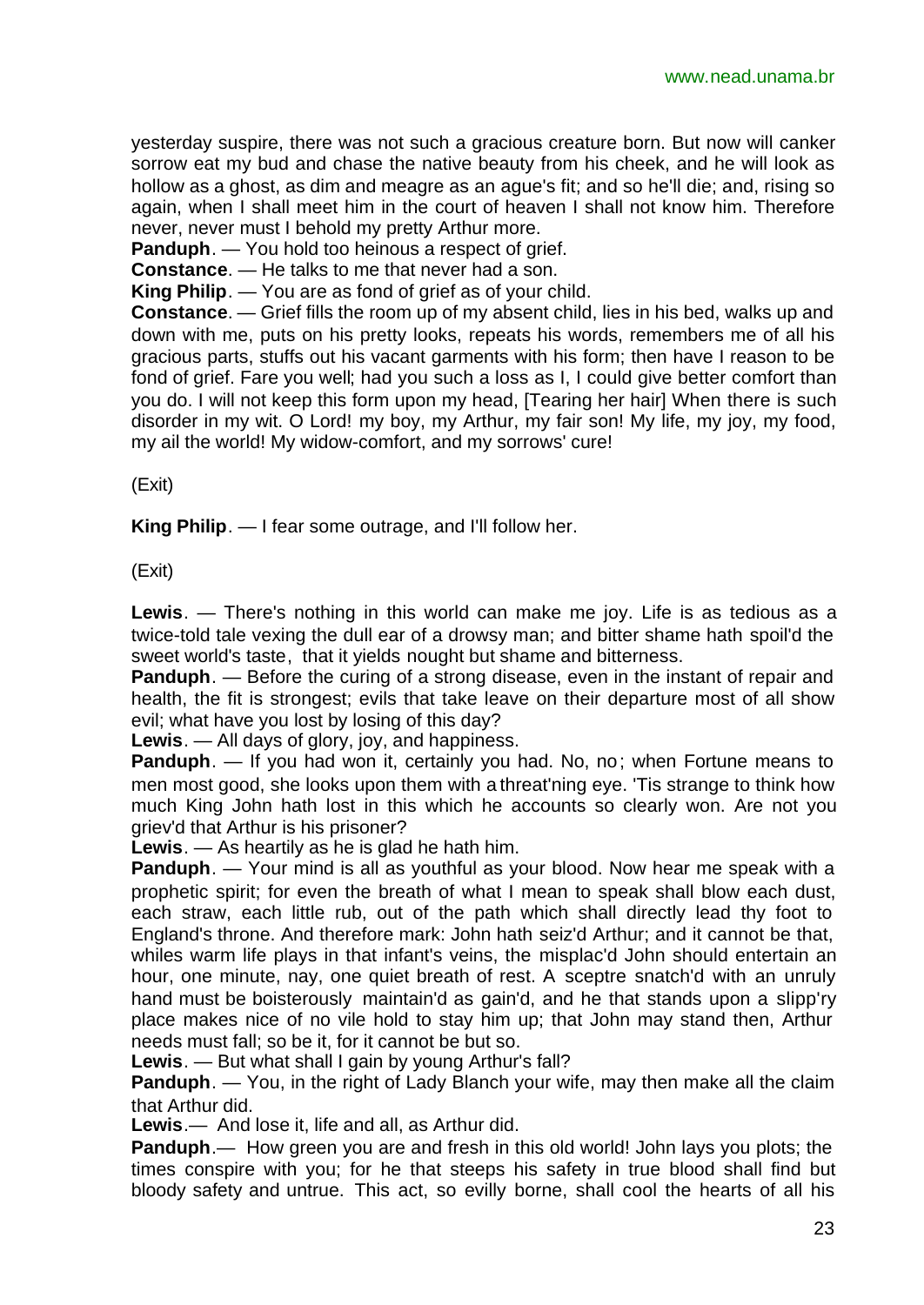people and freeze up their zeal, that none so small advantage shall step forth to check his reign but they will cherish it; no natural exhalation in the sky, no scope of nature, no distemper'd day, no common wind, no customed event, but they will pluck away his natural cause and call them meteors, prodigies, and signs, abortives, presages, and tongues of heaven, Plainly denouncing vengeance upon John.

**Lewis**. — May be he will not touch young Arthur's life, but hold himself safe in his prisonment.

**Panduph**. — O, Sir, when he shall hear of your approach, if that young Arthur be not gone already, even at that news he dies; and then the hearts of all his people shall revolt from him, and kiss the lips of unacquainted change, and pick strong matter of revolt and wrath out of the bloody fingers' ends of john. Methinks I see this hurly all on foot; and, O, what better matter breeds for you than I have nam'd! The bastard Faulconbridge is now in England ransacking the Church, offending charity; if but a dozen French were there in arms, they would be as a can to train ten thousand English to their side; or as a little snow, tumbled about, anon becomes a mountain. O noble Dauphin, go with me to the King. 'Tis wonderful what may be wrought out of their discontent, now that their souls are topful of offence. For England go; I will whet on the King.

**Lewis**. — Strong reasons makes strong actions. Let us go; if you say ay, the King will not say no.

(Exeunt)

ACT IV. SCENE 1. England. A castle

(Enter Hubertand Executioners)

**Hubert**. — Heat me these irons hot; and look thou stand within the arras. When I strike my foot upon the bosom of the ground, rush forth and bind the boy which you shall find with me fast to the chair. Be heedful; hence, and watch. **Excutioner**. — I hope your warrant will bear out the deed. **Hubert**. — Uncleanly scruples! Fear not you. Look to't.

(Exeunt Excutioners)

Young lad, come forth; I have to say with you.

(Enter Arthur)

**Arthur**. — Good morrow, Hubert.

**Hubert**. — Good morrow, little Prince.

**Arthur**. — As little prince, having so great a tide to be more prince, as may be. You are sad.

**Hubert**. — Indeed I have been merrier.

**Arthur**. — Mercy on me! Methinks no body should be sad but I; yet, I remember, when I was in France, young gentlemen would be as sad as night, only for wantonness. By my christendom, so I were out of prison and kept sheep, I should be as merry as the day is long; and so I would be here but that I doubt my uncle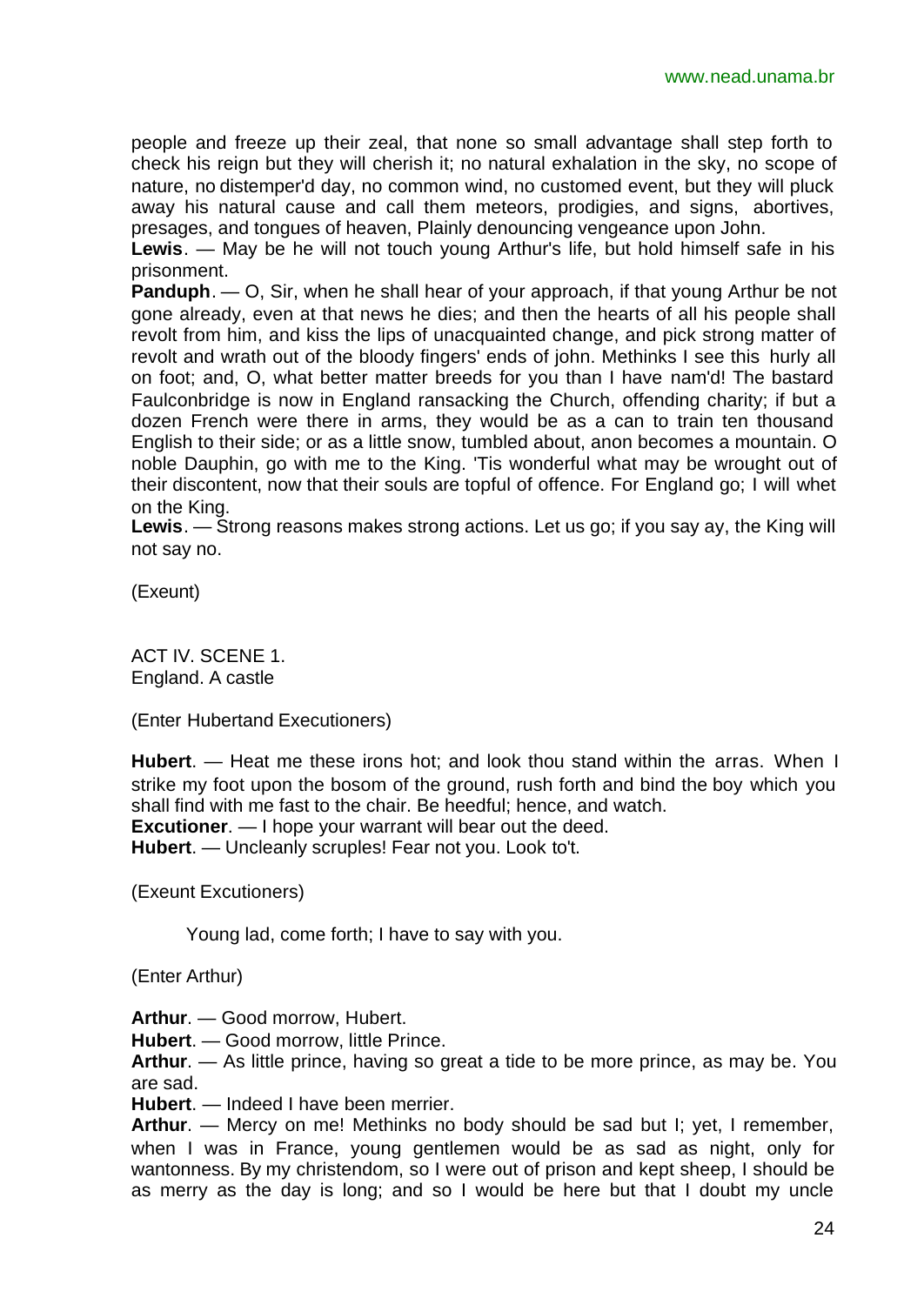practises more harm to me; he is afraid of me, and I of him. Is it my fault that I was Geffrey's son? No, indeed, ist not; and I would to heaven I were your son, so you would love me, Hubert.

**Hubert**. — [Aside] If I talk to him, with his innocent prate he will awake my mercy, which lies dead; therefore I will be sudden and dispatch.

**Arthur**. — Are you sick, Hubert? You look pale to-day; in sooth, I would you were a little sick, that I might sit all night and watch with you. I warrant I love you more than you do me.

**Hubert**. [Aside] — His words do take possession of my bosom.-Read here, young Arthur. [Showing a paper] [Aside] How now, foolish rheum! Turning dispiteous torture out of door! I must be brief, lest resolution drop out at mine eyes in tender womanish tears.- Can you not read it? Is it not fair writ?

**Arthur**. — Too fairly, Hubert, for so foul effect. Must you with hot irons burn out both mine eyes?

**Hubert**. — Young boy, I must.

**Arthur**. — And will you?

**Hubert**. — And I will.

**Arthur**. — Have you the heart? When your head did but ache, I knit my handkerchief about your brows-The best I had, a princess wrought it me-and I did never ask it you again; and with my hand at midnight held your head; and, like the watchful minutes to the hour, still and anon cheer'd up the heavy time, saying 'What lack you?' and 'Where lies your grief?' Or 'What good love may I perform for you?' Many a poor man's son would have lyen still, and ne'er have spoke a loving word to you; but you at your sick service had a prince. Nay, you may think my love was crafty love, and call it cunning. Do, an if you will. If heaven be pleas'd that you must use me ill, why, then you must. Will you put out mine eyes, these eyes that never did nor never shall so much as frown on you?

**Hubert**. — I have sworn to do it; and with hot irons must I burn them out.

**Arthur**. — Ah, none but in this iron age would do it! The iron of itself, though heat red-hot, approaching near these eyes would drink my tears, and quench his fiery indignation even in the matter of mine innocence; nay, after that, consume away in rust but for containing fire to harm mine eye. Are you more stubborn-hard than hammer'd iron? An if an angel should have come to me and told me Hubert should put out mine eyes, I would not have believ'd him-no tongue but Hubert's. **Hubert**. [Stamps] — Come forth.

(Re-enter Excutioners, With cord, irons, etc.)

Do as I bid you do.

**Arthur**. — O, save me, Hubert, save me! My eyes are out Even with the fierce looks of these bloody men.

**Hubert**. — Give me the iron, I say, and bind him here.

**Arthur**. — Alas, what need you be so boist'rous rough? I will not struggle, I will stand stone-still. For heaven sake, Hubert, let me not be bound! Nay, hear me, Hubert! Drive these men away, and I will sit as quiet as a lamb; I will not stir, nor wince, nor speak a word, nor look upon the iron angrily; thrust but these men away, and I'll forgive you, whatever torment you do put me to.

**Hubert**. — Go, stand within; let me alone with him.

**Excutioner**. — I am best pleas'd to be from such a deed.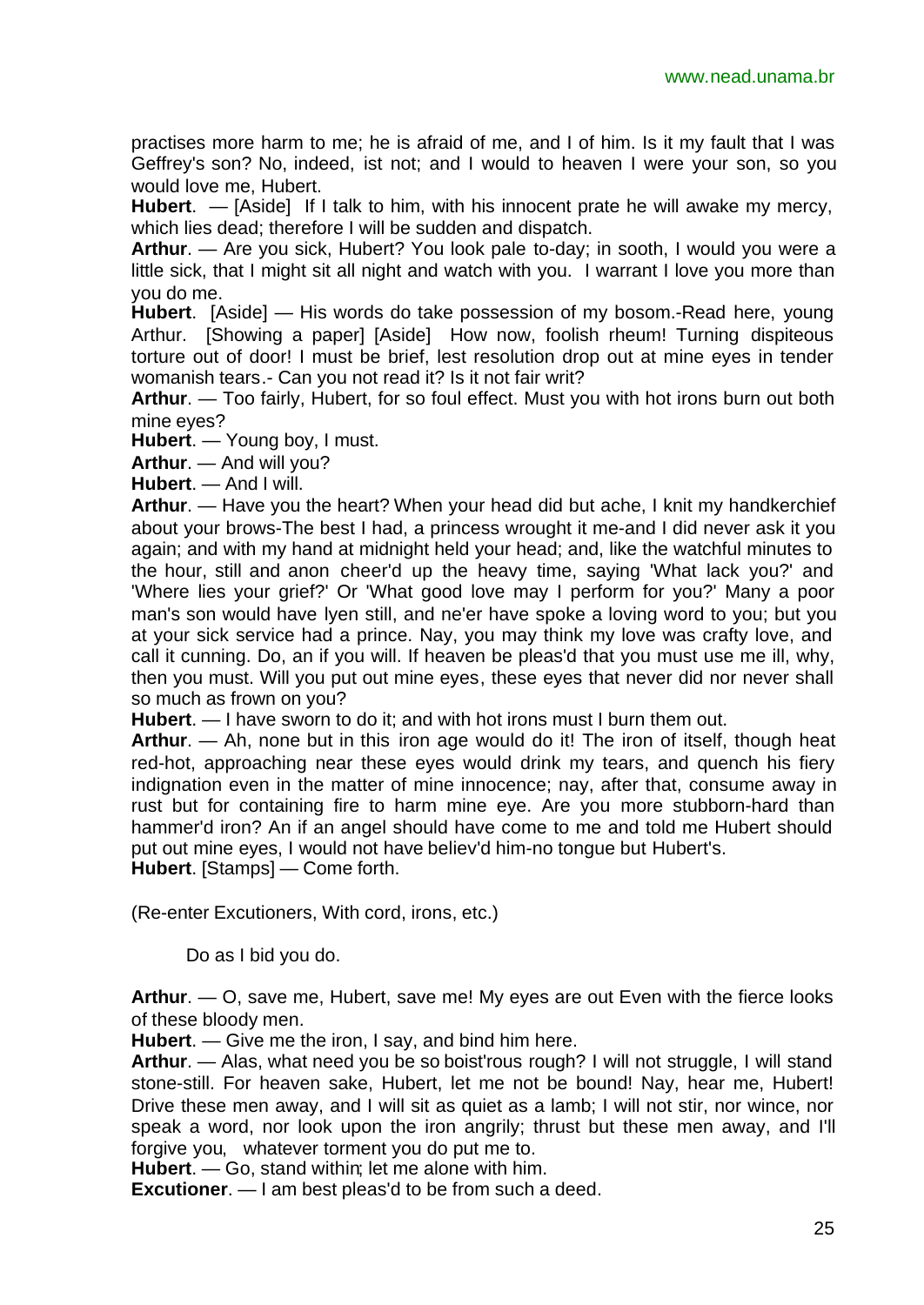(Exeunt Excutioners)

**Arthur**. — Alas, I then have chid away my friend! He hath a stern look but a gentle heart. Let him come back, that his compassion may give life to yours.

**Hubert**. — Come, boy, prepare yourself.

**Arthur**. — Is there no remedy?

**Hubert**. — None, but to lose your eyes.

**Arthur**. — O heaven, that there were but a mote in yours, a grain, a dust, a gnat, a wandering hair, Any annoyance in that precious sense! Then, feeling what small things are boisterous there, your vile intent must needs seem horrible.

**Hubert**. — Is this your promise? Go to, hold your tongue.

**Arthur**. — Hubert, the utterance of a brace of tongues must needs want pleading for a pair of eyes. Let me not hold my tongue, let me not, Hubert; or, Hubert, if you will, cut out my tongue, so I may keep mine eyes. O, spare mine eyes, though to no use but still to look on you! Lo, by my troth, the instrument is cold and would not harm me. **Hubert**. — I can heat it, boy.

**Arthur**. — No, in good sooth; the fire is dead with grief, being create for comfort, to be us'd in undeserved extremes. See else yourself: there is no malice in this burning coal; the breath of heaven hath blown his spirit out, and strew'd repentant ashes on his head.

**Hubert**. — But with my breath I can revive it, boy.

**Arthur**. — An if you do, you will but make it blush and glow with shame of your proceedings, Hubert. Nay, it perchance will sparkle in your eyes, and, like a dog that is compell'd to fight, snatch at his master that doth tarre him on. All things that you should use to do me wrong Deny their office; only you do lack that mercy which fierce fire and iron extends, creatures of note for mercy-lacking uses.

**Hubert**. — Well, see to live; I will not touch thine eye for all the treasure that thine uncle owes. Yet I am sworn, and I did purpose, boy, with this same very iron to burn them out.

**Arthur**. — O, now you look like Hubert! All this while you were disguis'd.

**Hubert**. — Peace; no more. Adieu. Your uncle must not know but you are dead: I'll fill these dogged spies with false reports; and, pretty child, sleep doubtless and secure that Hubert, for the wealth of all the world, will not offend thee.

**Arthur**. — O heaven! I thank you, Hubert.

**Hubert**. — Silence; no more. Go closely in with me. Much danger do I undergo for thee.

(Exeunt)

SCENE 2. England. King John's palace

(Enter King John, Pembroke, Salisbury, and other Lords)

**King John**. — Here once again we sit, once again crown'd, and look'd upon, I hope, with cheerful eyes.

**Pembroke**. — This once again, but that your Highness pleas'd, was once superfluous: you were crown'd before, and that high royalty was ne'er pluck'd off, the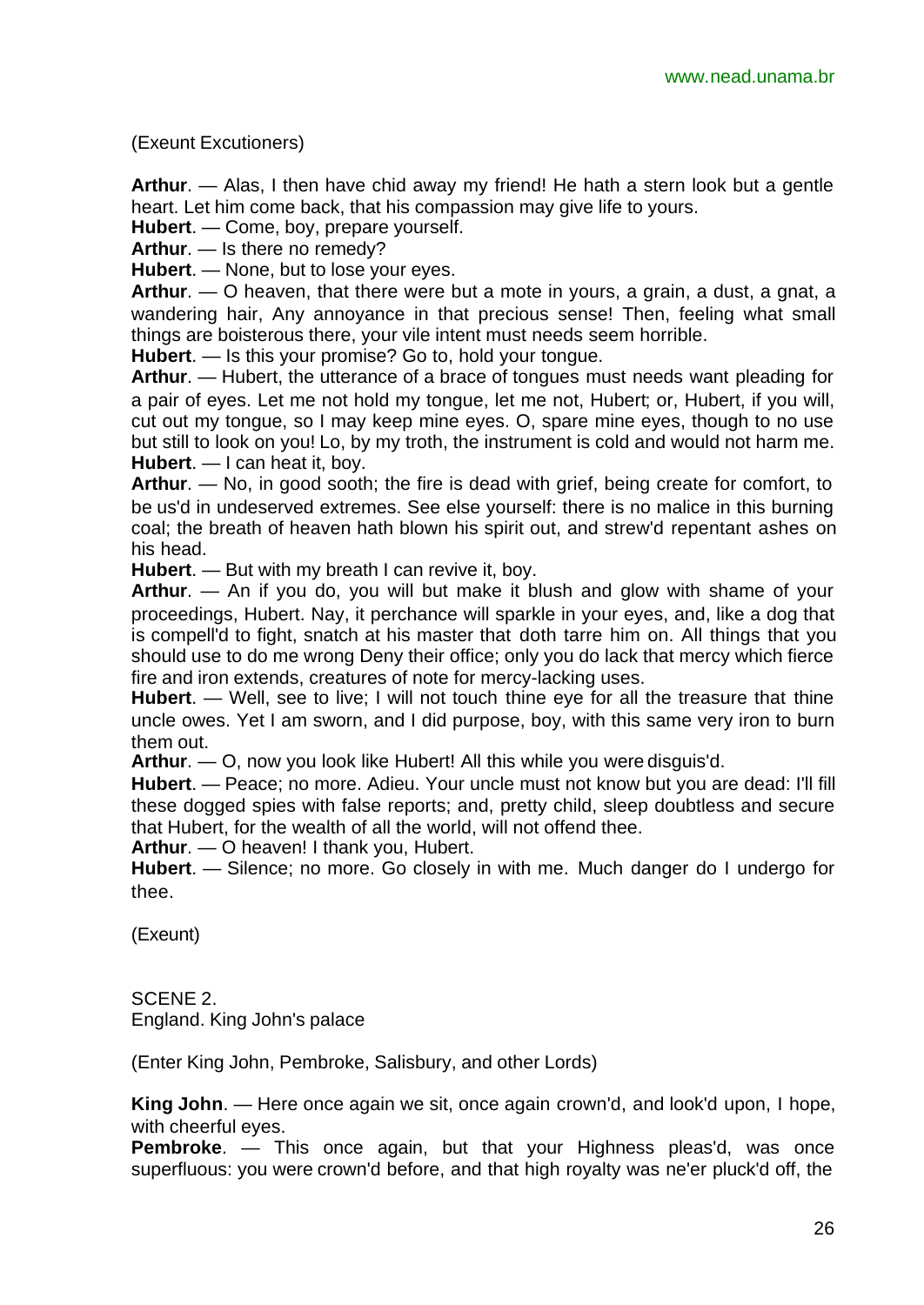faiths of men ne'er stained with revolt; fresh expectation troubled not the land with any long'd-for change or better state.

**Salisbury**. — Therefore, to be possess'd with double pomp, to guard a title that was rich before, to gild refined gold, to paint the lily, to throw a perfume on the violet, to smooth the ice, or add another hue unto the rainbow, or with taper-light to seek the beauteous eye of heaven to garnish, is wasteful and ridiculous excess.

**Pembroke**. — But that your royal pleasure must be done, this act is as an ancient tale new told and, in the last repeating, troublesome, being urged at a time unseasonable.

**Salisbury**. — In this the antique and well-noted face of plain old form is much disfigured; and like a shifted wind unto a sail it makes the course of thoughts to fetch about, Startles and frights consideration, makes sound opinion sick, and truth suspected, for putting on so new a fashion'd robe.

**Pembroke.** — When workmen strive to do better than well, they do confound their skill in covetousness; and oftentimes excusing of a fault doth make the fault the worse by th' excuse, as patches set upon a little breach discredit more in hiding of the fault than did the fault before it was so patch'd.

**Salisbury**. — To this effect, before you were new-crown'd, we breath'd our counsel; but it pleas'd your Highness to overbear it; and we are all well pleas'd, since all and every part of what we would doth make a stand at what your Highness will.

**King John**. — Some reasons of this double coronation I have possess'd you with, and think them strong; and more, more strong, when lesser is my fear, I shall indue you with. Meantime but ask what you would have reform'd that is not well, and well shall you perceive how willingly I will both hear and grant you your requests.

**Pembroke**. — Then I, as one that am the tongue of these, to sound the purposes of all their hearts, both for myself and them- but, chief of all, your safety, for the which myself and them bend their best studies, heartily request Th' enfranchisement of Arthur, whose restraint doth move the murmuring lips of discontent to break into this dangerous argument: If what in rest you have in right you hold, why then your fearswhich, as they say, attend the steps of wrong-should move you to mew up your tender kinsman, and to choke his days with barbarous ignorance, and deny his youth the rich advantage of good exercise? That the time's enemies may not have this to grace occasions, let it be our suit that you have bid us ask his liberty; which for our goods we do no further ask than whereupon our weal, on you depending, Counts it your weal he have his liberty.

**King John**. — Let it be so. I do commit his youth to your direction.

(Enter Hubert)

[Aside] Hubert, what news with you?

**Pembroke**. — This is the man should do the bloody deed: He show'd his warrant to a friend of mine; the image of a wicked heinous fault lives in his eye; that close aspect of his doth show the mood of a much troubled breast, and I do fearfully believe 'tis done what we so fear'd he had a charge to do.

**Salisbury**. — The colour of the King doth come and go between his purpose and his conscience, like heralds 'twixt two dreadful battles set. His passion is so ripe it needs must break.

**Pembroke**. — And when it breaks, I fear will issue thence the foul corruption of a sweet child's death.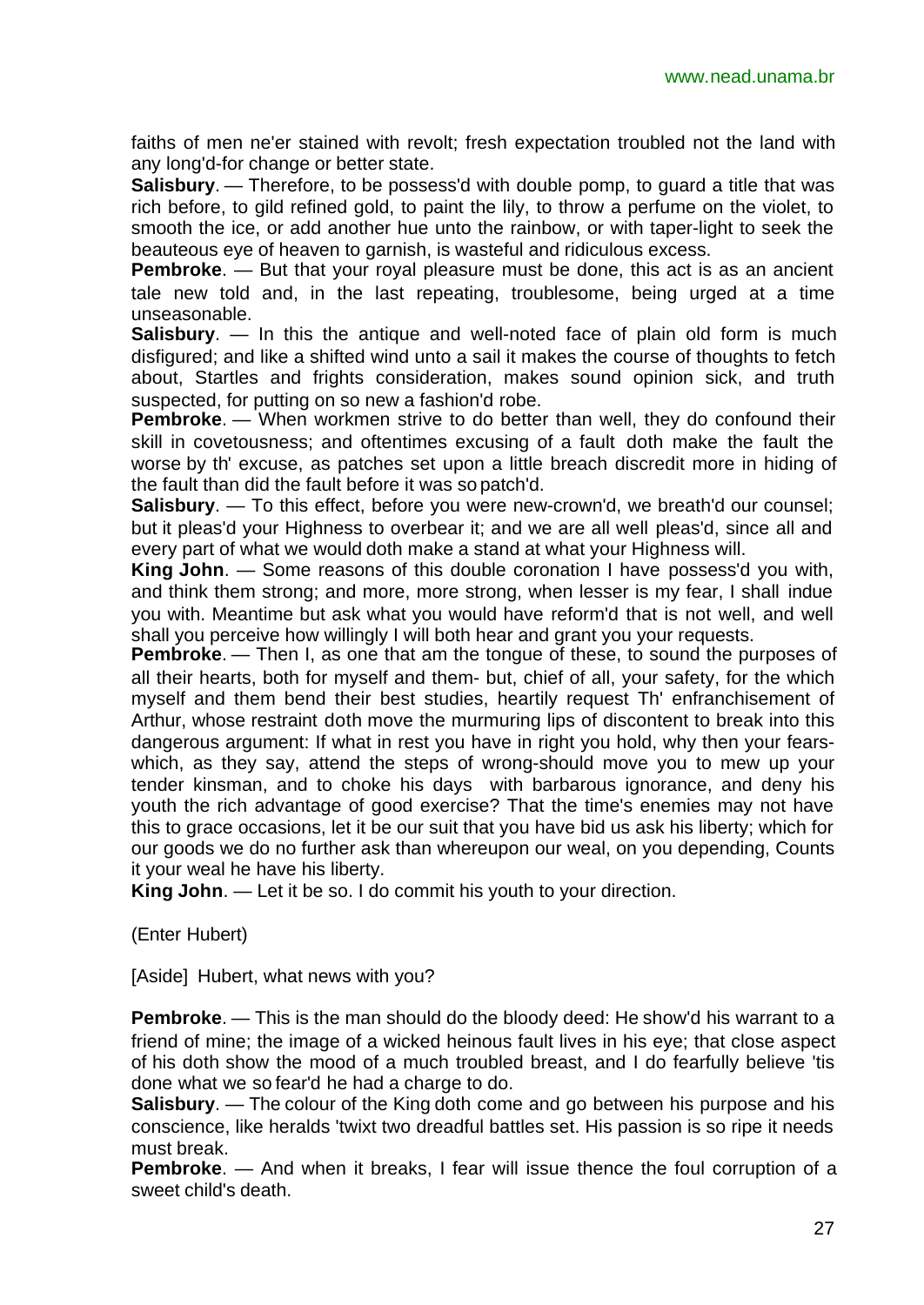**King John**. — We cannot hold mortality's strong hand. Good lords, although my will to give is living, the suit which you demand is gone and dead: He tells us Arthur is deceas'd to-night.

**Salisbury.** — Indeed, we fear'd his sickness was past cure.

**Pembroke**. — Indeed, we heard how near his death he was, before the child himself felt he was sick. This must be answer'd either here or hence.

**King John**. — Why do you bend such solemn brows on me? Think you I bear the shears of destiny? Have I commandment on the pulse of life?

**Salisbury**. — It is apparent foul-play; and 'tis shame that greatness should so grossly offer it. So thrive it in your game! and so, farewell.

**Pembroke.** — Stay yet, Lord Salisbury, I'll go with thee a And find th' inheritance of this poor child, his little kingdom of a forced grave. That blood which ow'd the breadth of all this isle three foot of it doth hold-bad world the while! This must not be thus borne: this will break out to all our sorrows, and ere long I doubt.

(Exeunt Lords)

**King John**. — They burn in indignation. I repent. There is no sure foundation set on blood, no certain life achiev'd by others' death.

(Enter a Messenger)

A fearful eye thou hast; where is that blood that I have seen inhabit in those cheeks? So foul a sky clears not without a storm. Pour down thy weather-how goes all in France?

**Messenger**. — From France to England. Never such a pow'r for any foreign preparation was levied in the body of a land. The copy of your speed is learn'd by them, for when you should be told they do prepare, the tidings comes that they are all arriv'd.

**King John**. — O, where hath our intelligence been drunk? Where hath it slept? Where is my mother's care, that such an army could be drawn in France, and she not hear of it?

**Messenger**. — My liege, her ear is stopp'd with dust: the first of April died your noble mother; and as I hear, my lord, the Lady Constance in a frenzy died three days before; but this from rumour's tongue I idly heard-if true or false I know not.

**King John**. — Withhold thy speed, dreadful occasion! O, make a league with me, till I have pleas'd my discontented peers! What! mother dead! How wildly then walks my estate in France! Under whose conduct came those pow'rs of France that thou for truth giv'st out are landed here?

**Messenger**. — Under the Dauphin.

**King John**. — Thou hast made me giddy with these in tidings.

(Enter the Bastard and Peter of Pomfret)

Now! What says the world to your proceedings? Do not seek to stuff my head with more ill news, for it is fun.

**Bastard**. — But if you be afear'd to hear the worst, then let the worst, unheard, fall on your head.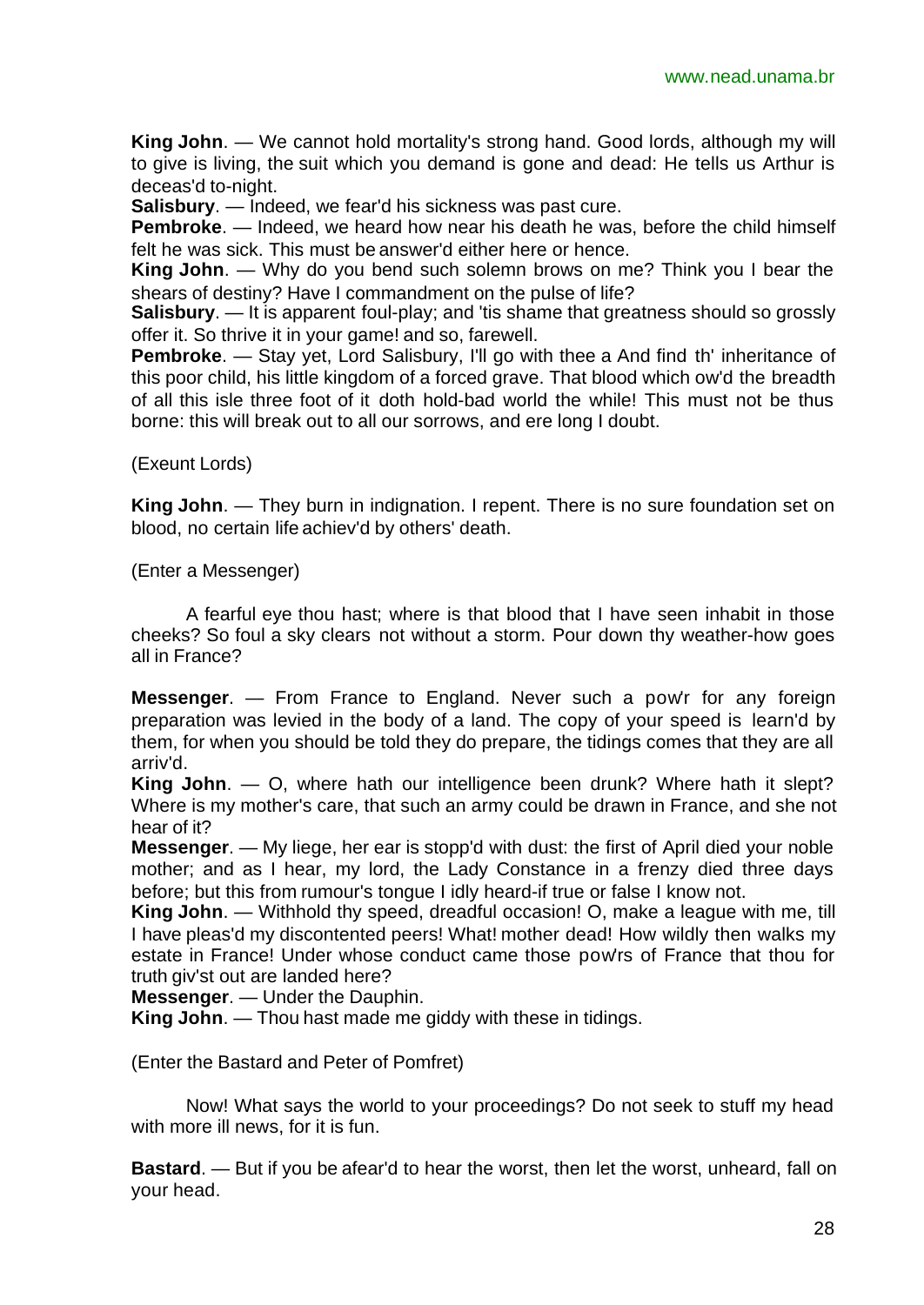**King John**. — Bear with me, cousin, for I was amaz'd Under the tide; but now I breathe again aloft the flood, and can give audience to any tongue, speak it of what it will.

**Bastard.** — How I have sped among the clergymen the sums I have collected shall express. But as I travell'd hither through the land, I find the people strangely fantasied; possess'd with rumours, full of idle dreams. Not knowing what they fear, but full of fear; and here's a prophet that I brought with me from forth the streets of Pomfret, whom I found with many hundreds treading on his heels; to whom he sung, in rude harsh-sounding rhymes, that, ere the next Ascension-day at noon, your Highness should deliver up your crown.

**King John**. — Thou idle dreamer, wherefore didst thou so?

**Peter**. — Foreknowing that the truth will fall out so.

**King John**. — Hubert, away with him; imprison him; and on that day at noon whereon he says I shall yield up my crown let him be hang'd. Deliver him to safety; and return, for I must use thee.

(Exit Hubert with Peter)

O my gentle cousin, hear'st thou the news abroad, who are arriv'd?

**Bastard**. — The French, my lord; men's mouths are full of it; besides, I met Lord Bigot and Lord Salisbury, with eyes as red as new-enkindled fire, and others more, going to seek the grave of Arthur, whom they say is kill'd to-night on your suggestion. **King John**. — Gentle kinsman, go and thrust thyself into their companies. I have a way to will their loves again; bring them before me.

**Bastard**. — I Will seek them out.

**King John**. — Nay, but make haste; the better foot before. O, let me have no subject enemies when adverse foreigners affright my towns with dreadful pomp of stout invasion! Be Mercury, set feathers to thy heels, and fly like thought from them to me again.

**Bastard**. — The spirit of the time shall teach me speed.

**King John**. — Spoke like a sprightful noble gentleman.

(Exit Bastard)

Go after him; for he perhaps shall need some messenger betwixt me and the peers; and be thou he.

**Messenger**. — With all my heart, my liege.

(Exit)

**King John**. — My mother dead!

(Re-enter Hubert)

**Hubert**. — My lord, they say five moons were seen to-night; four fixed, and the fifth did whirl about the other four in wondrous motion. **King John**. — Five moons!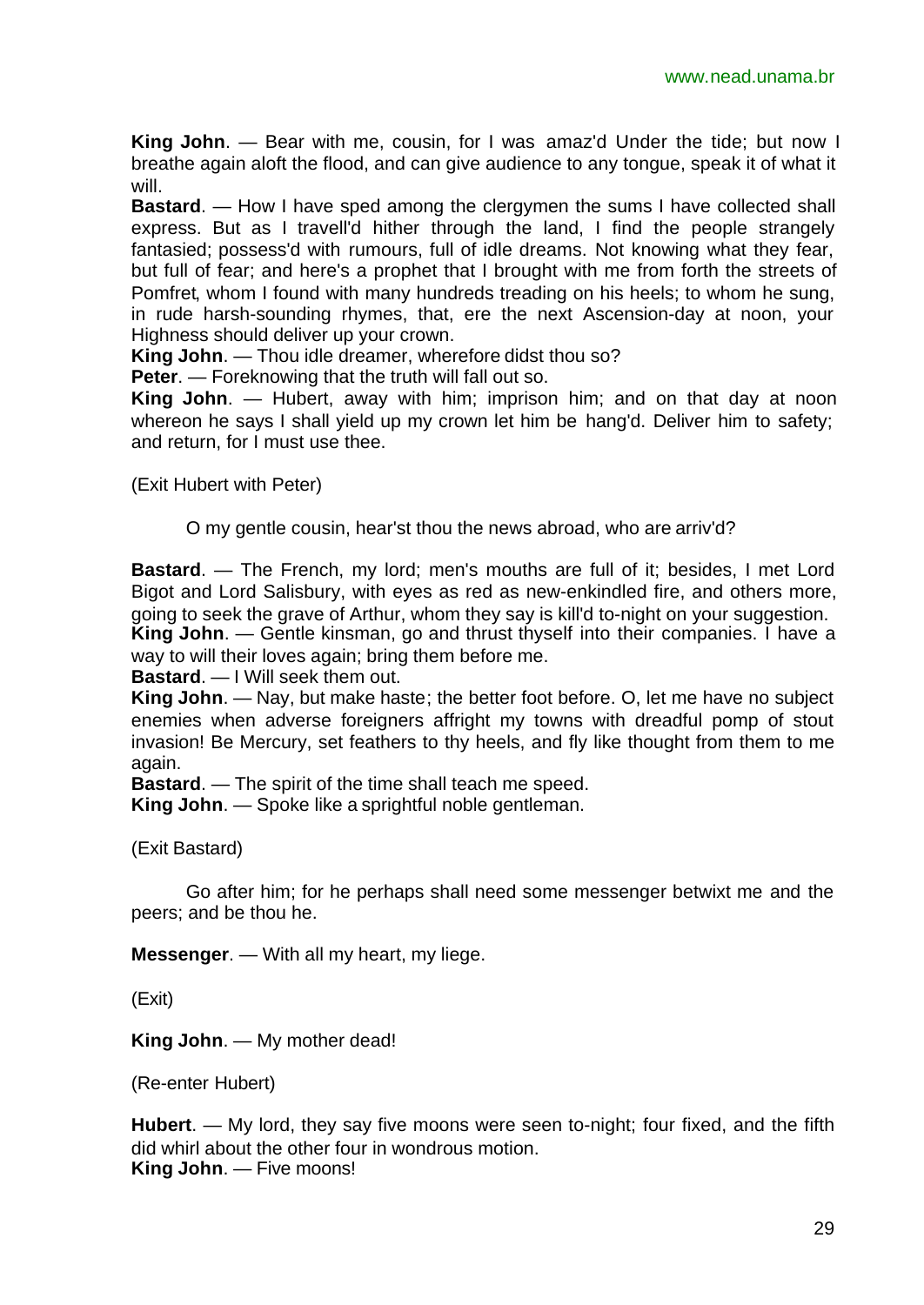**Hubert**. — Old men and beldams in the streets do prophesy upon it dangerously; young Arthur's death is common in their mouths; and when they talk of him, they shake their heads, and whisper one another in the ear; and he that speaks doth gripe the hearer's wrist, whilst he that hears makes fearful action with wrinkled brows, with nods, with rolling eyes. I saw a smith stand with his hammer, thus, the whilst his iron did on the anvil cool, with open mouth swallowing a tailor's news; who, with his shears and measure in his hand, standing on slippers, which his nimble haste had falsely thrust upon contrary feet, told of a many thousand warlike French that were embattailed and rank'd in Kent. Another lean unwash'd artificer cuts off his tale, and talks of Arthur's death.

**King John**. — Why seek'st thou to possess me with these fears? Why urgest thou so oft young Arthur's death? Thy hand hath murd'red him. I had a mighty cause to wish him dead, but thou hadst none to kill him.

**Hubert**. — No had, my lord! Why, did you not provoke me?

**King John**. — It is the curse of kings to be attended by slaves that take their humours for a warrant to break within the bloody house of life, and on the winking of authority to understand a law; to know the meaning of dangerous majesty, when perchance it frowns more upon humour than advis'd respect.

**Hubert**. — Here is your hand and seal for what I did.

**King John**. — O, when the last account 'twixt heaven and earth is to be made, then shall this hand and seal witness against us to damnation! How oft the sight of means to do ill deeds make deeds ill done! Hadst not thou been by, a fellow by the hand of nature mark'd, quoted and sign'd to do a deed of shame, this murder had not come into my mind; but, taking note of thy abhorr'd aspect, Finding thee fit for bloody villainy, apt, liable to be employ'd in danger, I faintly broke with thee of Arthur's death; and thou, to be endeared to a king, made it no conscience to destroy a prince. **Hubert**. — My lord.

**King John**. — Hadst thou but shook thy head or made pause, when I spake darkly what I purposed, or turn'd an eye of doubt upon my face, as bid me tell my tale in express words, deep shame had struck me dumb, made me break off, and those thy fears might have wrought fears in me. But thou didst understand me by my signs, and didst in signs again parley with sin; yea, without stop, didst let thy heart consent, and consequently thy rude hand to act the deed which both our tongues held vile to name. Out of my sight, and never see me more! My nobles leave me; and my state is braved, even at my gates, with ranks of foreign pow'rs; Nay, in the body of the fleshly land, this kingdom, this confine of blood and breath, Hostility and civil tumult reigns between my conscience and my cousin's death.

**Hubert**. — Arm you against your other enemies, I'll make a peace between your soul and you. Young Arthur is alive. This hand of mine is yet a maiden and an innocent hand, not painted with the crimson spots of blood. Within this bosom never ent'red yet the dreadful motion of a murderous thought and you have slander'd nature in my form, which, howsoever rude exteriorly, is yet the cover of a fairer mind than to be butcher of an innocent child.

**King John**. — Doth Arthur live? O, haste thee to the peers, throw this report on their incensed rage and make them tame to their obedience! Forgive the comment that my passion made Upon thy feature; for my rage was blind, and foul imaginary eyes of blood presented thee more hideous than thou art. O, answer not; but to my closet bring the angry lords with all expedient haste. I conjure thee but slowly; run more fast.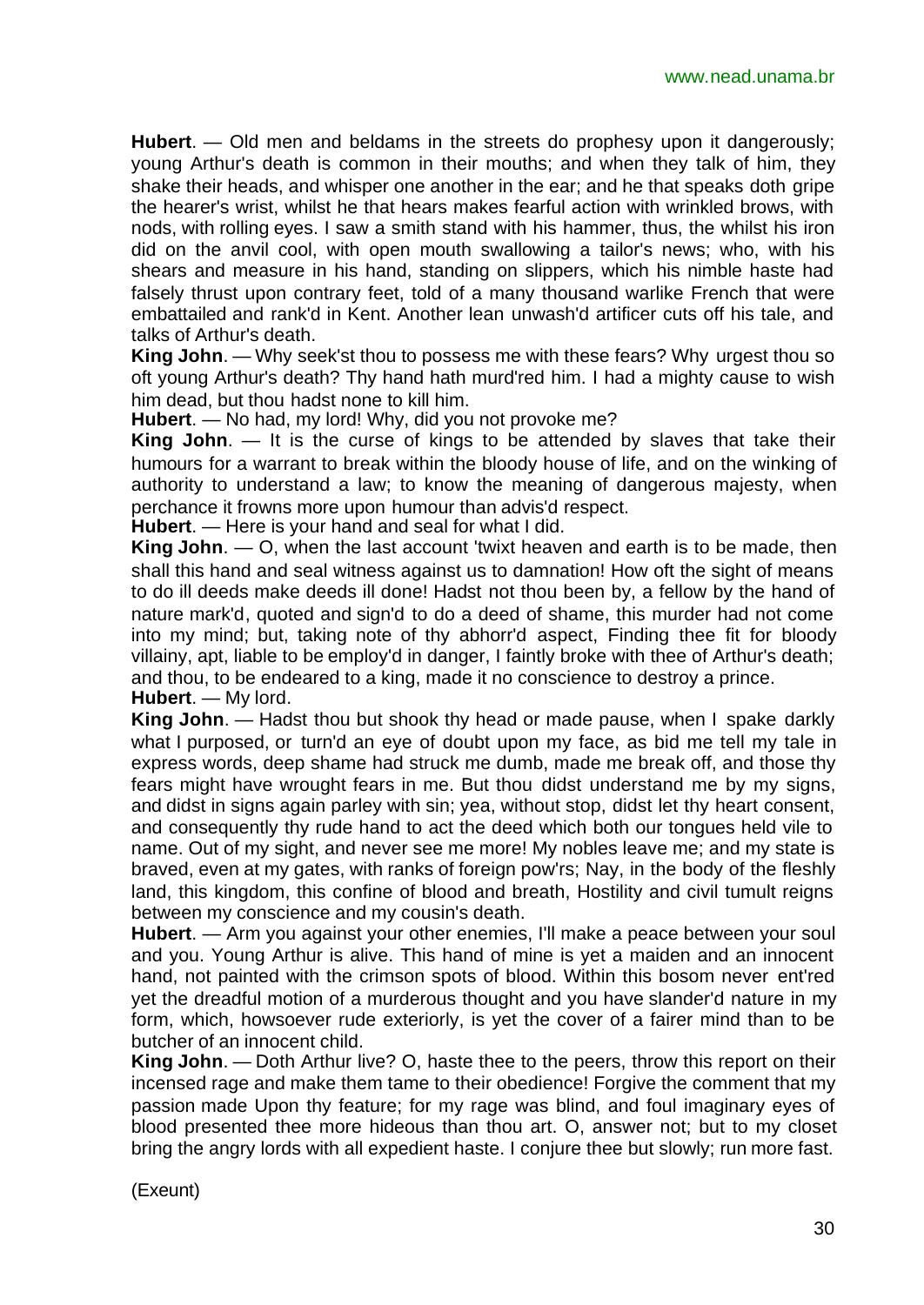SCENE 3. England. Before the castle

(Enter Arthur, on the walls)

**Arthur**. — The wall is high, and yet will I leap down. Good ground, be pitiful and hurt me not! There's few or none do know me; if they did, this ship-boy's semblance hath disguis'd me quite. I am afraid; and yet I'll venture it. If I get down and do not break my limbs, I'll find a thousand shifts to get away. As good to die and go, as die and stay. [Leaps down] O me! my uncle's spirit is in these stones. Heaven take my soul, and England keep my bones! [Dies]

(Enter Pembroke, Salisbury, and Bigot)

**Salisbury**. — Lords, I will meet him at Saint Edmundsbury; it is our safety, and we must embrace this gentle offer of the perilous time.

**Pembroke**. — Who brought that letter from the Cardinal?

**Salisbury**. — The Count Melun, a noble lord of France, whose private with me of the Dauphin's love is much more general than these lines import.

**Bigot**. — To-morrow morning let us meet him then.

**Salisbury**. — Or rather then set forward; for 'twill be two long days' journey, lords, or ere we meet.

(Enter the Bastard)

**Bastard**. — Once more to-day well met, distemper'd lords! The King by me requests your presence straight.

**Salisbury**. — The King hath dispossess'd himself of us. We will not line his thin bestained cloak with our pure honours, nor attend the foot that leaves the print of blood where'er it walks. Return and tell him so. We know the worst.

**Bastard**. — Whate'er you think, good words, I think, were best.

**Salisbury**. — Our griefs, and not our manners, reason now.

**Bastard**. — But there is little reason in your grief; therefore 'twere reason you had manners now.

**Pembroke.** — Sir, sir, impatience hath his privilege.

**Bastard**. — 'Tis true-to hurt his master, no man else.

**Salisbury**. — This is the prison. What is he lies here?

**Pembroke**. — O death, made proud with pure and princely beauty! The earth had not a hole to hide this deed.

**Salisbury**. — Murder, as hating what himself hath done, doth lay it open to urge on revenge.

**Bigot**. — Or, when he doom'd this beauty to a grave, found it too precious-princely for a grave.

**Salisbury**. — Sir Richard, what think you? Have you beheld, or have you read or heard, or could you think? Or do you almost think, although you see, that you do see? Could thought, without this object, form such another? This is the very top, the height, the crest, or crest unto the crest, of murder's arms; this is the bloodiest shame, the wildest savagery, the vilest stroke, that ever wall-ey'd wrath or staring rage presented to the tears of soft remorse.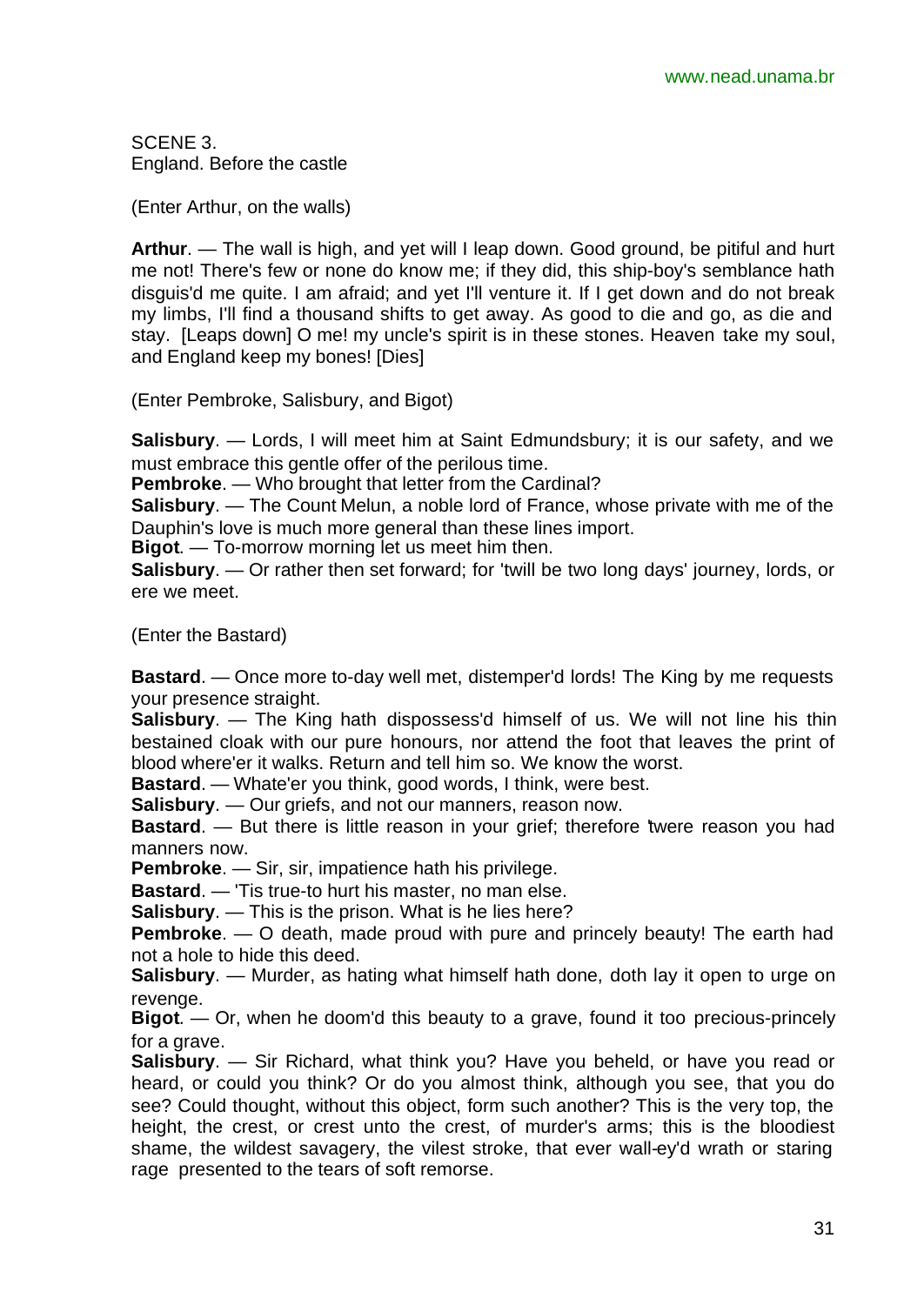**Pembroke**. — All murders past do stand excus'd in this; and this, so sole and so unmatchable, shall give a holiness, a purity, to the yet unbegotten sin of times, and prove a deadly bloodshed but a jest, Exampled by this heinous spectacle.

**Bastard**. — It is a damned and a bloody work; the graceless action of a heavy hand, if that it be the work of any hand.

**Salisbury**. — If that it be the work of any hand! We had a kind of light what would ensue. It is the shameful work of Hubert's hand; the practice and the purpose of the King; from whose obedience I forbid my soul Kneeling before this ruin of sweet life, and breathing to his breathless excellence the incense of a vow, a holy vow, never to taste the pleasures of the world, never to be infected with delight, nor conversant with ease and idleness, till I have set a glory to this hand by giving it the worship of revenge.

**Pembroke.** — And Bigot. Our souls religiously confirm thy words.

(Enter Hubert)

**Hubert**. — Lords, I am hot with haste in seeking you. Arthur doth live; the King hath sent for you.

**Salisbury**. — O, he is bold, and blushes not at death! Avaunt, thou hateful villain, get thee gone!

**Hubert**. — I am no villain.

**Salisbury**. — Must I rob the law? [Drawing his sword]

**Bastard.** — Your sword is bright, sir; put it up again.

**Salisbury**. — Not till I sheathe it in a murderer's skin.

**Hubert**. — Stand back, Lord Salisbury, stand back, I say; by heaven, I think my sword's as sharp as yours. I would not have you, lord, forget yourself, nor tempt the danger of my true defence; lest I, by marking of your rage, forget your worth, your greatness and nobility.

**Bigot**. — Out, dunghill! Dar'st thou brave a nobleman?

**Hubert**. — Not for my life; but yet I dare defend my innocent life against an emperor.

**Salisbury**. — Thou art a murderer.

**Hubert**. — Do not prove me so. Yet I am none. Whose tongue soe'er speaks false, not truly speaks; who speaks not truly, lies.

**Pembroke**. — Cut him to pieces.

**Bastard**. — Keep the peace, I say.

**Salisbury**. — Stand by, or I shall gall you, Faulconbridge.

**Bastard**. — Thou wert better gall the devil, Salisbury. If thou but frown on me, or stir thy foot, or teach thy hasty spleen to do me shame, I'll strike thee dead. Put up thy sword betime; or I'll so maul you and your toasting-iron that you shall think the devil is come from hell.

**Bigot**. — What wilt thou do, renowned Faulconbridge? Second a villain and a murderer?

**Hubert**. — Lord Bigot, I am none.

**Bigot**. — Who kill'd this prince?

**Hubert**. — 'Tis not an hour since I left him well. I honour'd him, I lov'd him, and will weep my date of life out for his sweet life's loss.

**Salisbury**. — Trust not those cunning waters of his eyes, for villainy is not without such rheum; and he, long traded in it, makes it seem like rivers of remorse and innocency. Away with me, all you whose souls abhor Th' uncleanly savours of a slaughter-house; for I am stifled with this smell of sin.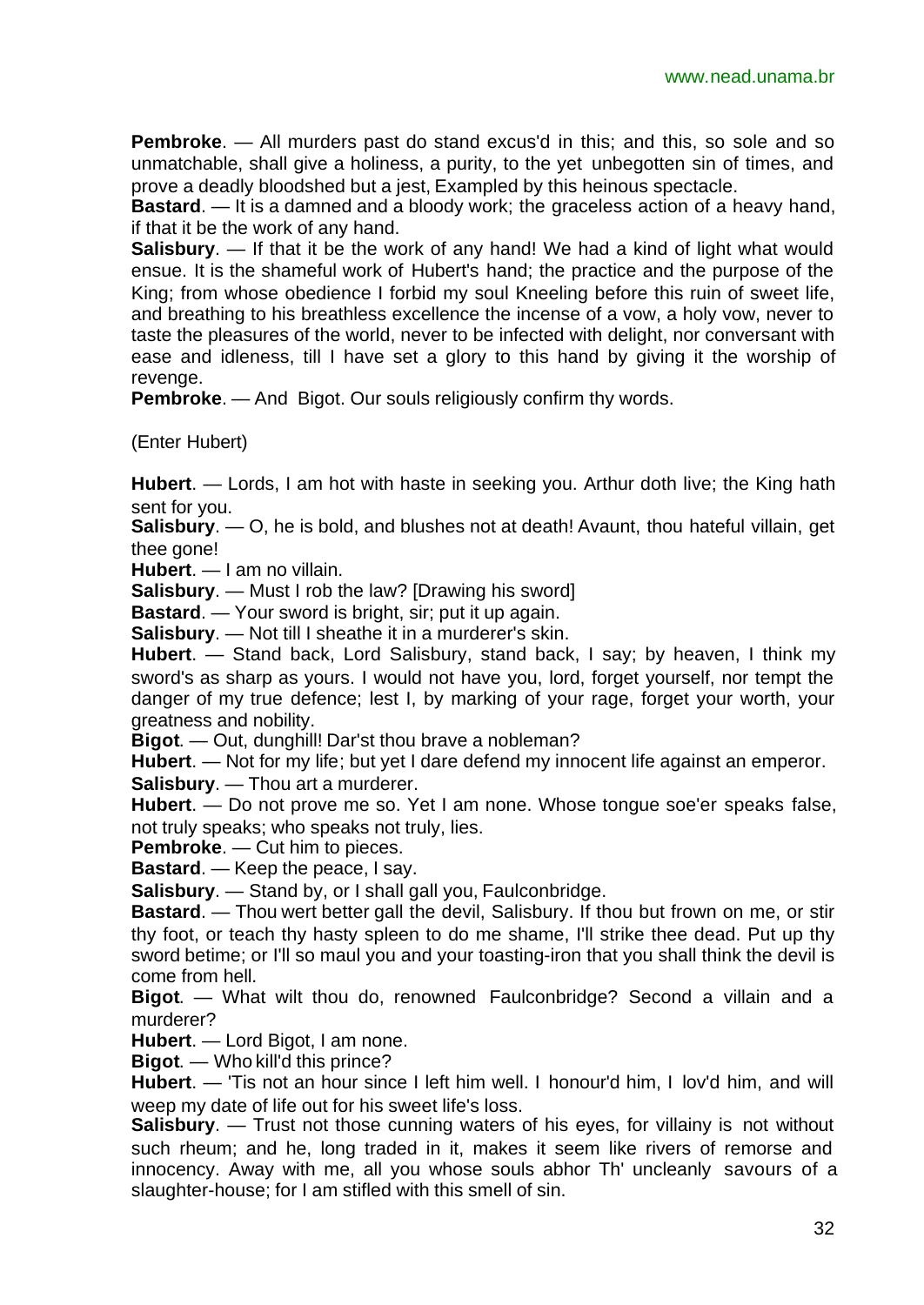**Bigot**. — Away toward Bury, to the Dauphin there! **Pembroke.** — There tell the King he may inquire us out.

(Exeunt Lords)

**Bastard**. — Here's a good world! Knew you of this fair work? Beyond the infinite and boundless reach of mercy, if thou didst this deed of death, art thou damn'd, Hubert. **Hubert**. — Do but hear me, sir.

**Bastard**. — Ha! I'll tell thee what: Thou'rt damn'd as black-nay, nothing is so black-Thou art more deep damn'd than Prince Lucifer; there is not yet so ugly a fiend of hell as thou shalt be, if thou didst kill this child.

**Hubert**. — Upon my soul.

**Bastard**. — If thou didst but consent to this most cruel act, do but despair; and if thou want'st a cord, the smallest thread that ever spider twisted from her womb will serve to strangle thee; a rush will be a beam to hang thee on; or wouldst thou drown thyself, put but a little water in a spoon and it shall be as all the ocean, Enough to stifle such a villain up I do suspect thee very grievously.

**Hubert**. — If I in act, consent, or sin of thought, be guilty of the stealing that sweet breath which was embounded in this beauteous clay, let hell want pains enough to torture me! I left him well.

**Bastard**. — Go, bear him in thine arms. I am amaz'd, methinks, and lose my way Among the thorns and dangers of this world. How easy dost thou take all England up! From forth this morsel of dead royalty the life, the right, and truth of all this realm is fled to heaven; and England now is left to tug and scamble, and to part by th' teeth the unowed interest of proud-swelling state. Now for the bare-pick'd bone of majesty doth dogged war bristle his angry crest and snarleth in the gentle eyes of peace; now powers from home and discontents at home meet in one line; and vast confusion waits, as doth a raven on a sick-fall'n beast, the imminent decay of wrested pomp. Now happy he whose cloak and cincture can hold out this tempest. Bear away that child, and follow me with speed. I'll to the King; a thousand businesses are brief in hand, and heaven itself doth frown upon the land.

(Exeunt)

ACT V. SCENE 1. England. King John's palace

(Enter King John, Panduph, and attendants)

**King John**. — Thus have I yielded up into your hand the circle of my glory.

**Panduph**. [Gives back the crown] — Take again from this my hand, as holding of the Pope, your sovereign greatness and authority.

**King John**. — Now keep your holy word; go meet the French; and from his Holiness use all your power to stop their marches fore we are inflam'd. Our discontented counties do revolt; our people quarrel with obedience, swearing allegiance and the love of soul to stranger blood, to foreign royalty. This inundation of mistemp'red humour rests by you only to be qualified. Then pause not; for the present time's so sick that present med'cine must be minist'red or overthrow incurable ensues.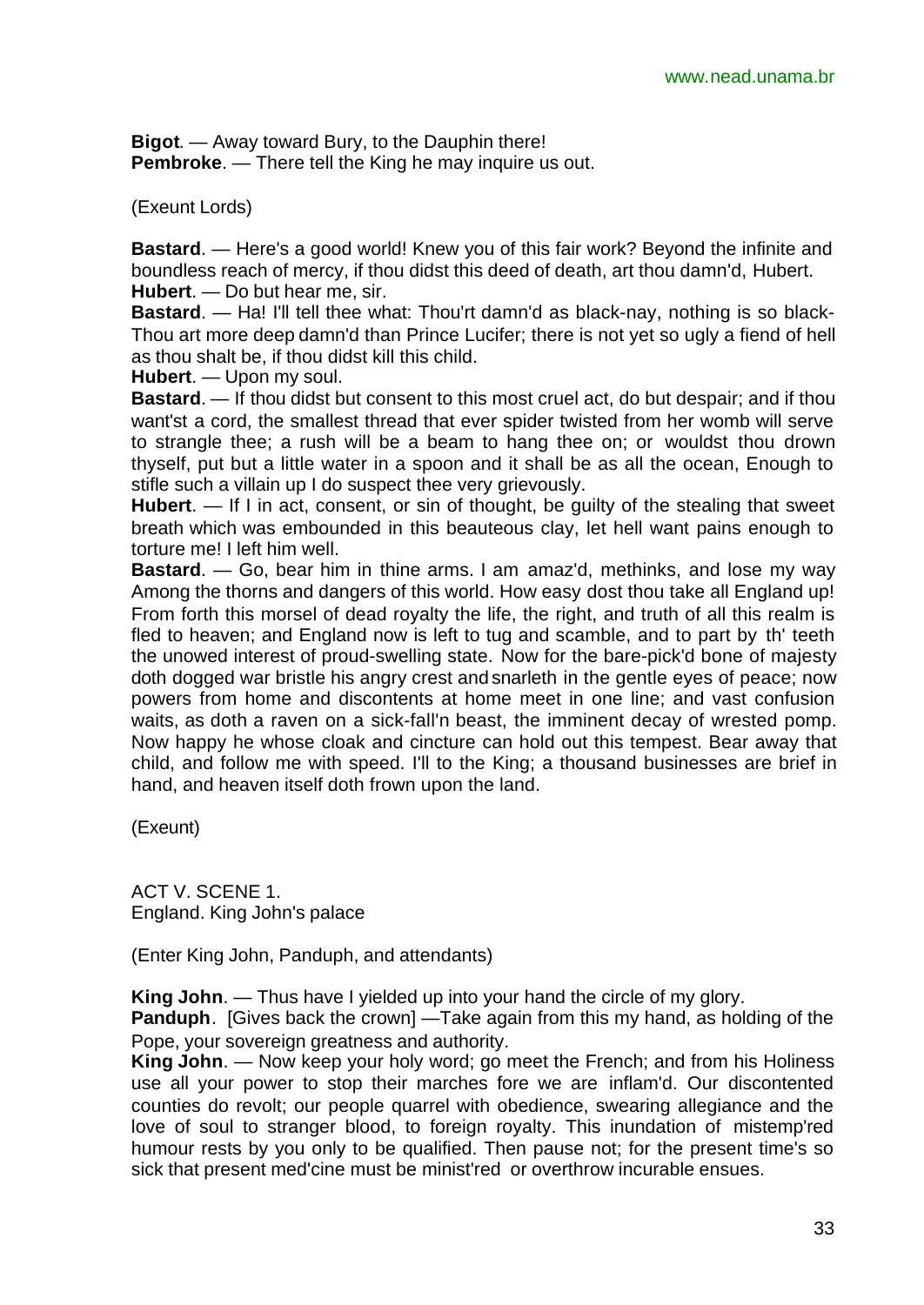**Panduph.** — It was my breath that blew this tempest up, Upon your stubborn usage of the Pope; but since you are a gentle convertite, my tongue shall hush again this storm of war and make fair weather in your blust'ring land. On this Ascension-day, remember well, Upon your oath of service to the Pope, go I to make the French lay down their arms.

(Exit)

**King John**. — Is this Ascension-day? Did not the prophet say that before Ascensionday at noon my crown I should give off? Even so I have. I did suppose it should be on constraint; but, heaven be thank'd, it is but voluntary.

(Enter the Bastard)

**Bastard**. — All Kent hath yielded; nothing there holds out but Dover Castle. London hath receiv'd, like a kind host, the Dauphin and his powers. Your nobles will not hear you, but are gone to offer service to your enemy; and wild amazement hurries up and down the little number of your doubtful friends.

**King John**. — Would not my lords return to me again after they heard young Arthur was alive?

**Bastard**. — They found him dead, and cast into the streets, an empty casket, where the jewel of life by some damn'd hand was robbed and ta'en away.

**King John**. — That villain Hubert told me he did live.

**Bastard**. — So, on my soul, he did, for aught he knew. But wherefore do you droop? Why look you sad? Be great in act, as you have been in thought; let not the world see fear and sad distrust govern the motion of a kingly eye. Be stirring as the time; be fire with fire; threaten the threat'ner, and outface the brow of bragging horror; so shall inferior eyes, that borrow their behaviours from the great, grow great by your example and put on the dauntless spirit of resolution. Away, and glister like the god of war when he intendeth to become the field; show boldness and aspiring confidence. What, shall they seek the lion in his den, and fright him there, and make him tremble there? O, let it not be said! Forage, and run to meet displeasure farther from the doors and grapple with him ere he come so nigh.

**King John**. — The legate of the Pope hath been with me, and I have made a happy peace with him; and he hath promis'd to dismiss the powers led by the Dauphin.

**Bastard**. — O inglorious league! Shall we, upon the footing of our land, send fair-play orders, and make compromise, insinuation, parley, and base truce, to arms invasive? Shall a beardless boy, a cock'red silken wanton, brave our fields and flesh his spirit in a warlike soil, mocking the air with colours idly spread, and find no check? Let us, my liege, to arms. Perchance the Cardinal cannot make your peace; or, if he do, let it at least be said they saw we had a purpose of defence.

**King John**. — Have thou the ordering of this present time.

**Bastard**. — Away, then, with good courage! Yet, I know our party may well meet a prouder foe.

(Exeunt)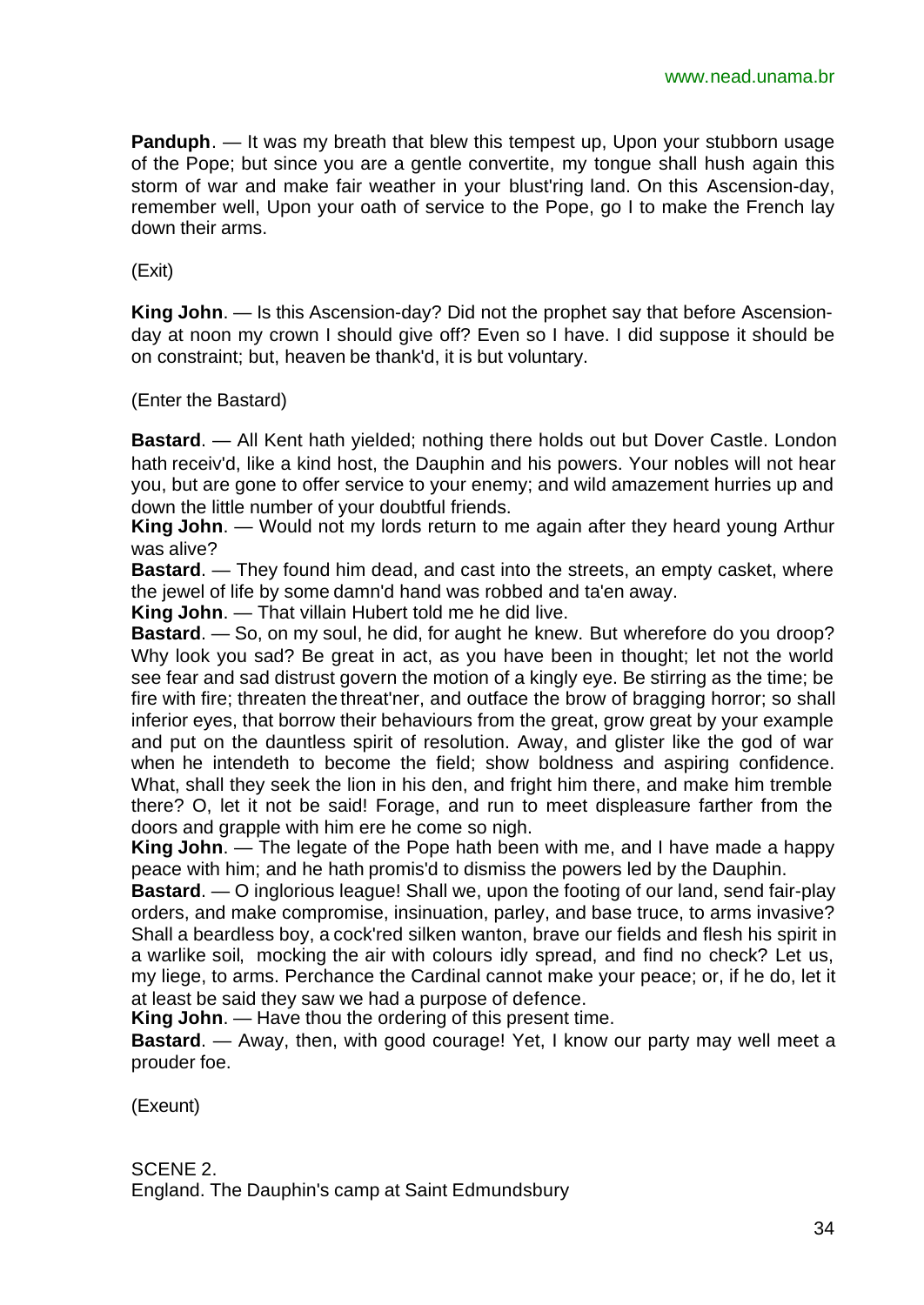(Enter, in arms, Lewis, Salisbury, Mellun, Pembroke, Bigot, and soldiers)

**Lewis**. — My Lord Melun, let this be copied out and keep it safe for our remembrance; return the precedent to these lords again, that, having our fair order written down, both they and we, perusing o'er these notes, may know wherefore we took the sacrament, and keep our faiths firm and inviolable.

**Salisbury**. — Upon our sides it never shall be broken. And, noble Dauphin, albeit we swear a voluntary zeal and an unurg'd faith to your proceedings; yet, believe me, Prince, I am not glad that such a sore of time should seek a plaster by contemn'd revolt, and heal the inveterate canker of one wound by making many. O, it grieves my soul that I must draw this metal from my side to be a widow-maker! O, and there where honourable rescue and defence cries out upon the name of Salisbury! But such is the infection of the time that, for the health and physic of our right, we cannot deal but with the very hand of stern injustice and confused wrong. And is't not pity, O my grieved friends! That we, the sons and children of this isle, were born to see so sad an hour as this; wherein we step after a stranger-march Upon her gentle bosom, and fill up her enemies' ranks-I must withdraw and weep Upon the spot of this enforced cause-To grace the gentry of a land remote and follow unacquainted colours here? What, here? O nation, that thou couldst remove! That Neptune's arms, who clippeth thee about, would bear thee from the knowledge of thyself and grapple thee unto a pagan shore, where these two Christian armies might combine the blood of malice in a vein of league, and not to spend it so unneighbourly!

**Lewis**. — A noble temper dost thou show in this; and great affections wrestling in thy bosom doth make an earthquake of nobility. O, what a noble combat hast thou fought between compulsion and a brave respect! Let me wipe off this honourable dew that silverly doth progress on thy cheeks. My heart hath melted at a lady's tears, being an ordinary inundation; but this effusion of such manly drops, this show'r, blown up by tempest of the soul, startles mine eyes and makes me more amaz'd than had I seen the vaulty top of heaven figur'd quite o'er with burning meteors. Lift up thy brow, renowned Salisbury, and with a great heart heave away this storm; commend these waters to those baby eyes that never saw the giant world enrag'd, nor met with fortune other than at feasts, full of warm blood, of mirth, of gossiping. Come, come; for thou shalt thrust thy hand as deep into the purse of rich prosperity as Lewis himself. So, nobles, shall you all, that knit your sinews to the strength of mine.

## (Enter Panduph)

And even there, methinks, an angel spake: Look where the holy legate comes apace, to give us warrant from the hand of heaven and on our actions set the name of right with holy breath.

**Panduph.** — Hail, noble prince of France! The next is this: King John hath reconcil'd himself to Rome; his spirit is come in, that so stood out against the holy Church, the great metropolis and see of Rome. Therefore thy threat'ning colours now wind up and tame the savage spirit of wild war, that, like a lion fostered up at hand, it may lie gently at the foot of peace and be no further harmful than in show.

**Lewis**. — Your Grace shall pardon me, I will not back: I am too high-born to be propertied, to be a secondary at control, or useful serving-man and instrument to any sovereign state throughout the world. Your breath first kindled the dead coal of wars between this chastis'd kingdom and myself and brought in matter that should feed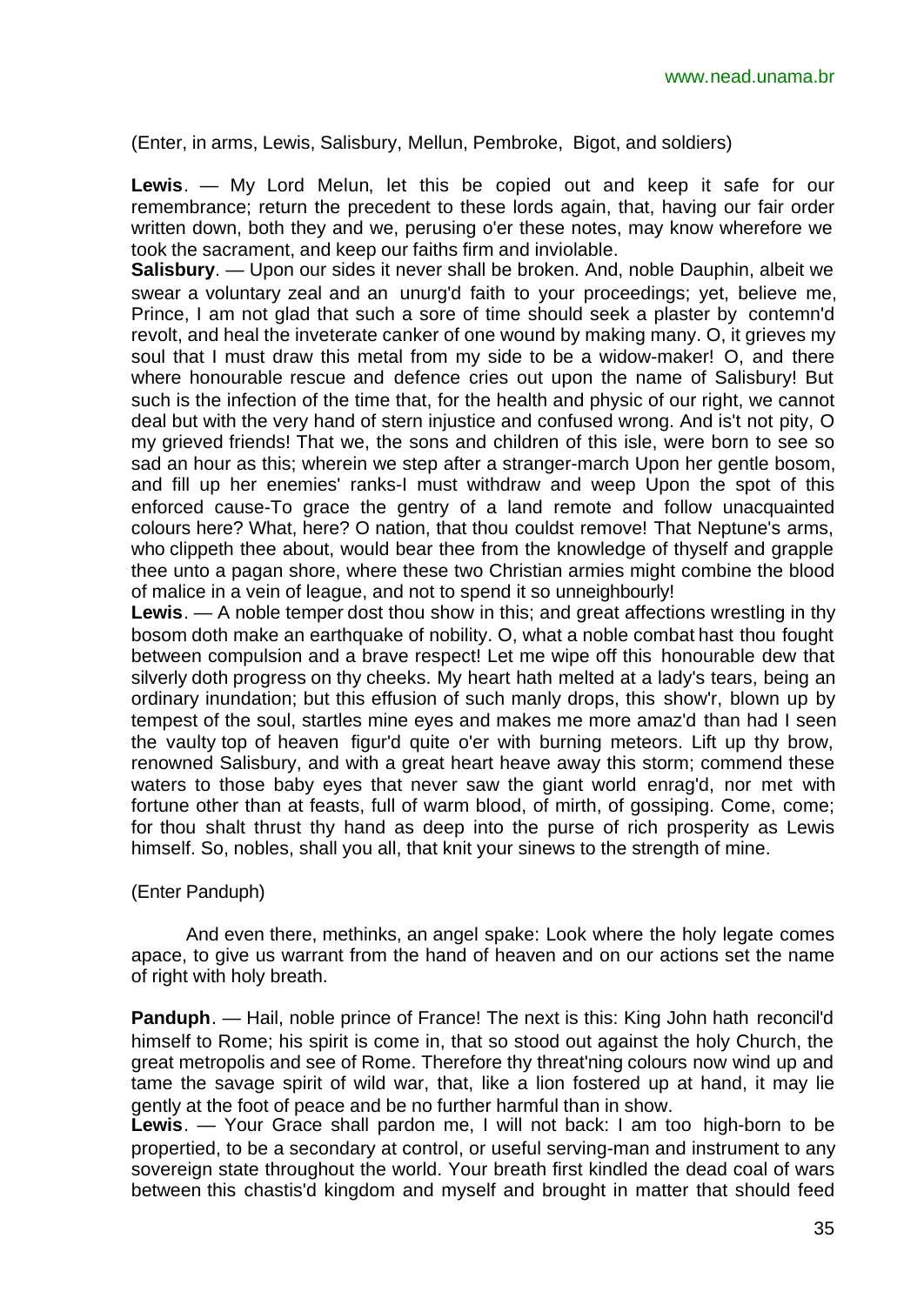this fire; and now 'tis far too huge to be blown out with that same weak wind which enkindled it. You taught me how to know the face of right, acquainted me with interest to this land, yea, thrust this enterprise into my heart; and come ye now to tell me John hath made his peace with Rome? What is that peace to me? I, by the honour of my marriage-bed, after young Arthur, claim this land for mine; and, now it is half-conquer'd, must I back because that John hath made his peace with Rome? Am I Rome's slave? What penny hath Rome borne, what men provided, what munition sent, to underprop this action? Is 't not I that undergo this charge? Who else but I, and such as to my claim are liable, sweat in this business and maintain this war? Have I not heard these islanders shout out 'Vive le roi!' as I have bank'd their towns? Have I not here the best cards for the game to will this easy match, play'd for a crown? And shall I now give o'er the yielded set? No, no, on my soul, it never shall be said.

**Panduph**. — You look but on the outside of this work.

**Lewis**. — Outside or inside, I will not return till my attempt so much be glorified as to my ample hope was promised before I drew this gallant head of war, and cull'd these fiery spirits from the world to outlook conquest, and to will renown even in the jaws of danger and of death. [Trumpet sounds] What lusty trumpet thus doth summon us?

(Enter the Bastard, attended)

**Bastard**. — According to the fair play of the world, let me have audience: I am sent to speak. my holy lord of Milan, from the King I come, to learn how you have dealt for him; and, as you answer, I do know the scope and warrant limited unto my tongue. **Panduph.** — The Dauphin is too wilful-opposite, and will not temporize with my entreaties; he flatly says he'll not lay down his arms.

**Bastard**. — By all the blood that ever fury breath'd, the youth says well. Now hear our English King; for thus his royalty doth speak in me. He is prepar'd, and reason too he should. This apish and unmannerly approach, this harness'd masque and unadvised revel this unhair'd sauciness and boyish troops, the King doth smile at; and is well prepar'd to whip this dwarfish war, these pigmy arms, from out the circle of his territories. That hand which had the strength, even at your door. To cudgel you and make you take the hatch, to dive like buckets in concealed wells, to crouch in litter of your stable planks, to lie like pawns lock'd up in chests and trunks, to hug with swine, to seek sweet safety out in vaults and prisons, and to thrill and shake even at the crying of your nation's crow, thinking this voice an armed Englishman-Shall that victorious hand be feebled here that in your chambers gave you chastisement? No. Know the gallant monarch is in arms and like an eagle o'er his aery tow'rs to souse annoyance that comes near his nest. And you degenerate, you ingrate revolts, you bloody Neroes, ripping up the womb of your dear mother England, blush for shame; for your own ladies and pale-visag'd maids, like Amazons, come tripping after drums, their thimbles into armed gauntlets change, their needles to lances, and their gentle hearts to fierce and bloody inclination.

**Lewis**. — There end thy brave, and turn thy face in peace; we grant thou canst outscold us. Fare thee well; we hold our time too precious to be spent with such a brabbler.

**Panduph**. — Give me leave to speak.

**Bastard**. — No, I will speak.

**Lewis**. — We will attend to neither. Strike up the drums; and let the tongue of war, plead for our interest and our being here.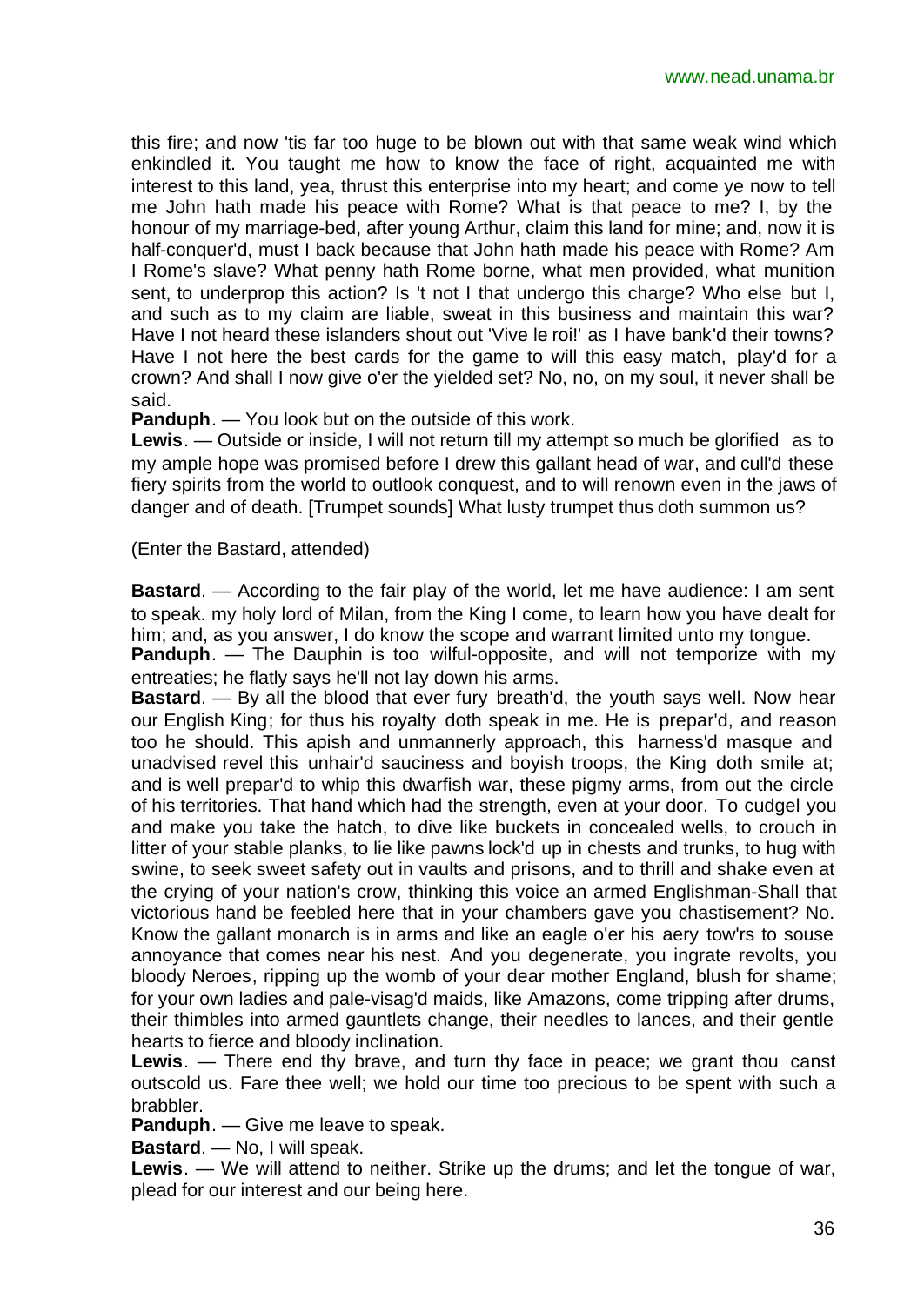**Bastard**. — Indeed, your drums, being beaten, will cry out; and so shall you, being beaten. Do but start and echo with the clamour of thy drum, and even at hand a drum is ready brac'd that shall reverberate all as loud as thine: Sound but another, and another shall, as loud as thine, rattle the welkin's ear and mock the deep-mouth'd thunder; for at hand-Not trusting to this halting legate here, whom he hath us'd rather for sport than need-is warlike John; and in his forehead sits a bare-ribb'd death, whose office is this day to feast upon whole thousands of the French.

**Lewis**. — Strike up our drums to find this danger out.

**Bastard**. — And thou shalt find it, Dauphin, do not doubt.

(Exeunt)

SCENE 3. England. The field of battle

(Alarums. Enter King John and Hubert)

**King John**. — How goes the day with us? O, tell me, Hubert. **Hubert**. — Badly, I fear. How fares your Majesty? **King John**. — This fever that hath troubled me so long lies heavy on me. O, my heart is sick!

(Enter a Messenger)

**Messenger**. — My lord, your valiant kinsman, Faulconbridge, desires your Majesty to leave the field and send him word by me which way you go.

**King John**. — Tell him, toward Swinstead, to the abbey there.

**Messenger**. — Be of good comfort; for the great supply that was expected by the Dauphin here are wreck'd three nights ago on Goodwin Sands; this news was brought to Richard but even now. The French fight coldly, and retire themselves. **King John**. — Ay me, this tyrant fever burns me up and will not let me welcome this

good news. Set on toward Swinstead; to my litter straight; weakness possesseth me, and I am faint.

(Exeunt)

SCENE 4. England. Another part of the battlefield

(Enter Salisbury, Pembroke, and Bigot)

**Salisbury**. — I did not think the King so stor'd with friends.

**Pembroke.** — Up once again; put spirit in the French; if they miscarry, we miscarry too.

**Salisbury**. — That misbegotten devil, Faulconbridge, in spite of spite, alone upholds the day.

**Pembroke**. — They say King John, sore sick, hath left the field.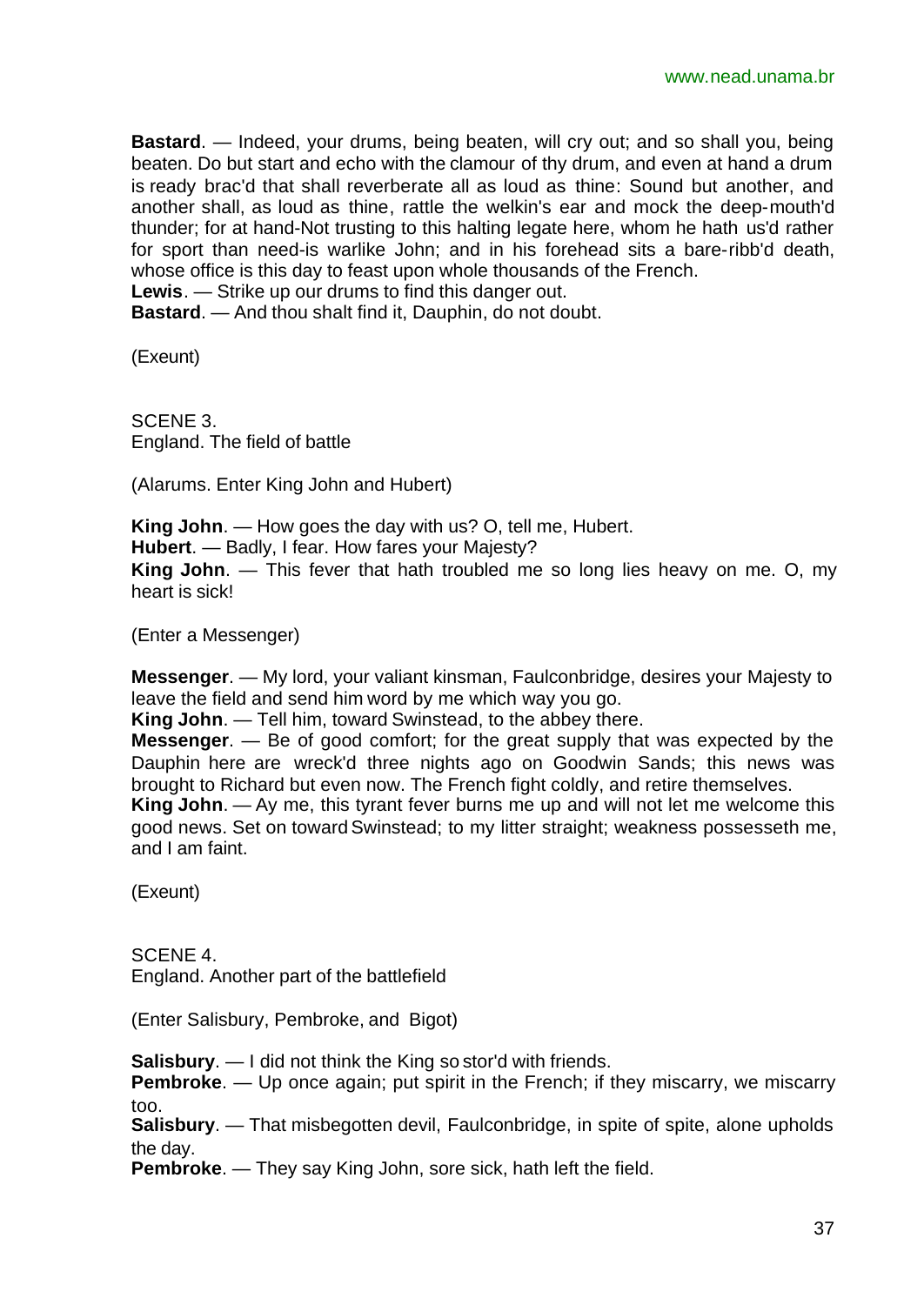(Enter Mellun, wounded)

**Mellun**. — Lead me to the revolts of England here.

**Salisbury**. — When we were happy we had other names.

**Pembroke**. — It is the Count Melun.

**Salisbury**. — Wounded to death.

**Mellun**. — Fly, noble English, you are bought and sold; Unthread the rude eye of rebellion, and welcome home again discarded faith. Seek out King John, and fall before his feet; for if the French be lords of this loud day, he means to recompense the pains you take by cutting off your heads. Thus hath he sworn, and I with him, and many moe with me, Upon the altar at Saint Edmundsbury; even on that altar where we swore to you dear amity and everlasting love.

**Salisbury**. — May this be possible? May this be true?

**Mellun**. — Have I not hideous death within my view, retaining but a quantity of life, which bleeds away even as a form of wax resolveth from his figure 'gainst the fire? What in the world should make me now deceive, since I must lose the use of all deceit? Why should I then be false, since it is true that I must die here, and live hence by truth? I say again, if Lewis do will the day, he is forsworn if e'er those eyes of yours behold another day break in the east; but even this night, whose black contagious breath already smokes about the burning crest of the old, feeble, and day-wearied sun, even this ill night, your breathing shall expire, paying the fine of rated treachery even with a treacherous fine of all your lives. If Lewis by your assistance win the day. Commend me to one Hubert, with your King; the love of himand this respect besides, for that my grandsire was an Englishman-Awakes my conscience to confess all this. In lieu whereof, I pray you, bear me hence from forth the noise and rumour of the field, where I may think the remnant of my thoughts in peace, and part this body and my soul with contemplation and devout desires.

**Salisbury**. — We do believe thee; and beshrew my soul but I do love the favour and the form of this most fair occasion, by the which we will untread the steps of damned flight, and like a bated and retired flood, leaving our rankness and irregular course, stoop low within those bounds we have o'erlook'd, and calmly run on in obedience even to our ocean, to great King John. My arm shall give thee help to bear thee hence; for I do see the cruel pangs of death right in thine eye. Away, my friends! New flight, and happy newness, that intends old right.

(Exeunt, leading off Mellun)

SCENE 5. England. The French camp

(Enter Lewis and his train)

**Lewis**. — The sun of heaven, methought, was loath to set, but stay'd and made the western welkin blush, when English measure backward their own ground in faint retire. O, bravely came we off, when with a volley of our needless shot, after such bloody toil, we bid good night; and wound our tott'ring colours clearly up, last in the field and almost lords of it!

(Enter a Messenger)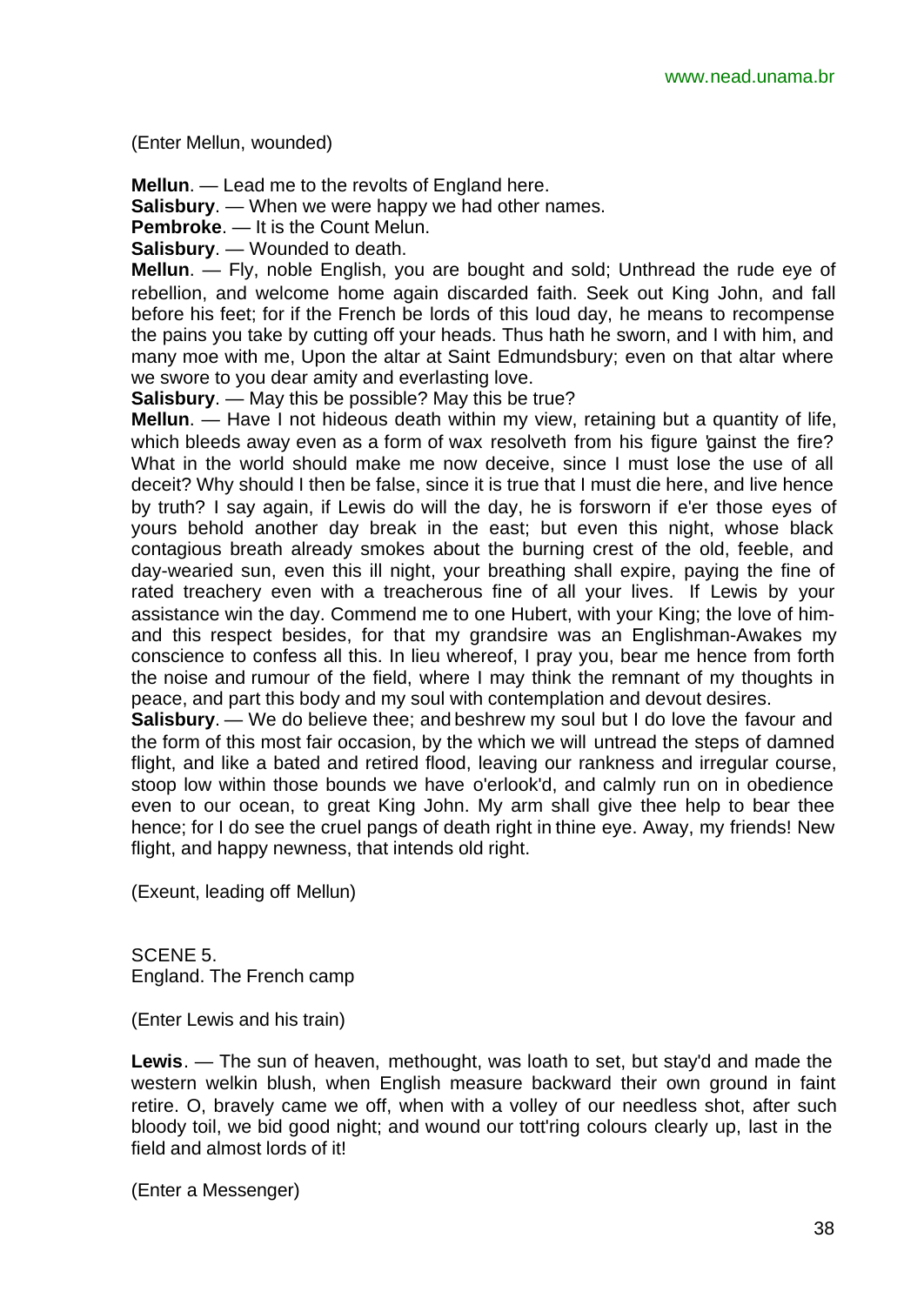**Messenger**. — Where is my prince, the Dauphin?

**Lewis**. — Here; what news?

**Messenger**. — The Count Melun is slain; the English lords by his persuasion are again fall'n off, and your supply, which you have wish'd so long, are cast away and sunk on Goodwin Sands.

**Lewis**. — Ah, foul shrewd news! Beshrew thy very heart! I did not think to be so sad to-night as this hath made me. Who was he that said King John did fly an hour or two before the stumbling night did part our weary pow'rs?

**Messenger**. — Whoever spoke it, it is true, my lord.

**Lewis**. — keep good quarter and good care to-night; the day shall not be up so soon as I to try the fair adventure of to-morrow.

(Exeunt)

SCENE 6.

An open place wear Swinstead Abbey

(Enter the Bastard and Hubert, severally)

**Hubert**. — Who's there? Speak, ho! speak quickly, or I shoot.

**Bastard**. — A friend. What art thou?

**Hubert**. — Of the part of England.

**Bastard**. — Whither dost thou go?

**Hubert**. — What's that to thee? Why may I not demand of thine affairs as well as thou of mine?

**Bastard**. — Hubert, I think.

**Hubert**. — Thou hast a perfect thought. I will upon all hazards well believe thou art my friend that know'st my tongue so well. Who art thou?

**Bastard**. — Who thou wilt. And if thou please, thou mayst befriend me so much as to think I come one way of the Plantagenets.

**Hubert**. — Unkind remembrance! thou and eyeless night have done me shame. Brave soldier, pardon me that any accent breaking from thy tongue should scape the true acquaintance of mine ear.

**Bastard**. — Come, come; sans compliment, what news abroad?

**Hubert**. — Why, here walk I in the black brow of night to find you out.

**Bastard**. — Brief, then; and what's the news?

**Hubert**. — O, my sweet sir, news fitting to the night, black, fearful, comfortless, and horrible.

**Bastard**. — Show me the very wound of this ill news; I am no woman, I'll not swoon at it.

**Hubert**. — The King, I fear, is poison'd by a monk; I left him almost speechless and broke out to acquaint you with this evil, that you might the better arm you to the sudden time than if you had at leisure known of this.

**Bastard**. — How did he take it; who did taste to him?

**Hubert**. — A monk, I tell you; a resolved villain, whose bowels suddenly burst out. The King yet speaks, and peradventure may recover.

**Bastard**. — Who didst thou leave to tend his Majesty?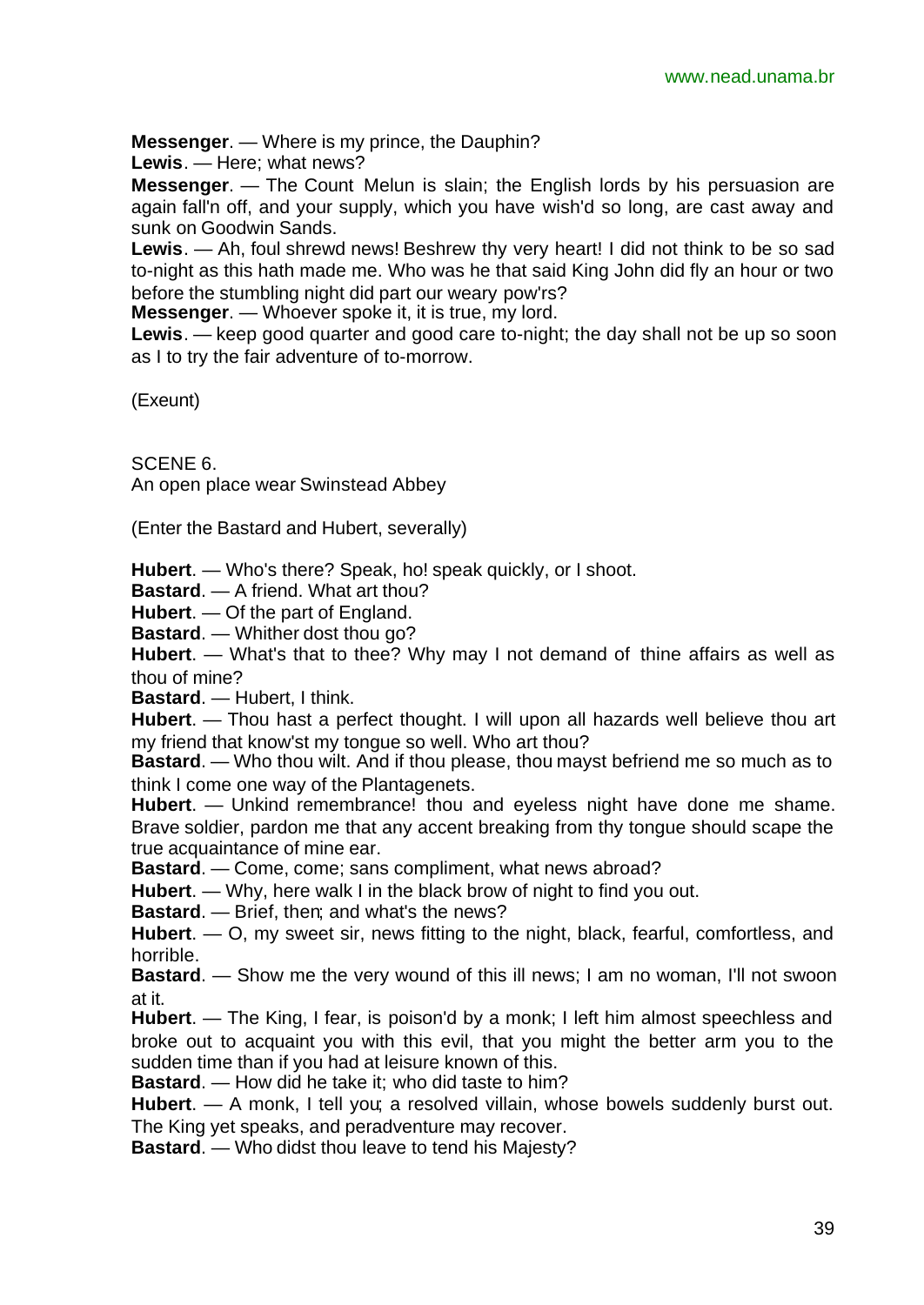**Hubert**. — Why, know you not? The lords are all come back, and brought Prince Henry in their company; at whose request the King hath pardon'd them, and they are all about his Majesty.

**Bastard**. — Withhold thine indignation, mighty heaven, and tempt us not to bear above our power! I'll tell thee, Hubert, half my power this night, passing these flats, are taken by the tide-These Lincoln Washes have devoured them; myself, wellmounted, hardly have escap'd. Away, before! conduct me to the King; I doubt he will be dead or ere I come.

(Exeunt)

SCENE 7. The orchard at Swinstead Abbey

(Enter Prince Henry, Salisbury, and Bigot)

**Prince Henry.** — It is too late; the life of all his blood is touch'd corruptibly, and his pure brain. Which some suppose the soul's frail dwelling-house, doth by the idle comments that it makes foretell the ending of mortality.

(Enter Pembroke)

**Pembroke**. — His Highness yet doth speak, and holds belief that, being brought into the open air, it would allay the burning quality of that fell poison which assaileth him. **Prince Henry**. — Let him be brought into the orchard here. Doth he still rage?

(Exit Bigot)

**Pembroke**. — He is more patient than when you left him; even now he sung.

**Prince Henry.** — O vanity of sickness! Fierce extremes in their continuance will not feel themselves. Death, having prey'd upon the outward parts, leaves them invisible, and his siege is now against the mind, the which he pricks and wounds with many legions of strange fantasies, which, in their throng and press to that last hold, confound themselves. 'Tis strange that death should sing. I am the cygnet to this pale faint swan who chants a doleful hymn to his own death, and from the organ-pipe of frailty sings his soul and body to their lasting rest.

**Salisbury**. — Be of good comfort, Prince; for you are born to set a form upon that indigest which he hath left so shapeless and so rude.

(Re-enter Bigot and attendants, who bring in King John in a chair)

**King John**. — Ay, marry, now my soul hath elbow-room; it would not out at windows nor at doors. There is so hot a summer in my bosom that all my bowels crumble up to dust. I am a scribbled form drawn with a pen Upon a parchment, and against this fire do I shrink up.

**Prince Henry**. — How fares your Majesty?

**King John**. — Poison'd-ill-fare! Dead, forsook, cast off; and none of you will bid the winter come to thrust his icy fingers in my maw, nor let my kingdom's rivers take their course through my burn'd bosom, nor entreat the north to make his bleak winds kiss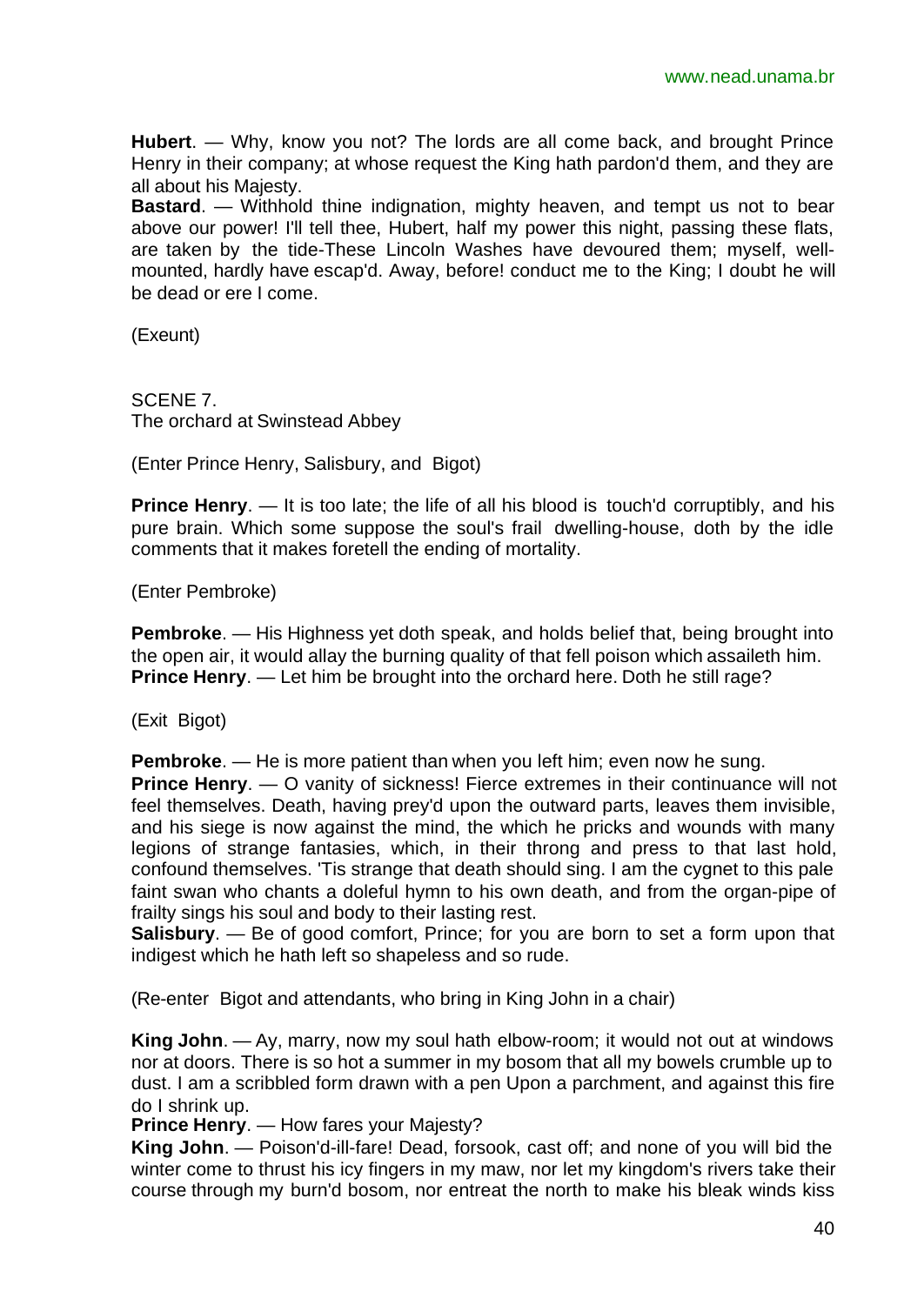my parched lips and comfort me with cold. I do not ask you much; I beg cold comfort; and you are so strait and so ingrateful you deny me that.

**Prince Henry**. — O that there were some virtue in my tears, that might relieve you! **King John**. — The salt in them is hot. Within me is a hell; and there the poison is as a fiend confin'd to tyrannize on unreprievable condemned blood.

(Enter the Bastard)

**Bastard**. — O, I am scalded with my violent motion and spleen of speed to see your Maiesty!

**King John**. — O cousin, thou art come to set mine eye! The tackle of my heart is crack'd and burnt, and all the shrouds wherewith my life should sail are turned to one thread, one little hair; my heart hath one poor string to stay it by, which holds but till thy news be uttered; and then all this thou seest is but a clod and module of confounded royalty.

**Bastard**. — The Dauphin is preparing hitherward, where God He knows how we shall answer him; for in a night the best part of my pow'r, as I upon advantage did remove, were in the Washes all unwarily devoured by the unexpected flood. [The KING dies]

**Salisbury**. — You breathe these dead news in as dead an ear. My liege! my lord! But now a king-now thus.

**Prince Henry.** — Even so must I run on, and even so stop. What surety of the world, what hope, what stay, when this was now a king, and now is clay?

**Bastard**. — Art thou gone so? I do but stay behind to do the office for thee of revenge, and then my soul shall wait on thee to heaven, as it on earth hath been thy servant still. Now, now, you stars that move in your right spheres, where be your pow'rs? Show now your mended faiths, and instantly return with me again to push destruction and perpetual shame out of the weak door of our fainting land. Straight let us seek, or straight we shall be sought; the Dauphin rages at our very heels.

**Salisbury**. — It seems you know not, then, so much as we: the Cardinal Pandulph is within at rest, who half an hour since came from the Dauphin, and brings from him such offers of our peace as we with honour and respect may take, with purpose presently to leave this war.

**Bastard**. — He will the rather do it when he sees ourselves well sinewed to our defence.

**Salisbury**. — Nay, 'tis in a manner done already; for many carriages he hath dispatch'd to the sea-side, and put his cause and quarrel to the disposing of the Cardinal; with whom yourself, myself, and other lords, if you think meet, this afternoon will post to consummate this business happily.

**Bastard**. — Let it be so. And you, my noble Prince, with other princes that may best be spar'd, shall wait upon your father's funeral.

**Prince Henry**. — At Worcester must his body be interr'd; for so he will'd it.

**Bastard.** — Thither shall it, then; and happily may your sweet self put on the lineal state and glory of the land! To whom, with all submission, on my knee I do bequeath my faithful services and true subjection everlastingly.

**Salisbury**. — And the like tender of our love we make, to rest without a spot for evermore.

**Prince Henry**. — I have a kind soul that would give you thanks, and knows not how to do it but with tears.